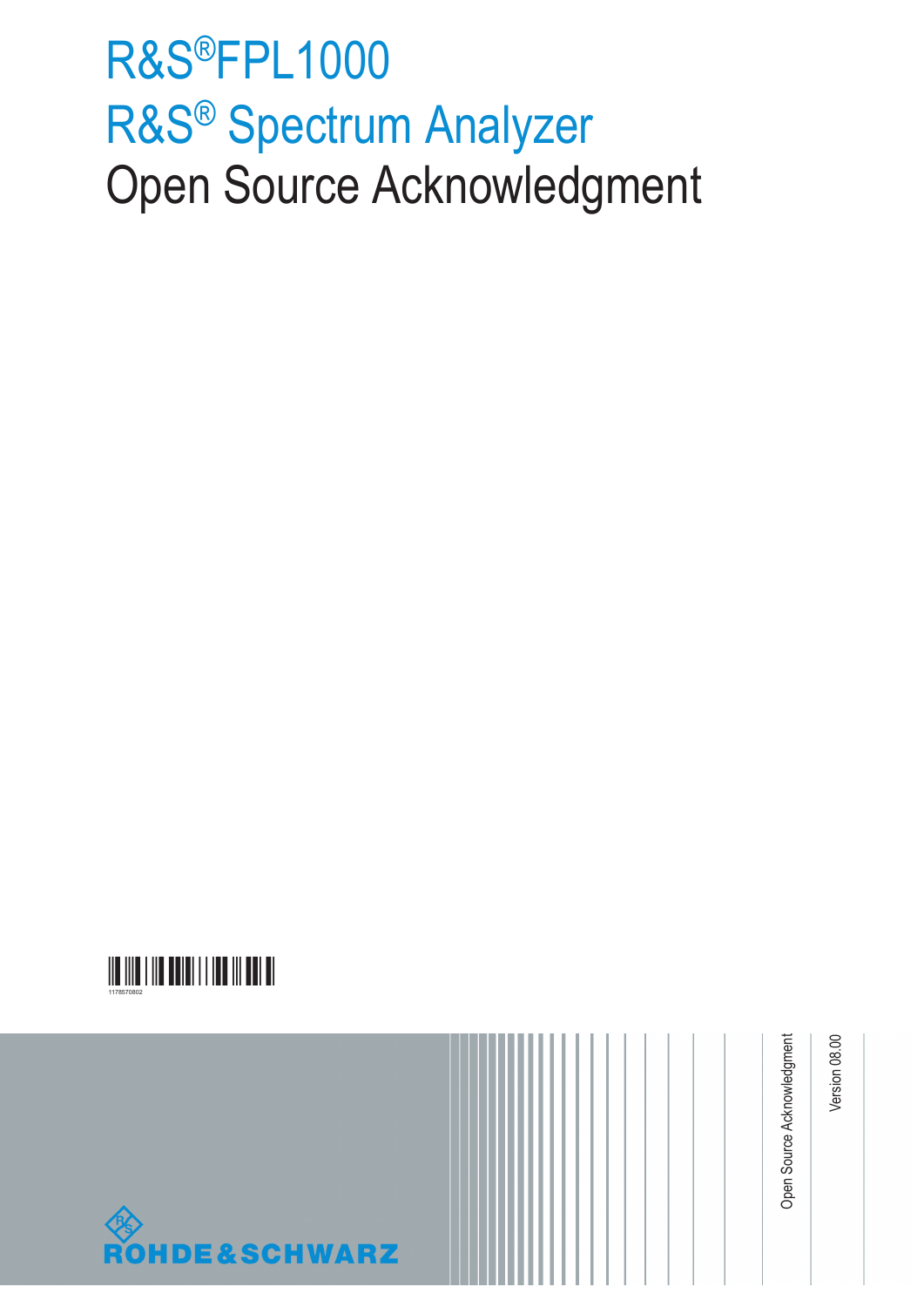This document is valid for the following Rohde & Schwarz instruments:

● R&S<sup>®</sup> FPL1000 Spectrum Analyzer

© 2020 Rohde & Schwarz GmbH & Co. KG Mühldorfstr. 15, 81671 München, Germany Phone: +49 89 41 29 - 0 Fax: +49 89 41 29 12 164 Email: [info@rohde-schwarz.com](mailto:info@rohde-schwarz.com) Internet: [www.rohde-schwarz.com](http://www.rohde-schwarz.com) Subject to change – Data without tolerance limits is not binding. R&S® is a registered trademark of Rohde & Schwarz GmbH & Co. KG.

Trade names are trademarks of their owners.

1178.5708.02 | Version 08.00 | R&S®FPL1000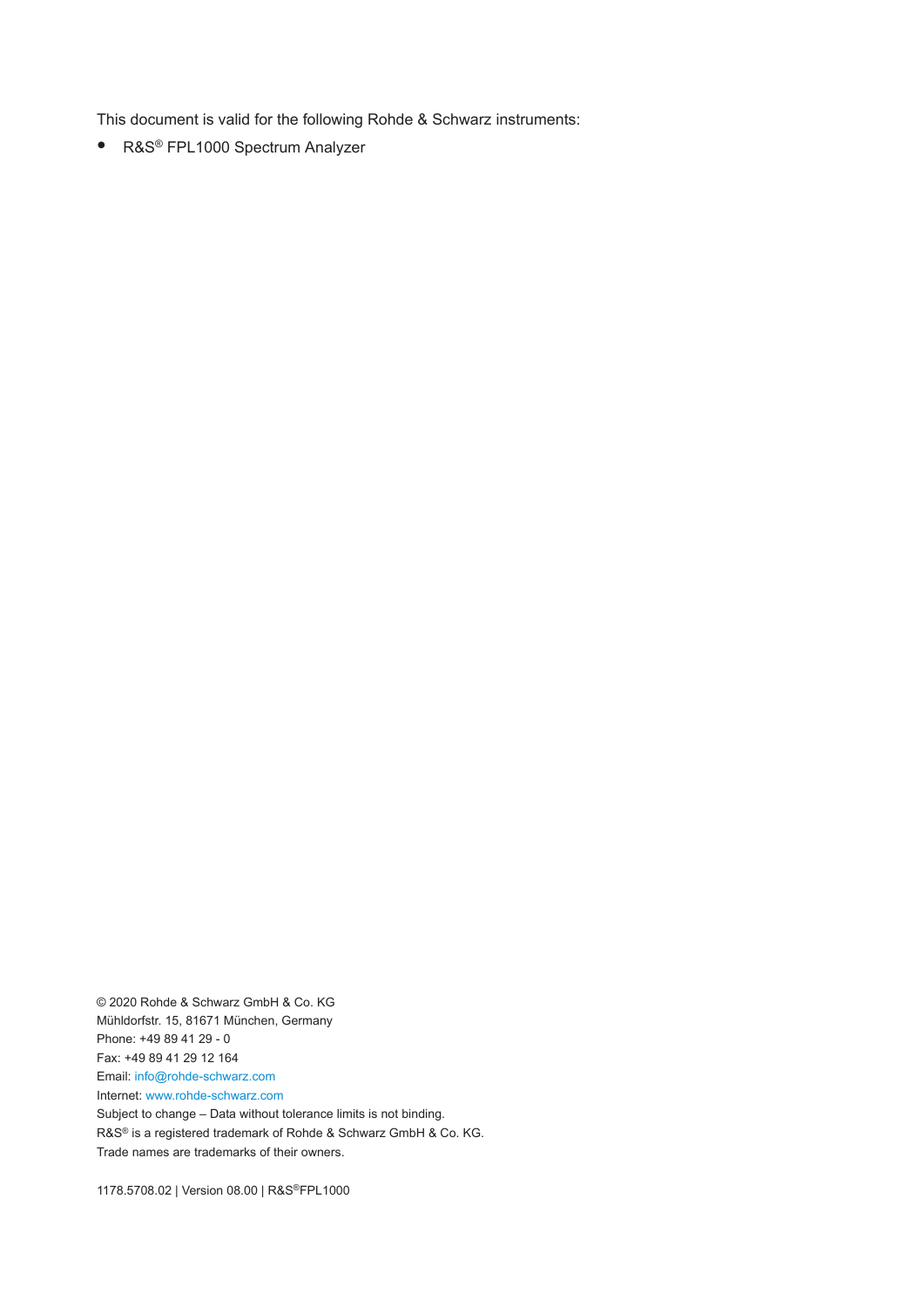## **Contents**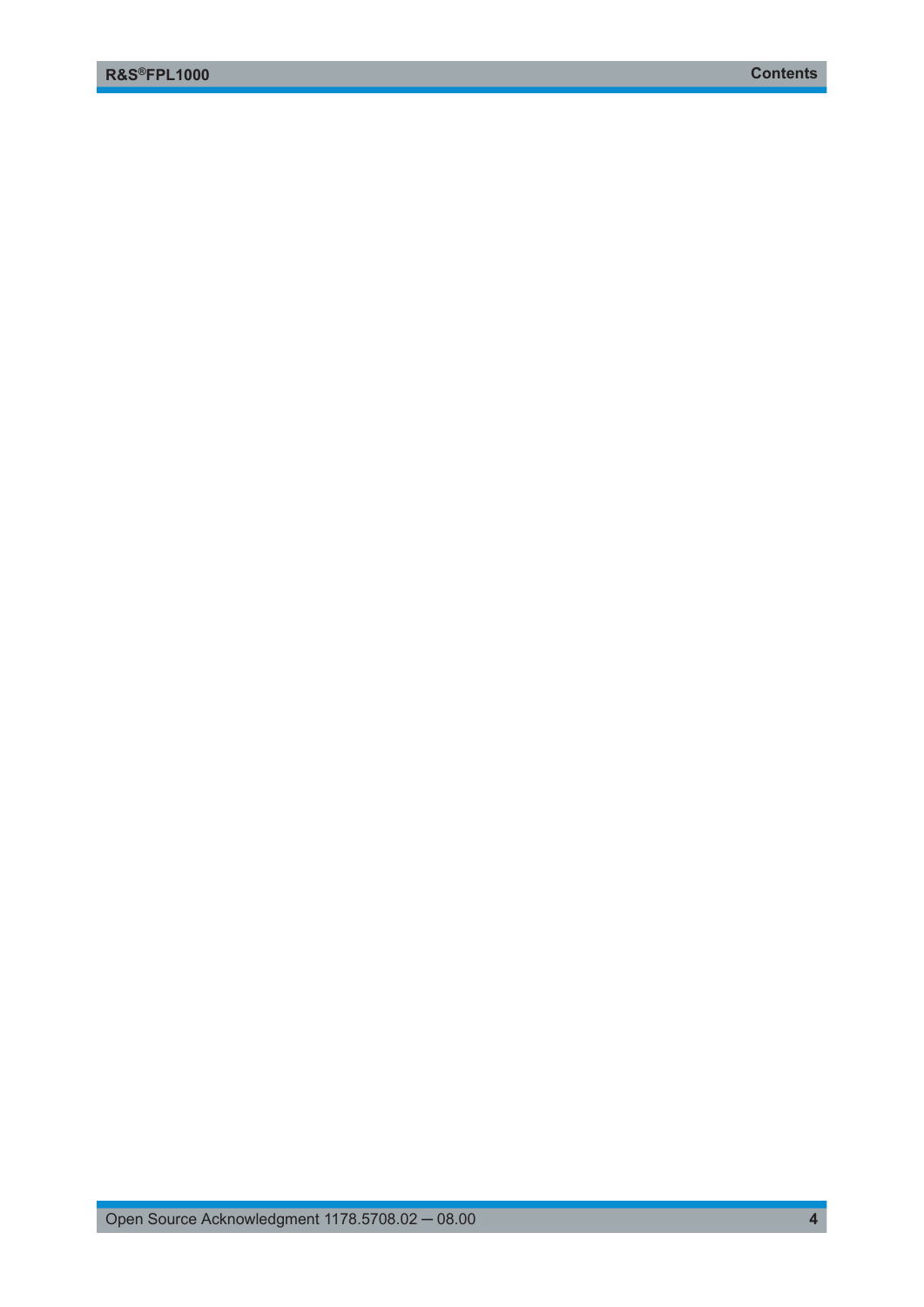## <span id="page-4-0"></span>1 Introduction

This product uses a number of open source software packages which are listed in the section ["Software packages" on page 6](#page-5-0).

The open source software is provided free of charge. You are entitled to use the open source software in accordance with the respective license conditions as provided in the following chapters.

Rohde & Schwarz would like to thank the open source community for their valuable contribution to our products.

## **1.1 Disclaimer**

The open source software is distributed WITHOUT ANY WARRANTY; without even the implied warranty of MERCHANTABILITY or FITNESS FOR A PARTICULAR PUR-POSE. The respective licenses may contain more details.

## **1.2 How to obtain the source code**

The software included in this product may contain copyrighted software that is licensed under a license requiring us to provide the source code of that software, such as the GPL or LGPL. You may obtain the complete corresponding source code for such copyrighted software from us for an unlimited period of time and at no charge. In this case, please contact:

Rohde & Schwarz GmbH & Co. KG

Mühldorfstr. 15, 81671 München, Germany

Phone: +49 89 41 29 - 12345

Email: customersupport@rohde-schwarz.com

Internet: www.customersupport.rohde-schwarz.com

This offer is valid to anyone in receipt of this information.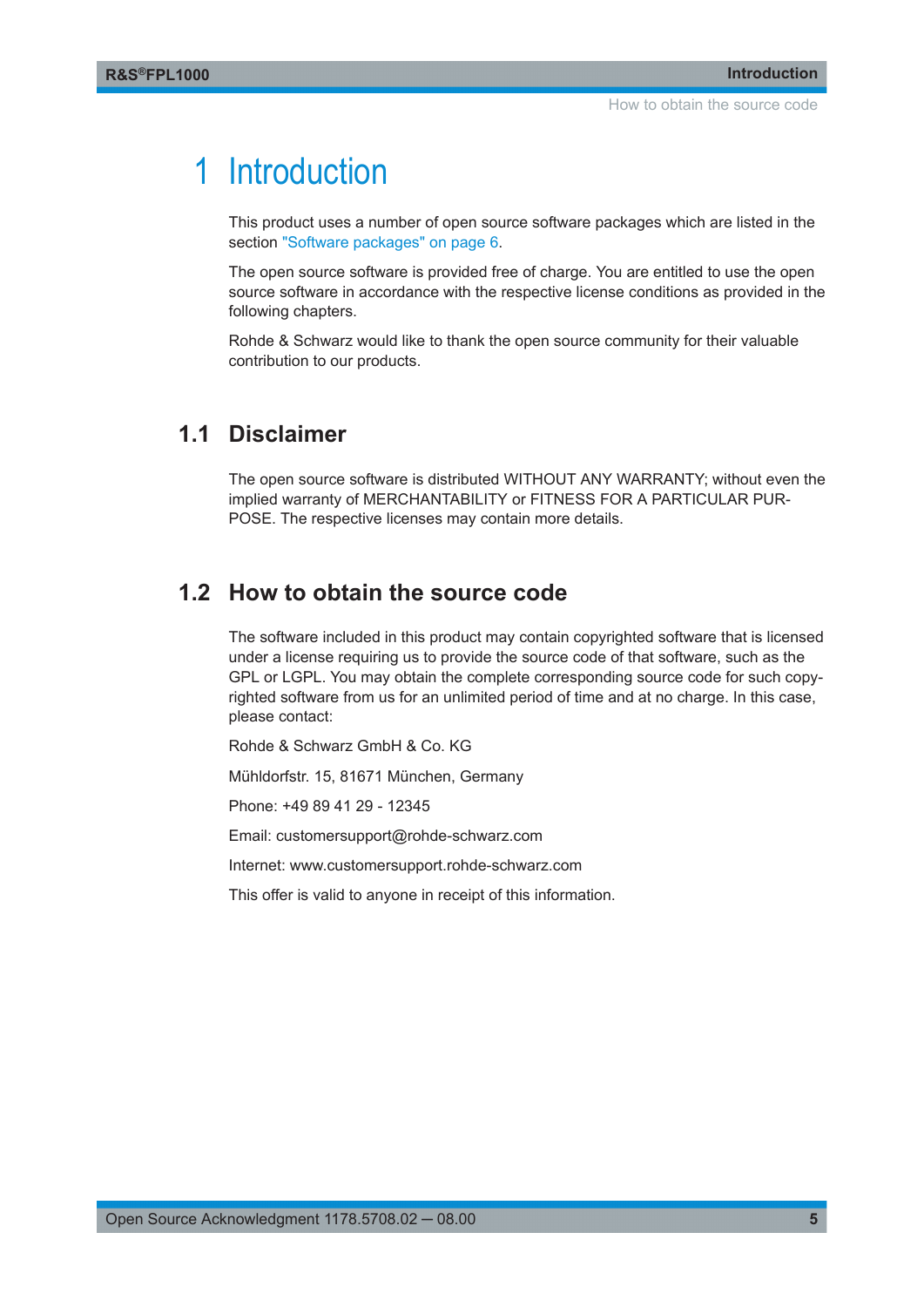## <span id="page-5-0"></span>2 Software packages

► The software contained in this product makes use of the following open source software packages.

| Package                                            | <b>Version</b> | License                                                    |
|----------------------------------------------------|----------------|------------------------------------------------------------|
| 7-Zip                                              | 18.05          | unRAR restriction AND                                      |
|                                                    |                | <b>GNU Lesser General Public License v2.1 or later AND</b> |
|                                                    |                | BSD 3-clause "New" or "Revised" License                    |
| <b>BOOST Library</b>                               | 1.63.0         | Boost Software License 1.0                                 |
| <b>CHMLib</b>                                      | 0.38           | <b>GNU Lesser General Public License v2.1</b>              |
| <b>CHMLib</b>                                      | 0.40           | <b>GNU Lesser General Public License v2.1</b>              |
| <b>CRCpp</b>                                       | 0.2.0.6        | BSD 3-clause "New" or "Revised" License                    |
| DNSSD.DLL                                          | 320.5          | <b>BSD 3-clause "New" or "Revised" License</b>             |
| <b>DOJO</b>                                        | 1.8.1          | <b>BSD 3-clause "New" or "Revised" License</b>             |
| fmt - Formatting<br>library for C++                | 5.3.0          | MIT License with optional exception                        |
| FreeType                                           | 2.4.10         | <b>Freetype Project License</b>                            |
| Google Glog log-<br>ging library for C<br>$^{++}$  | 0.3.4          | BSD 3-clause "New" or "Revised" License                    |
| Intel Decimal<br><b>Floating Point</b><br>Math Lib | 8.0.1          | BSD 3-clause "New" or "Revised" License                    |
| jQuery Java-                                       | 1.8.3          | <b>GNU General Public License v2.0 OR</b>                  |
| script Library                                     |                | <b>MIT License</b>                                         |
| libarchive                                         | 3.1.2          | <b>BSD 2-clause "Simplified" License</b>                   |
| libhdf5                                            | 1.10.0-patch1  | <b>HDF5 License</b>                                        |
| libpng                                             | 1.5.13         | libpng License                                             |
| matio                                              | 1.5.8          | <b>BSD 2-clause "Simplified" License</b>                   |
| mDNS Res-<br>ponder                                | 320.5          | <b>Artistic License 2.0</b>                                |
| Memory-Mapped<br>File C++                          | 2017-01-31     | Mozilla Public License 2.0                                 |
| Net-SNMP                                           | 5.7.2          | <b>Net-SNMP License</b>                                    |
| nginx                                              | 1.0.4          | <b>BSD 2-clause "Simplified" License</b>                   |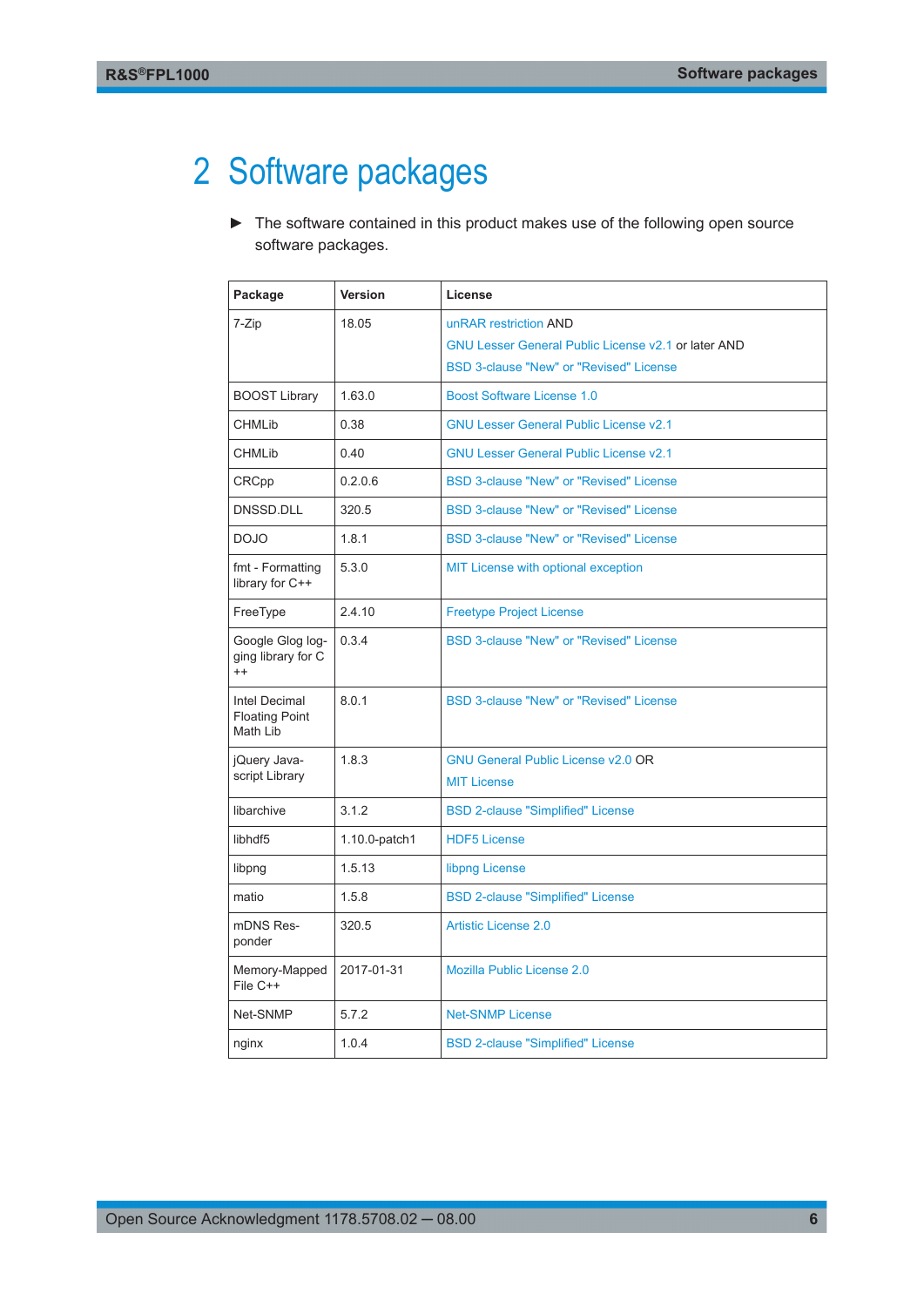| Package                               | <b>Version</b> | License                                                                                                                                                                                                                  |
|---------------------------------------|----------------|--------------------------------------------------------------------------------------------------------------------------------------------------------------------------------------------------------------------------|
| noVNC                                 | 0.4            | <b>GNU Lesser General Public License v3.0 AND</b><br><b>GNU Library General Public License v2 AND</b><br><b>MIT License AND</b><br>BSD 3-clause "New" or "Revised" License AND<br>zlib License AND<br>Apache License 2.0 |
| OncRpc                                | 1.14           | <b>Sun RPC License</b>                                                                                                                                                                                                   |
| OpenSSL                               | 1.0.1u         | <b>OpenSSL License</b>                                                                                                                                                                                                   |
| PCRE library                          | 8.34           | <b>BSD 3-clause "New" or "Revised" License</b>                                                                                                                                                                           |
| PeakFinder                            | 1.7            | <b>BSD 2-clause "Simplified" License</b>                                                                                                                                                                                 |
| <b>PHP</b>                            | 5.3.1          | PHP License v3.01                                                                                                                                                                                                        |
| POCO C++ libra-<br>ries               | 1.6.1          | Boost Software License 1.0                                                                                                                                                                                               |
| PugiXml                               | 1.8            | <b>MIT License</b>                                                                                                                                                                                                       |
| QtWinMigrate/<br>QWinWidget           | 2017-07-12     | BSD 3-clause "New" or "Revised" License                                                                                                                                                                                  |
| RapidXML                              | 1.13           | <b>MIT License OR</b><br><b>Boost Software License 1.0</b>                                                                                                                                                               |
| ResizableLib                          | 1.1            | <b>Artistic License 1.0</b>                                                                                                                                                                                              |
| spdlog - Fast C+<br>+ logging library | 1.3.1          | <b>MIT License</b>                                                                                                                                                                                                       |
| <b>SQLite</b>                         | 3.9.2          | <b>SQLITE Copyright Notice</b>                                                                                                                                                                                           |
| <b>StackWalker</b>                    | 2009-11-01     | <b>BSD 2-clause "Simplified" License</b>                                                                                                                                                                                 |
| TightVNC                              | 2.7.10         | <b>GNU General Public License v2.0</b>                                                                                                                                                                                   |
| XZIP and XUN-<br>ZIP                  | 1.3            | Info-ZIP License                                                                                                                                                                                                         |
| ZLib                                  | 1.2.11         | zlib License                                                                                                                                                                                                             |
| zlib                                  | 1.2.11         | zlib License                                                                                                                                                                                                             |

This product includes software developed by the OpenSSL Project for use in the OpenSSL Toolkit (http://www.openssl.org/). This product includes cryptographic software written by Eric Young (eay@cryptsoft.com) and software written by Tim Hudson(tjh@cryptsoft.com).

added two files in devpackage and changed cmakelist.txt for find\_package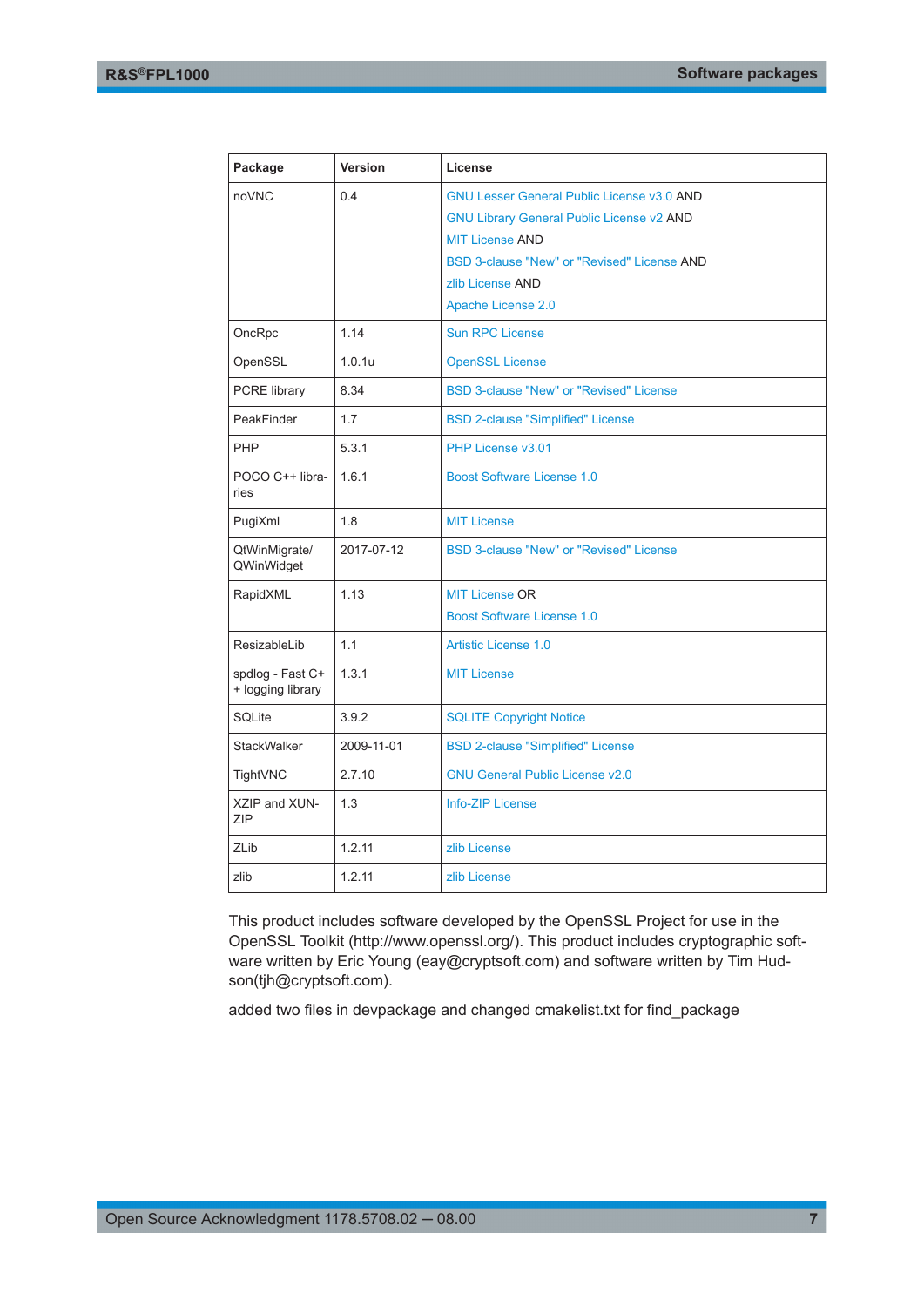## <span id="page-7-0"></span>3 Verbatim license texts

## **3.1 Apache License 2.0**

Apache License

Version 2.0, January 2004

http://www.apache.org/licenses/

TERMS AND CONDITIONS FOR USE, REPRODUCTION, AND DISTRIBUTION

1. Definitions.

"License" shall mean the terms and conditions for use, reproduction, and distribution as defined by Sections 1 through 9 of this document.

"Licensor" shall mean the copyright owner or entity authorized by the copyright owner that is granting the License.

"Legal Entity" shall mean the union of the acting entity and all other entities that control, are controlled by, or are under common control with that entity. For the purposes of this definition, "control" means (i) the power, direct or indirect, to cause the direction or management of such entity, whether by contract or otherwise, or (ii) ownership of fifty percent (50%) or more of the outstanding shares, or (iii) beneficial ownership of such entity.

"You" (or "Your") shall mean an individual or Legal Entity exercising permissions granted by this License.

"Source" form shall mean the preferred form for making modifications, including but not limited to software source code, documentation source, and configuration files.

"Object" form shall mean any form resulting from mechanical transformation or translation of a Source form, including but not limited to compiled object code, generated documentation, and conversions to other media types.

"Work" shall mean the work of authorship, whether in Source or Object form, made available under the License, as indicated by a copyright notice that is included in or attached to the work (an example is provided in the Appendix below).

"Derivative Works" shall mean any work, whether in Source or Object form, that is based on (or derived from) the Work and for which the editorial revisions, annotations, elaborations, or other modifications represent, as a whole, an original work of authorship. For the purposes of this License, Derivative Works shall not include works that remain separable from, or merely link (or bind by name) to the interfaces of, the Work and Derivative Works thereof.

"Contribution" shall mean any work of authorship, including the original version of the Work and any modifications or additions to that Work or Derivative Works thereof, that is intentionally submitted to Licensor for inclusion in the Work by the copyright owner or by an individual or Legal Entity authorized to submit on behalf of the copyright owner. For the purposes of this definition, "submitted" means any form of electronic, verbal, or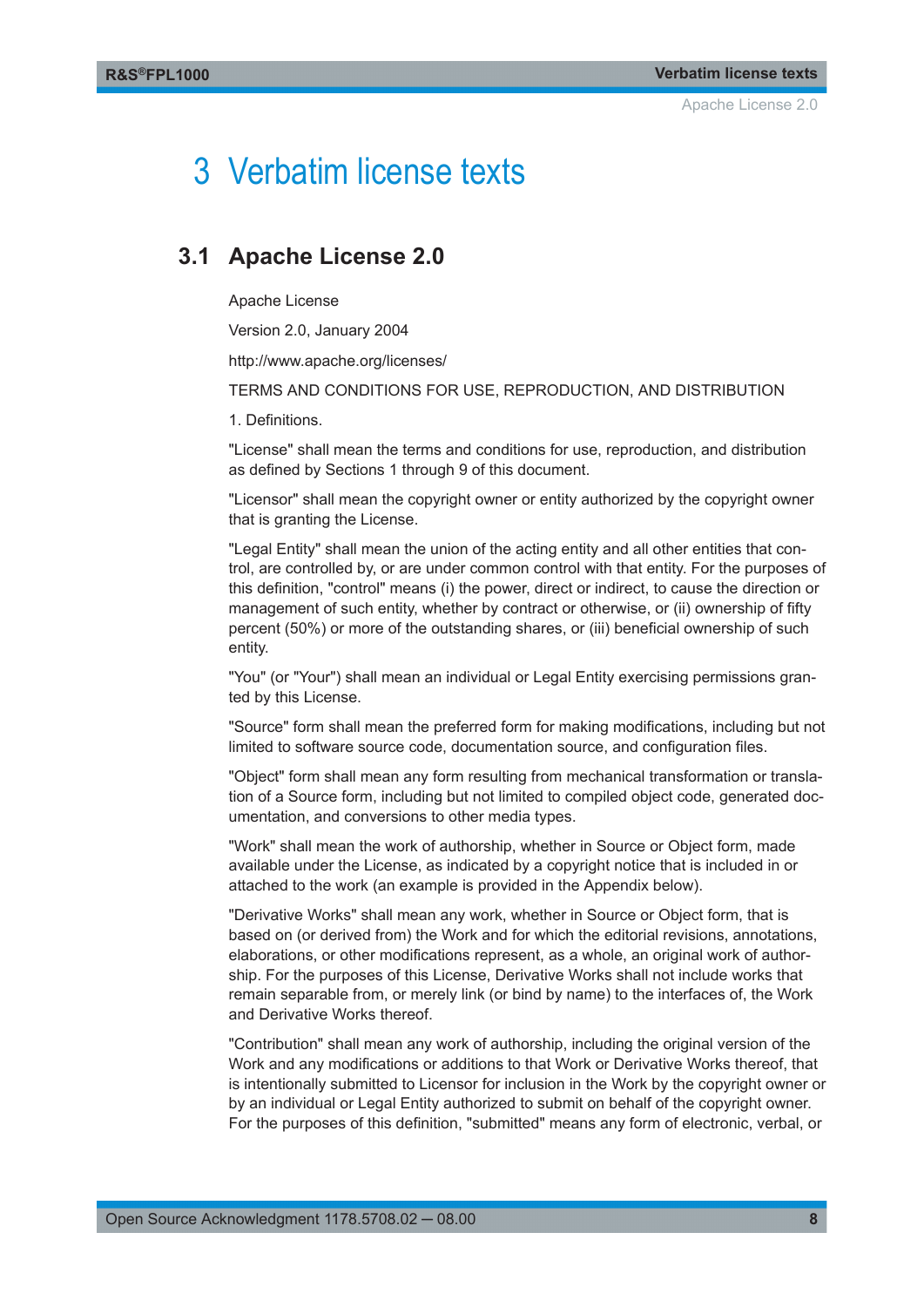written communication sent to the Licensor or its representatives, including but not limited to communication on electronic mailing lists, source code control systems, and issue tracking systems that are managed by, or on behalf of, the Licensor for the purpose of discussing and improving the Work, but excluding communication that is conspicuously marked or otherwise designated in writing by the copyright owner as "Not a Contribution."

"Contributor" shall mean Licensor and any individual or Legal Entity on behalf of whom a Contribution has been received by Licensor and subsequently incorporated within the Work.

2. Grant of Copyright License. Subject to the terms and conditions of this License, each Contributor hereby grants to You a perpetual, worldwide, non-exclusive, nocharge, royalty-free, irrevocable copyright license to reproduce, prepare Derivative Works of, publicly display, publicly perform, sublicense, and distribute the Work and such Derivative Works in Source or Object form.

3. Grant of Patent License. Subject to the terms and conditions of this License, each Contributor hereby grants to You a perpetual, worldwide, non-exclusive, no-charge, royalty-free, irrevocable (except as stated in this section) patent license to make, have made, use, offer to sell, sell, import, and otherwise transfer the Work, where such license applies only to those patent claims licensable by such Contributor that are necessarily infringed by their Contribution(s) alone or by combination of their Contribution(s) with the Work to which such Contribution(s) was submitted. If You institute patent litigation against any entity (including a cross-claim or counterclaim in a lawsuit) alleging that the Work or a Contribution incorporated within the Work constitutes direct or contributory patent infringement, then any patent licenses granted to You under this License for that Work shall terminate as of the date such litigation is filed.

4. Redistribution. You may reproduce and distribute copies of the Work or Derivative Works thereof in any medium, with or without modifications, and in Source or Object form, provided that You meet the following conditions:

a.You must give any other recipients of the Work or Derivative Works a copy of this License; and

b.You must cause any modified files to carry prominent notices stating that You changed the files; and

c.You must retain, in the Source form of any Derivative Works that You distribute, all copyright, patent, trademark, and attribution notices from the Source form of the Work, excluding those notices that do not pertain to any part of the Derivative Works; and

d.If the Work includes a "NOTICE" text file as part of its distribution, then any Derivative Works that You distribute must include a readable copy of the attribution notices contained within such NOTICE file, excluding those notices that do not pertain to any part of the Derivative Works, in at least one of the following places: within a NOTICE text file distributed as part of the Derivative Works; within the Source form or documentation, if provided along with the Derivative Works; or, within a display generated by the Derivative Works, if and wherever such third-party notices normally appear. The contents of the NOTICE file are for informational purposes only and do not modify the License. You may add Your own attribution notices within Derivative Works that You distribute, alongside or as an addendum to the NOTICE text from the Work, provided that such additional attribution notices cannot be construed as modifying the License.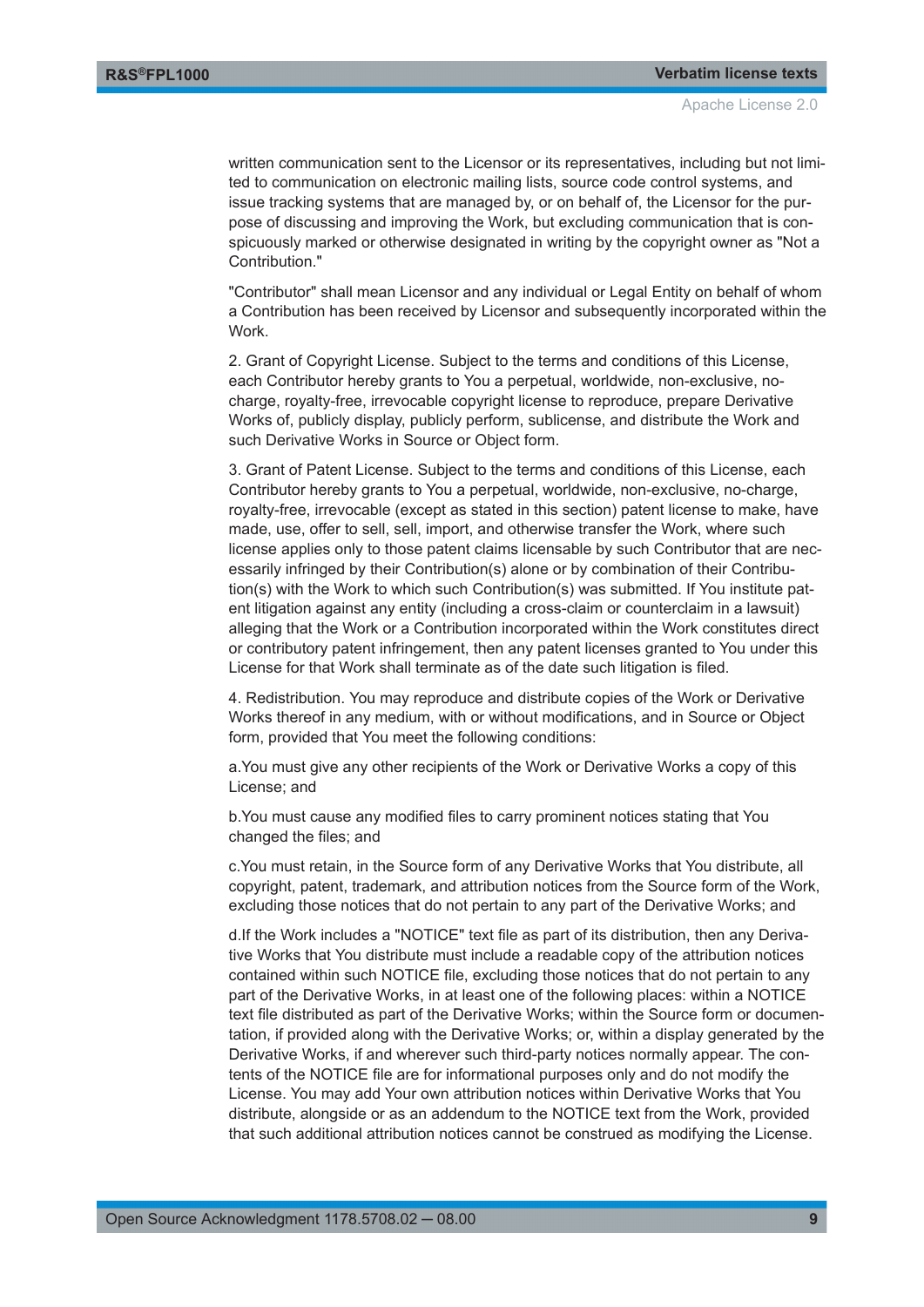<span id="page-9-0"></span>You may add Your own copyright statement to Your modifications and may provide additional or different license terms and conditions for use, reproduction, or distribution of Your modifications, or for any such Derivative Works as a whole, provided Your use, reproduction, and distribution of the Work otherwise complies with the conditions stated in this License.

5. Submission of Contributions. Unless You explicitly state otherwise, any Contribution intentionally submitted for inclusion in the Work by You to the Licensor shall be under the terms and conditions of this License, without any additional terms or conditions. Notwithstanding the above, nothing herein shall supersede or modify the terms of any separate license agreement you may have executed with Licensor regarding such Contributions.

6. Trademarks. This License does not grant permission to use the trade names, trademarks, service marks, or product names of the Licensor, except as required for reasonable and customary use in describing the origin of the Work and reproducing the content of the NOTICE file.

7. Disclaimer of Warranty. Unless required by applicable law or agreed to in writing, Licensor provides the Work (and each Contributor provides its Contributions) on an "AS IS" BASIS, WITHOUT WARRANTIES OR CONDITIONS OF ANY KIND, either express or implied, including, without limitation, any warranties or conditions of TITLE, NON-INFRINGEMENT, MERCHANTABILITY, or FITNESS FOR A PARTICULAR PUR-POSE. You are solely responsible for determining the appropriateness of using or redistributing the Work and assume any risks associated with Your exercise of permissions under this License.

8. Limitation of Liability. In no event and under no legal theory, whether in tort (including negligence), contract, or otherwise, unless required by applicable law (such as deliberate and grossly negligent acts) or agreed to in writing, shall any Contributor be liable to You for damages, including any direct, indirect, special, incidental, or consequential damages of any character arising as a result of this License or out of the use or inability to use the Work (including but not limited to damages for loss of goodwill, work stoppage, computer failure or malfunction, or any and all other commercial damages or losses), even if such Contributor has been advised of the possibility of such damages.

9. Accepting Warranty or Additional Liability. While redistributing the Work or Derivative Works thereof, You may choose to offer, and charge a fee for, acceptance of support, warranty, indemnity, or other liability obligations and/or rights consistent with this License. However, in accepting such obligations, You may act only on Your own behalf and on Your sole responsibility, not on behalf of any other Contributor, and only if You agree to indemnify, defend, and hold each Contributor harmless for any liability incurred by, or claims asserted against, such Contributor by reason of your accepting any such warranty or additional liability.

END OF TERMS AND CONDITIONS

## **3.2 Artistic License 1.0**

The Artistic License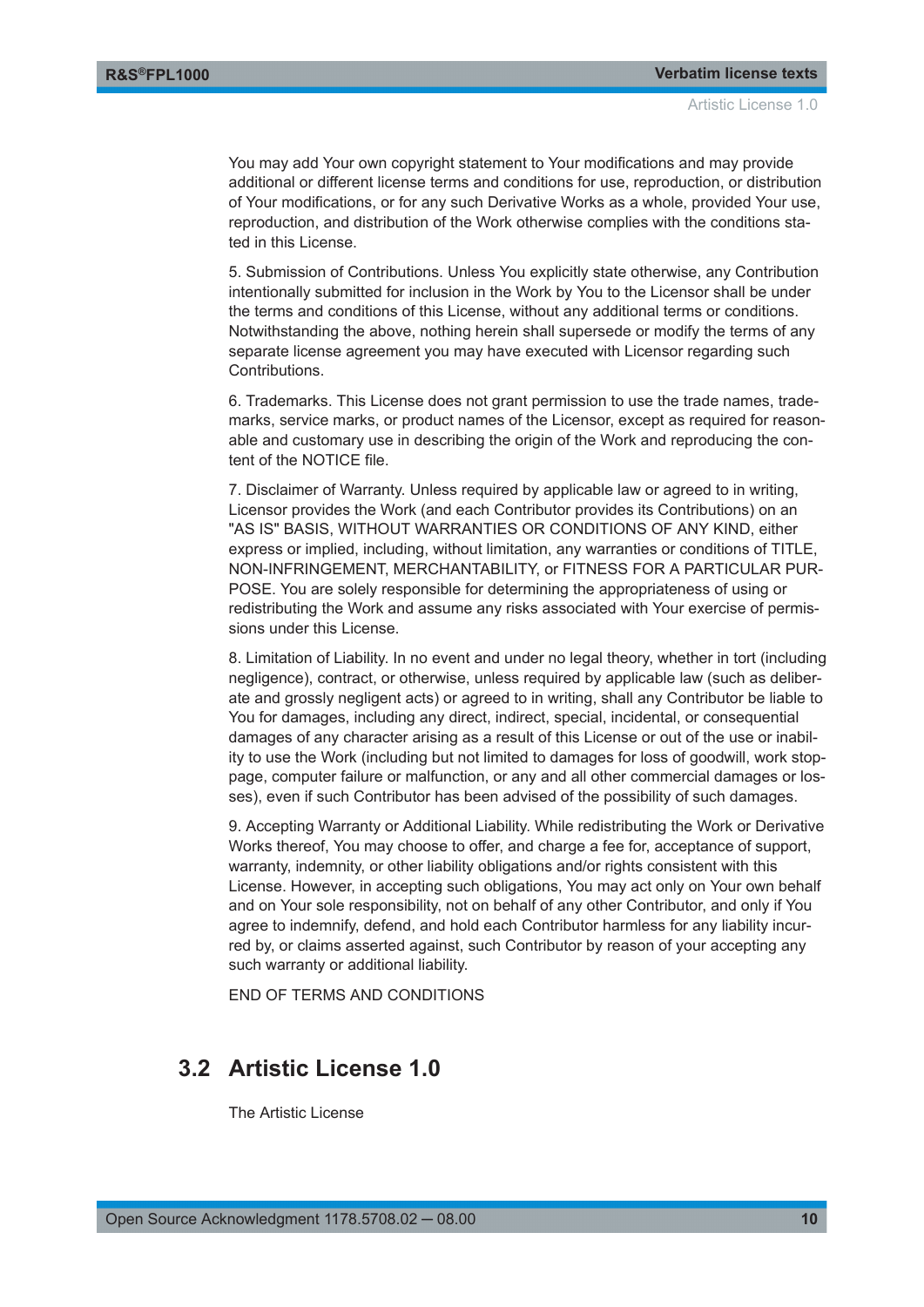#### Preamble

The intent of this document is to state the conditions under which a Package may be copied, such that the Copyright Holder maintains some semblance of artistic control over the development of the package, while giving the users of the package the right to use and distribute the Package in a more-or-less customary fashion, plus the right to make reasonable modifications.

#### Definitions:

"Package" refers to the collection of files distributed by the Copyright Holder, and derivatives of that collection of files created through textual modification.

"Standard Version" refers to such a Package if it has not been modified, or has been modified in accordance with the wishes of the Copyright Holder.

"Copyright Holder" is whoever is named in the copyright or copyrights for the package.

"You" is you, if you're thinking about copying or distributing this Package.

"Reasonable copying fee" is whatever you can justify on the basis of media cost, duplication charges, time of people involved, and so on. (You will not be required to justify it to the Copyright Holder, but only to the computing community at large as a market that must bear the fee.)

"Freely Available" means that no fee is charged for the item itself, though there may be fees involved in handling the item. It also means that recipients of the item may redistribute it under the same conditions they received it.

1. You may make and give away verbatim copies of the source form of the Standard Version of this Package without restriction, provided that you duplicate all of the original copyright notices and associated disclaimers.

2. You may apply bug fixes, portability fixes and other modifications derived from the Public Domain or from the Copyright Holder. A Package modified in such a way shall still be considered the Standard Version.

3. You may otherwise modify your copy of this Package in any way, provided that you insert a prominent notice in each changed file stating how and when you changed that file, and provided that you do at least ONE of the following:

a) place your modifications in the Public Domain or otherwise make them Freely Available, such as by posting said modifications to Usenet or an equivalent medium, or placing the modifications on a major archive site such as ftp.uu.net, or by allowing the Copyright Holder to include your modifications in the Standard Version of the Package.

b) use the modified Package only within your corporation or organization.

c) rename any non-standard executables so the names do not conflict with standard executables, which must also be provided, and provide a separate manual page for each non-standard executable that clearly documents how it differs from the Standard Version.

d) make other distribution arrangements with the Copyright Holder.

4. You may distribute the programs of this Package in object code or executable form, provided that you do at least ONE of the following: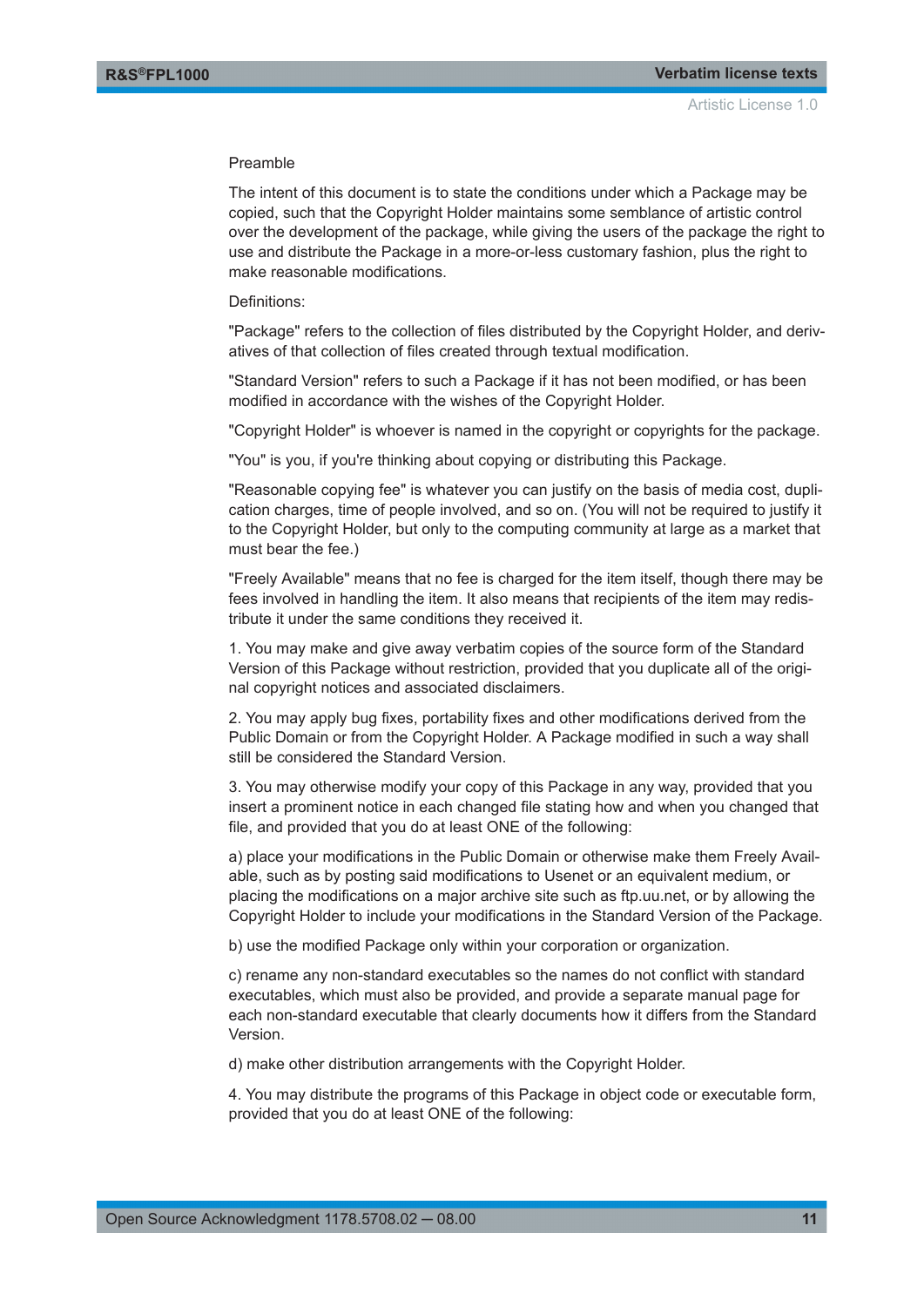<span id="page-11-0"></span>a) distribute a Standard Version of the executables and library files, together with instructions (in the manual page or equivalent) on where to get the Standard Version.

b) accompany the distribution with the machine-readable source of the Package with your modifications.

c) accompany any non-standard executables with their corresponding Standard Version executables, giving the non-standard executables non-standard names, and clearly documenting the differences in manual pages (or equivalent), together with instructions on where to get the Standard Version.

d) make other distribution arrangements with the Copyright Holder.

5. You may charge a reasonable copying fee for any distribution of this Package. You may charge any fee you choose for support of this Package. You may not charge a fee for this Package itself. However, you may distribute this Package in aggregate with other (possibly commercial) programs as part of a larger (possibly commercial) software distribution provided that you do not advertise this Package as a product of your own.

6. The scripts and library files supplied as input to or produced as output from the programs of this Package do not automatically fall under the copyright of this Package, but belong to whomever generated them, and may be sold commercially, and may be aggregated with this Package.

7. C or perl subroutines supplied by you and linked into this Package shall not be considered part of this Package.

8. The name of the Copyright Holder may not be used to endorse or promote products derived from this software without specific prior written permission.

9. THIS PACKAGE IS PROVIDED "AS IS" AND WITHOUT ANY EXPRESS OR IMPLIED WARRANTIES, INCLUDING, WITHOUT LIMITATION, THE IMPLIED WAR-RANTIES OF MERCHANTIBILITY AND FITNESS FOR A PARTICULAR PURPOSE.

The End

## **3.3 Artistic License 2.0**

The Artistic License 2.0

Copyright (c) 2000-2006, The Perl Foundation.

Everyone is permitted to copy and distribute verbatim copies of this license document, but changing it is not allowed.

Preamble

This license establishes the terms under which a given free software Package may be copied, modified, distributed, and/or redistributed. The intent is that the Copyright Holder maintains some artistic control over the development of that Package while still keeping the Package available as open source and free software. You are always permitted to make arrangements wholly outside of this license directly with the Copyright Holder of a given Package. If the terms of this license do not permit the full use that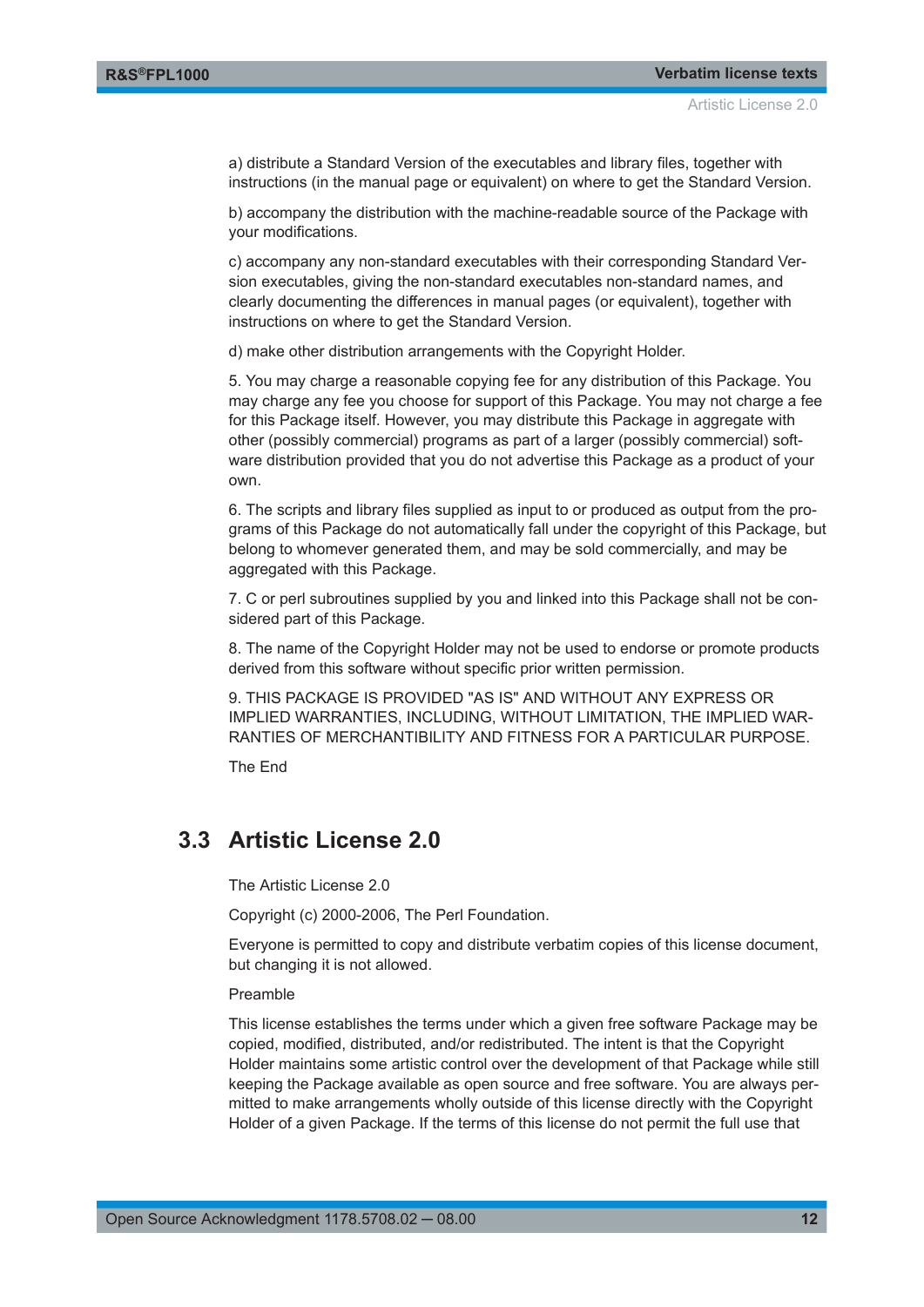you propose to make of the Package, you should contact the Copyright Holder and seek a different licensing arrangement.

Definitions

"Copyright Holder" means the individual(s) or organization(s) named in the copyright notice for the entire Package.

"Contributor" means any party that has contributed code or other material to the Package, in accordance with the Copyright Holder's procedures.

"You" and "your" means any person who would like to copy, distribute, or modify the Package.

"Package" means the collection of files distributed by the Copyright Holder, and derivatives of that collection and/or of those files. A given Package may consist of either the Standard Version, or a Modified Version.

"Distribute" means providing a copy of the Package or making it accessible to anyone else, or in the case of a company or organization, to others outside of your company or organization.

"Distributor Fee" means any fee that you charge for Distributing this Package or providing support for this Package to another party. It does not mean licensing fees.

"Standard Version" refers to the Package if it has not been modified, or has been modified only in ways explicitly requested by the Copyright Holder.

"Modified Version" means the Package, if it has been changed, and such changes were not explicitly requested by the Copyright Holder.

"Original License" means this Artistic License as Distributed with the Standard Version of the Package, in its current version or as it may be modified by The Perl Foundation in the future.

"Source" form means the source code, documentation source, and configuration files for the Package.

"Compiled" form means the compiled bytecode, object code, binary, or any other form resulting from mechanical transformation or translation of the Source form.

Permission for Use and Modification Without Distribution

(1) You are permitted to use the Standard Version and create and use Modified Versions for any purpose without restriction, provided that you do not Distribute the Modified Version.

Permissions for Redistribution of the Standard Version

(2) You may Distribute verbatim copies of the Source form of the Standard Version of this Package in any medium without restriction, either gratis or for a Distributor Fee, provided that you duplicate all of the original copyright notices and associated disclaimers. At your discretion, such verbatim copies may or may not include a Compiled form of the Package.

(3) You may apply any bug fixes, portability changes, and other modifications made available from the Copyright Holder. The resulting Package will still be considered the Standard Version, and as such will be subject to the Original License.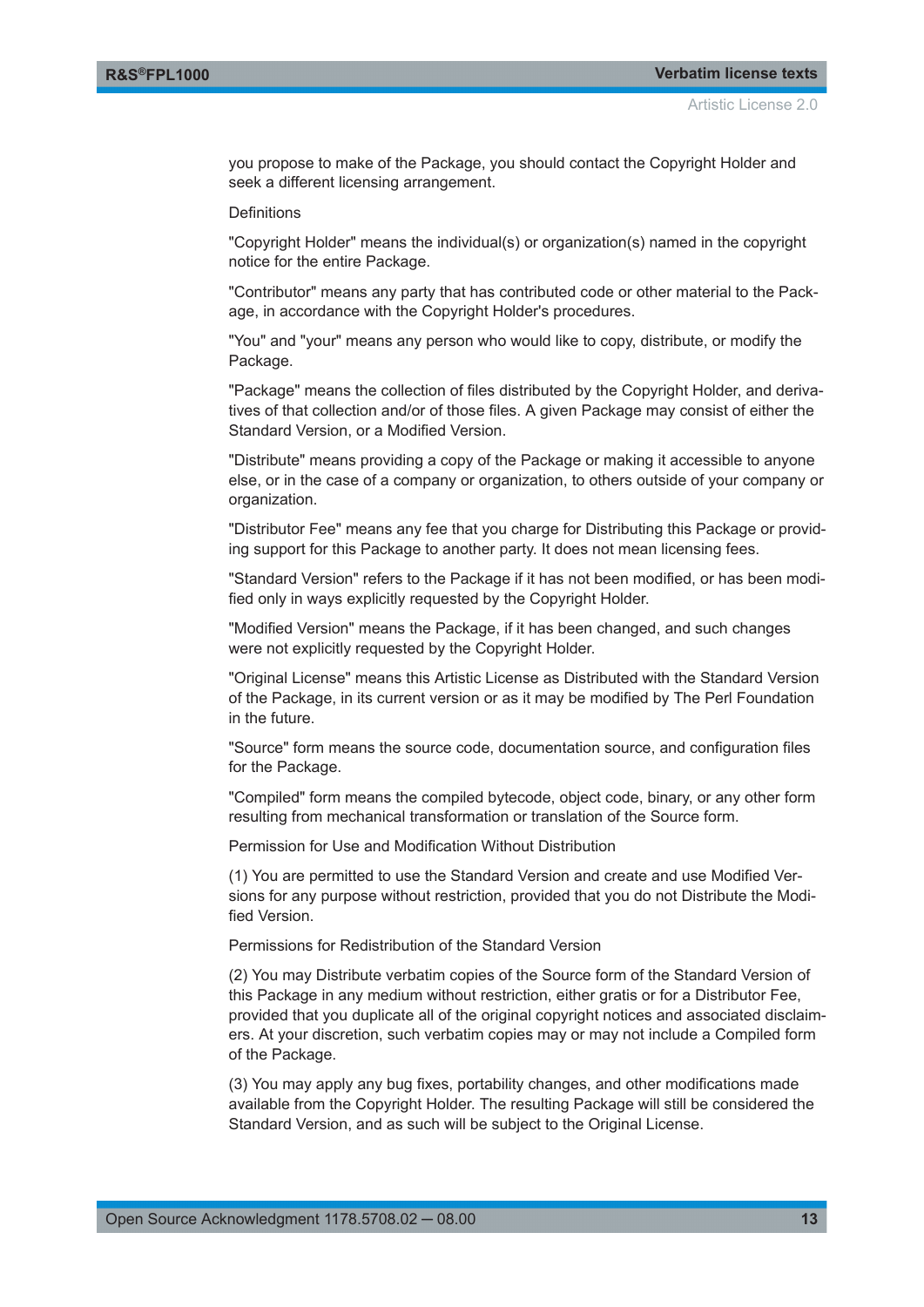Distribution of Modified Versions of the Package as Source

(4) You may Distribute your Modified Version as Source (either gratis or for a Distributor Fee, and with or without a Compiled form of the Modified Version) provided that you clearly document how it differs from the Standard Version, including, but not limited to, documenting any non-standard features, executables, or modules, and provided that you do at least ONE of the following:

(a) make the Modified Version available to the Copyright Holder of the Standard Version, under the Original License, so that the Copyright Holder may include your modifications in the Standard Version.

(b) ensure that installation of your Modified Version does not prevent the user installing or running the Standard Version. In addition, the Modified Version must bear a name that is different from the name of the Standard Version.

(c) allow anyone who receives a copy of the Modified Version to make the Source form of the Modified Version available to others under

#### (i) the Original License or

(ii) a license that permits the licensee to freely copy, modify and redistribute the Modified Version using the same licensing terms that apply to the copy that the licensee received, and requires that the Source form of the Modified Version, and of any works derived from it, be made freely available in that license fees are prohibited but Distributor Fees are allowed.

Distribution of Compiled Forms of the Standard Version or Modified Versions without the Source

(5) You may Distribute Compiled forms of the Standard Version without the Source, provided that you include complete instructions on how to get the Source of the Standard Version. Such instructions must be valid at the time of your distribution. If these instructions, at any time while you are carrying out such distribution, become invalid, you must provide new instructions on demand or cease further distribution. If you provide valid instructions or cease distribution within thirty days after you become aware that the instructions are invalid, then you do not forfeit any of your rights under this license.

(6) You may Distribute a Modified Version in Compiled form without the Source, provided that you comply with Section 4 with respect to the Source of the Modified Version.

Aggregating or Linking the Package

(7) You may aggregate the Package (either the Standard Version or Modified Version) with other packages and Distribute the resulting aggregation provided that you do not charge a licensing fee for the Package. Distributor Fees are permitted, and licensing fees for other components in the aggregation are permitted. The terms of this license apply to the use and Distribution of the Standard or Modified Versions as included in the aggregation.

(8) You are permitted to link Modified and Standard Versions with other works, to embed the Package in a larger work of your own, or to build stand-alone binary or bytecode versions of applications that include the Package, and Distribute the result without restriction, provided the result does not expose a direct interface to the Package.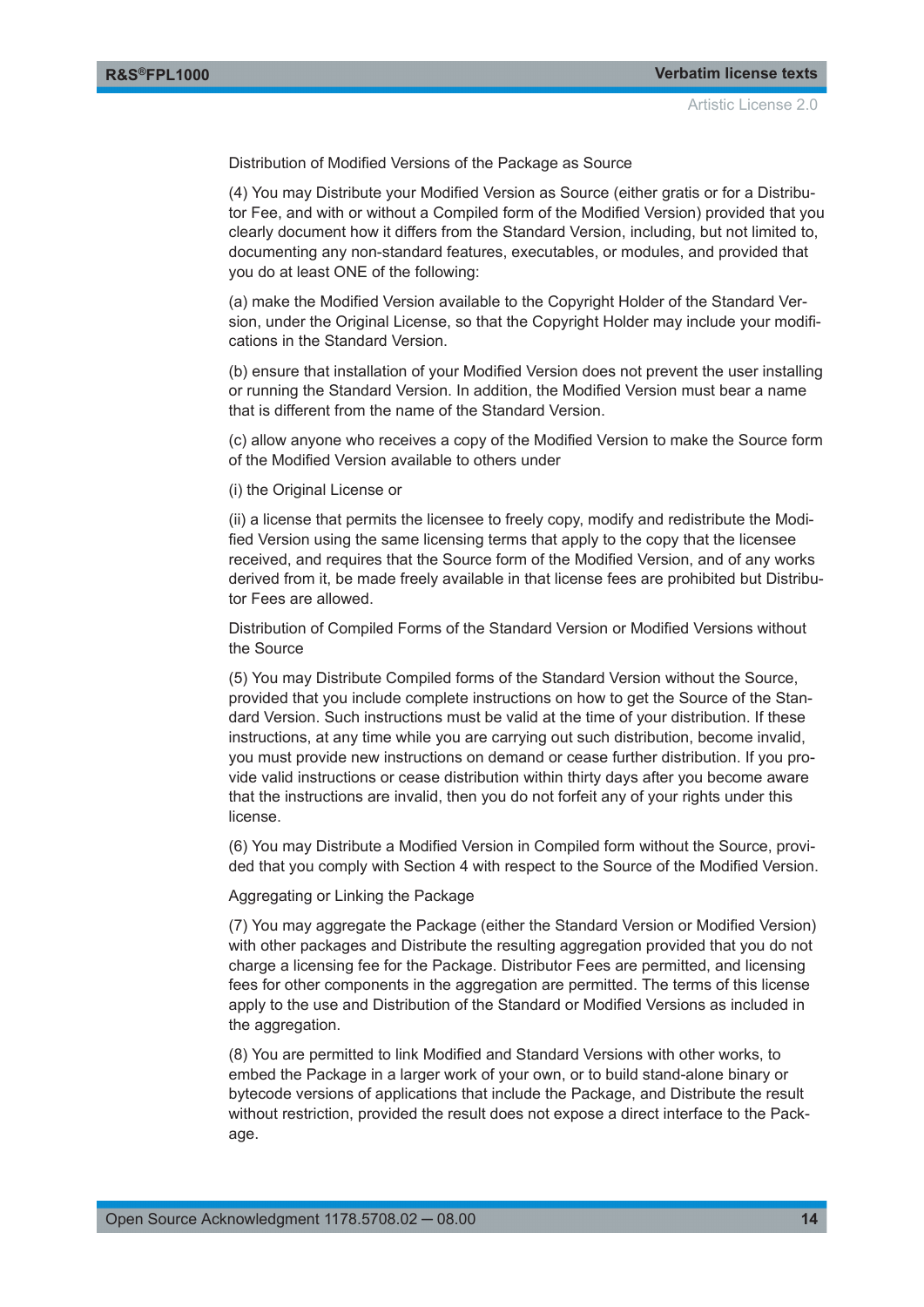<span id="page-14-0"></span>Items That are Not Considered Part of a Modified Version

(9) Works (including, but not limited to, modules and scripts) that merely extend or make use of the Package, do not, by themselves, cause the Package to be a Modified Version. In addition, such works are not considered parts of the Package itself, and are not subject to the terms of this license.

General Provisions

(10) Any use, modification, and distribution of the Standard or Modified Versions is governed by this Artistic License. By using, modifying or distributing the Package, you accept this license. Do not use, modify, or distribute the Package, if you do not accept this license.

(11) If your Modified Version has been derived from a Modified Version made by someone other than you, you are nevertheless required to ensure that your Modified Version complies with the requirements of this license.

(12) This license does not grant you the right to use any trademark, service mark, tradename, or logo of the Copyright Holder.

(13) This license includes the non-exclusive, worldwide, free-of-charge patent license to make, have made, use, offer to sell, sell, import and otherwise transfer the Package with respect to any patent claims licensable by the Copyright Holder that are necessarily infringed by the Package. If you institute patent litigation (including a cross-claim or counterclaim) against any party alleging that the Package constitutes direct or contributory patent infringement, then this Artistic License to you shall terminate on the date that such litigation is filed.

(14) Disclaimer of Warranty:

THE PACKAGE IS PROVIDED BY THE COPYRIGHT HOLDER AND CONTRIBU-TORS "AS IS' AND WITHOUT ANY EXPRESS OR IMPLIED WARRANTIES. THE IMPLIED WARRANTIES OF MERCHANTABILITY, FITNESS FOR A PARTICULAR PURPOSE, OR NON-INFRINGEMENT ARE DISCLAIMED TO THE EXTENT PER-MITTED BY YOUR LOCAL LAW. UNLESS REQUIRED BY LAW, NO COPYRIGHT HOLDER OR CONTRIBUTOR WILL BE LIABLE FOR ANY DIRECT, INDIRECT, INCI-DENTAL, OR CONSEQUENTIAL DAMAGES ARISING IN ANY WAY OUT OF THE USE OF THE PACKAGE, EVEN IF ADVISED OF THE POSSIBILITY OF SUCH DAM-AGE.

## **3.4 BSD 2-clause "Simplified" License**

All rights reserved.

Redistribution and use in source and binary forms, with or without modification, are permitted provided that the following conditions are met:

1. Redistributions of source code must retain the above copyright notice, this list of conditions and the following disclaimer.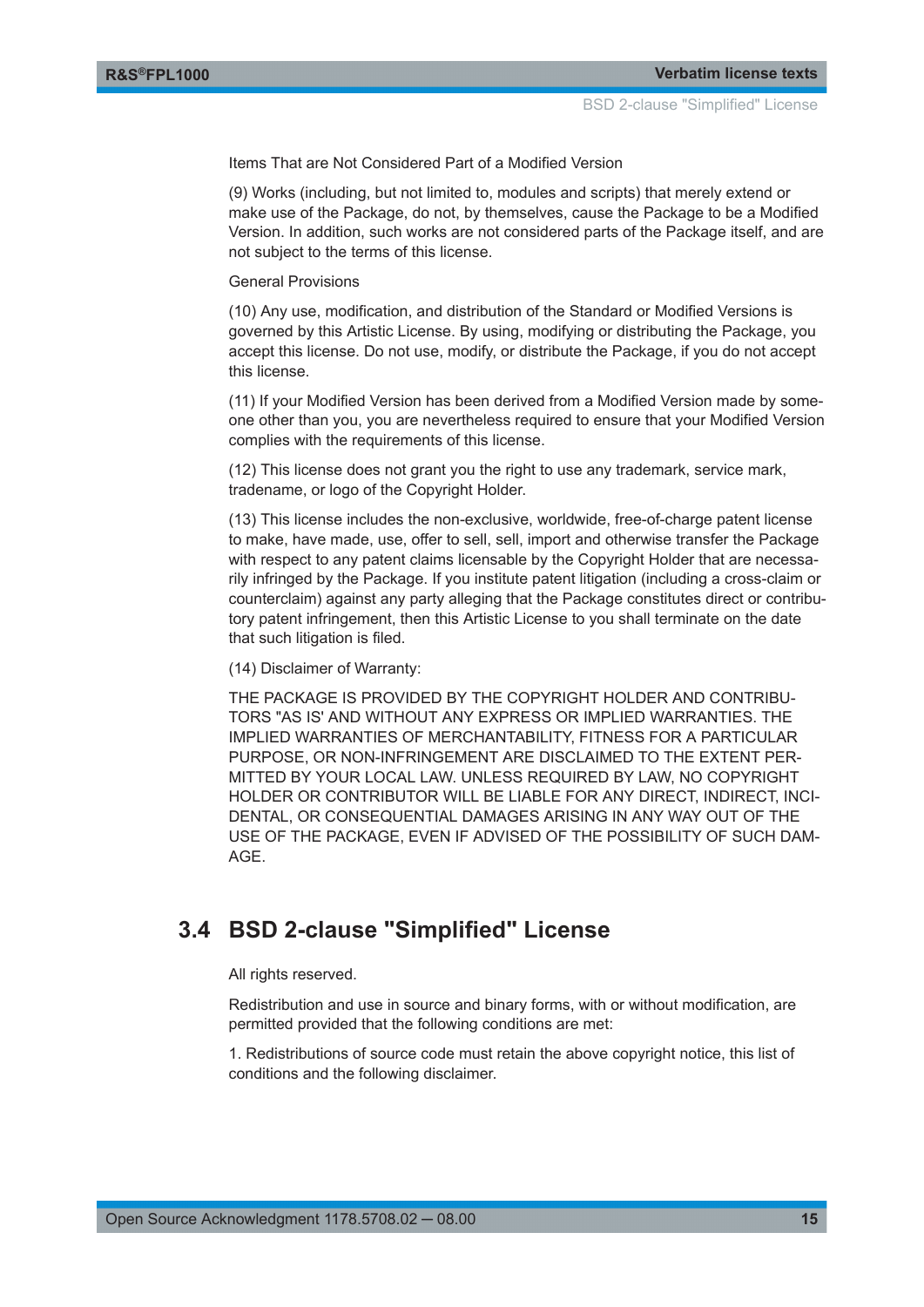<span id="page-15-0"></span>2. Redistributions in binary form must reproduce the above copyright notice, this list of conditions and the following disclaimer in the documentation and/or other materials provided with the distribution.

THIS SOFTWARE IS PROVIDED BY THE COPYRIGHT HOLDERS AND CONTRIBU-TORS "AS IS" AND ANY EXPRESS OR IMPLIED WARRANTIES, INCLUDING, BUT NOT LIMITED TO, THE IMPLIED WARRANTIES OF MERCHANTABILITY AND FIT-NESS FOR A PARTICULAR PURPOSE ARE DISCLAIMED. IN NO EVENT SHALL THE COPYRIGHT HOLDER OR CONTRIBUTORS BE LIABLE FOR ANY DIRECT, INDIRECT, INCIDENTAL, SPECIAL, EXEMPLARY, OR CONSEQUENTIAL DAMAGES (INCLUDING, BUT NOT LIMITED TO, PROCUREMENT OF SUBSTITUTE GOODS OR SERVICES; LOSS OF USE, DATA, OR PROFITS; OR BUSINESS INTERRUP-TION) HOWEVER CAUSED AND ON ANY THEORY OF LIABILITY, WHETHER IN CONTRACT, STRICT LIABILITY, OR TORT (INCLUDING NEGLIGENCE OR OTHER-WISE) ARISING IN ANY WAY OUT OF THE USE OF THIS SOFTWARE, EVEN IF ADVISED OF THE POSSIBILITY OF SUCH DAMAGE.

## **3.5 BSD 3-clause "New" or "Revised" License**

All rights reserved.

Redistribution and use in source and binary forms, with or without modification, are permitted provided that the following conditions are met:

1. Redistributions of source code must retain the above copyright notice, this list of conditions and the following disclaimer.

2. Redistributions in binary form must reproduce the above copyright notice, this list of conditions and the following disclaimer in the documentation and/or other materials provided with the distribution.

3. Neither the name of the copyright holder nor the names of its contributors may be used to endorse or promote products derived from this software without specific prior written permission.

THIS SOFTWARE IS PROVIDED BY THE COPYRIGHT HOLDERS AND CONTRIBU-TORS "AS IS" AND ANY EXPRESS OR IMPLIED WARRANTIES, INCLUDING, BUT NOT LIMITED TO, THE IMPLIED WARRANTIES OF MERCHANTABILITY AND FIT-NESS FOR A PARTICULAR PURPOSE ARE DISCLAIMED. IN NO EVENT SHALL THE COPYRIGHT HOLDER OR CONTRIBUTORS BE LIABLE FOR ANY DIRECT, INDIRECT, INCIDENTAL, SPECIAL, EXEMPLARY, OR CONSEQUENTIAL DAMAGES (INCLUDING, BUT NOT LIMITED TO, PROCUREMENT OF SUBSTITUTE GOODS OR SERVICES; LOSS OF USE, DATA, OR PROFITS; OR BUSINESS INTERRUP-TION) HOWEVER CAUSED AND ON ANY THEORY OF LIABILITY, WHETHER IN CONTRACT, STRICT LIABILITY, OR TORT (INCLUDING NEGLIGENCE OR OTHER-WISE) ARISING IN ANY WAY OUT OF THE USE OF THIS SOFTWARE, EVEN IF ADVISED OF THE POSSIBILITY OF SUCH DAMAGE.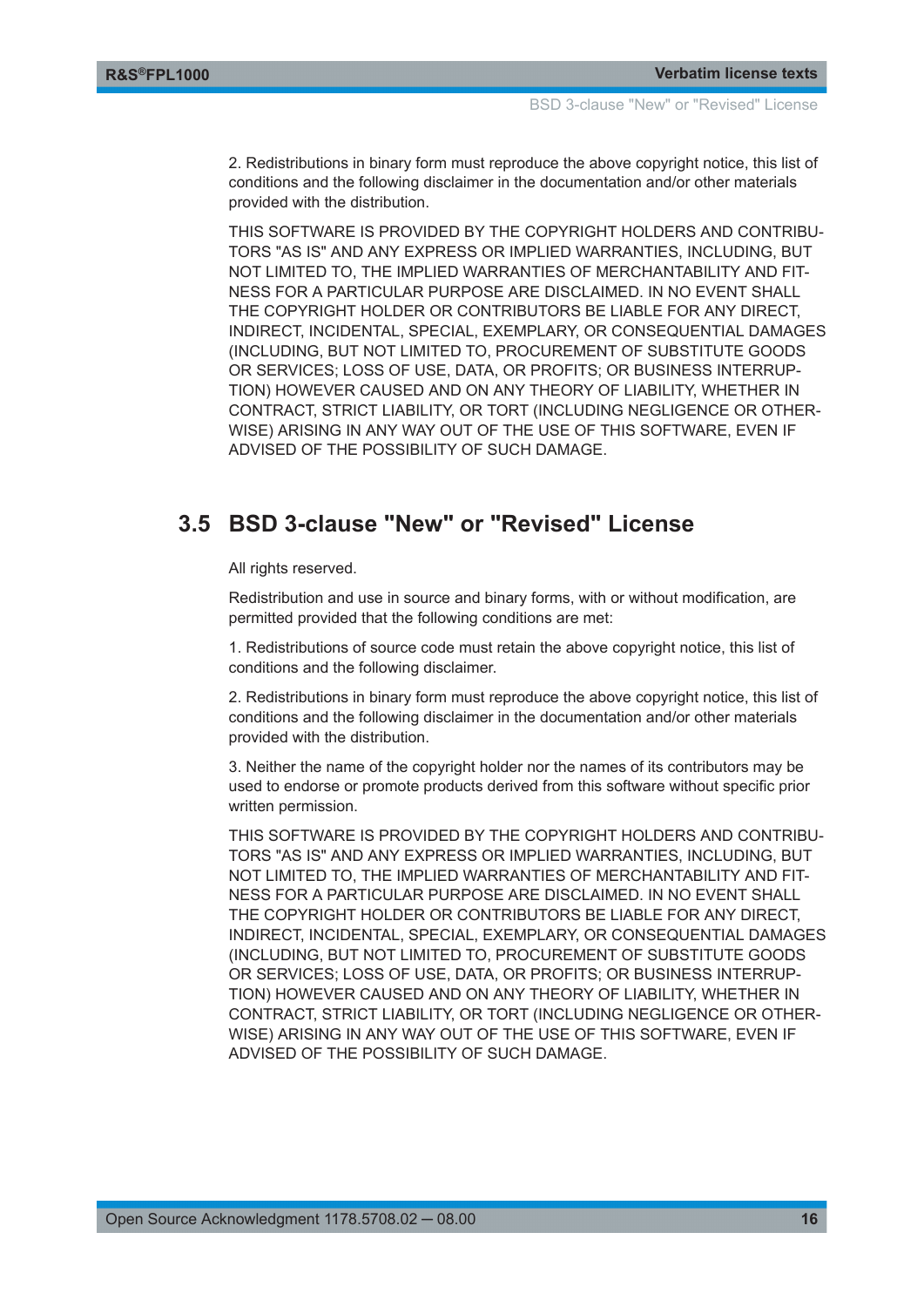## <span id="page-16-0"></span>**3.6 Boost Software License 1.0**

Boost Software License - Version 1.0 - August 17th, 2003

Permission is hereby granted, free of charge, to any person or organization obtaining a copy of the software and accompanying documentation covered by this license (the "Software") to use, reproduce, display, distribute, execute, and transmit the Software, and to prepare derivative works of the Software, and to permit third-parties to whom the Software is furnished to do so, all subject to the following:

The copyright notices in the Software and this entire statement, including the above license grant, this restriction and the following disclaimer, must be included in all copies of the Software, in whole or in part, and all derivative works of the Software, unless such copies or derivative works are solely in the form of machine-executable object code generated by a source language processor.

THE SOFTWARE IS PROVIDED "AS IS", WITHOUT WARRANTY OF ANY KIND, EXPRESS OR IMPLIED, INCLUDING BUT NOT LIMITED TO THE WARRANTIES OF MERCHANTABILITY, FITNESS FOR A PARTICULAR PURPOSE, TITLE AND NON-INFRINGEMENT. IN NO EVENT SHALL THE COPYRIGHT HOLDERS OR ANYONE DISTRIBUTING THE SOFTWARE BE LIABLE FOR ANY DAMAGES OR OTHER LIA-BILITY, WHETHER IN CONTRACT, TORT OR OTHERWISE, ARISING FROM, OUT OF OR IN CONNECTION WITH THE SOFTWARE OR THE USE OR OTHER DEAL-INGS IN THE SOFTWARE.

## **3.7 Freetype Project License**

Introduction

The FreeType Project is distributed in several archive packages; some of them may contain, in addition to the FreeType font engine, various tools and contributions which rely on, or relate to, the FreeType Project.

This license applies to all files found in such packages, and which do not fall under their own explicit license. The license affects thus the FreeType font engine, the test programs, documentation and makefiles, at the very least.

This license was inspired by the BSD, Artistic, and IJG (Independent JPEG Group) licenses, which all encourage inclusion and use of free software in commercial and freeware products alike. As a consequence, its main points are that:

- We don't promise that this software works. However, we will be interested in any kind of bug reports. (`as is' distribution)

- You can use this software for whatever you want, in parts or full form, without having to pay us. (`royalty-free' usage)

- You may not pretend that you wrote this software. If you use it, or only parts of it, in a program, you must acknowledge somewhere in your documentation that you have used the FreeType code. (`credits')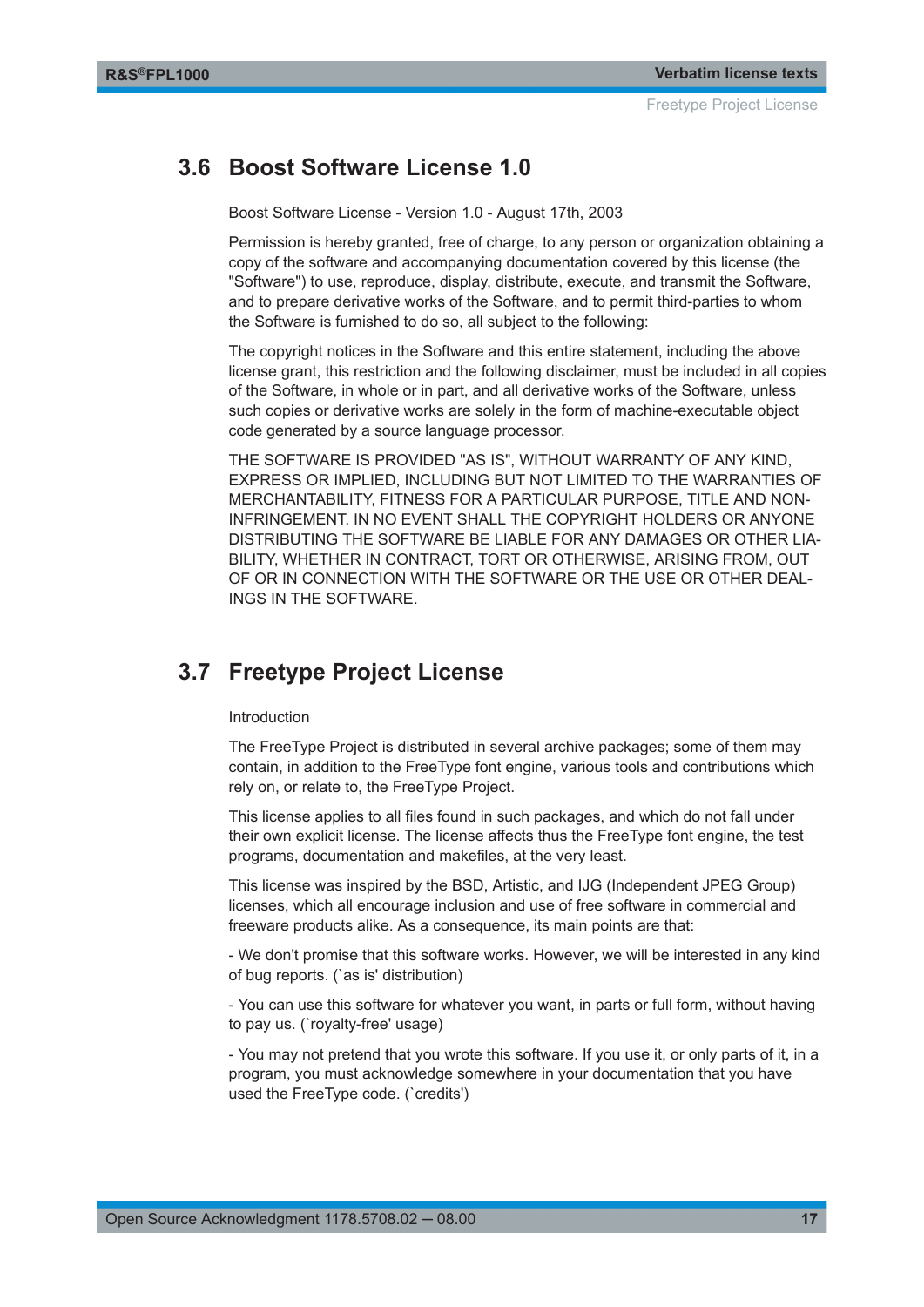We specifically permit and encourage the inclusion of this software, with or without modifications, in commercial products. We disclaim all warranties covering The Free-Type Project and assume no liability related to The FreeType Project.

Finally, many people asked us for a preferred form for a credit/disclaimer to use in compliance with this license. We thus encourage you to use the following text:

Portions of this software are copyright © ´year´ The FreeType Project (www.freetype.org). All rights reserved. """

Please replace 'year' with the value from the FreeType version you actually use.

Legal Terms

0. Definitions

Throughout this license, the terms `package', `FreeType Project', and `FreeType archive' refer to the set of files originally distributed by the authors (David Turner, Robert Wilhelm, and Werner Lemberg) as the `FreeType Project', be they named as alpha, beta or final release.

`You' refers to the licensee, or person using the project, where `using' is a generic term including compiling the project's source code as well as linking it to form a `program' or `executable'. This program is referred to as `a program using the FreeType engine'.

This license applies to all files distributed in the original FreeType Project, including all source code, binaries and documentation, unless otherwise stated in the file in its original, unmodified form as distributed in the original archive. If you are unsure whether or not a particular file is covered by this license, you must contact us to verify this.

The FreeType Project is copyright (C) 1996-2000 by David Turner, Robert Wilhelm, and Werner Lemberg. All rights reserved except as specified below.

#### 1. No Warranty

THE FREETYPE PROJECT IS PROVIDED `AS IS' WITHOUT WARRANTY OF ANY KIND, EITHER EXPRESS OR IMPLIED, INCLUDING, BUT NOT LIMITED TO, WAR-RANTIES OF MERCHANTABILITY AND FITNESS FOR A PARTICULAR PURPOSE. IN NO EVENT WILL ANY OF THE AUTHORS OR COPYRIGHT HOLDERS BE LIA-BLE FOR ANY DAMAGES CAUSED BY THE USE OR THE INABILITY TO USE, OF THE FREETYPE PROJECT.

#### 2. Redistribution

This license grants a worldwide, royalty-free, perpetual and irrevocable right and license to use, execute, perform, compile, display, copy, create derivative works of, distribute and sublicense the FreeType Project (in both source and object code forms) and derivative works thereof for any purpose; and to authorize others to exercise some or all of the rights granted herein, subject to the following conditions:

- Redistribution of source code must retain this license file (`FTL.TXT') unaltered; any additions, deletions or changes to the original files must be clearly indicated in accompanying documentation. The copyright notices of the unaltered, original files must be preserved in all copies of source files.

- Redistribution in binary form must provide a disclaimer that states that the software is based in part of the work of the FreeType Team, in the distribution documentation. We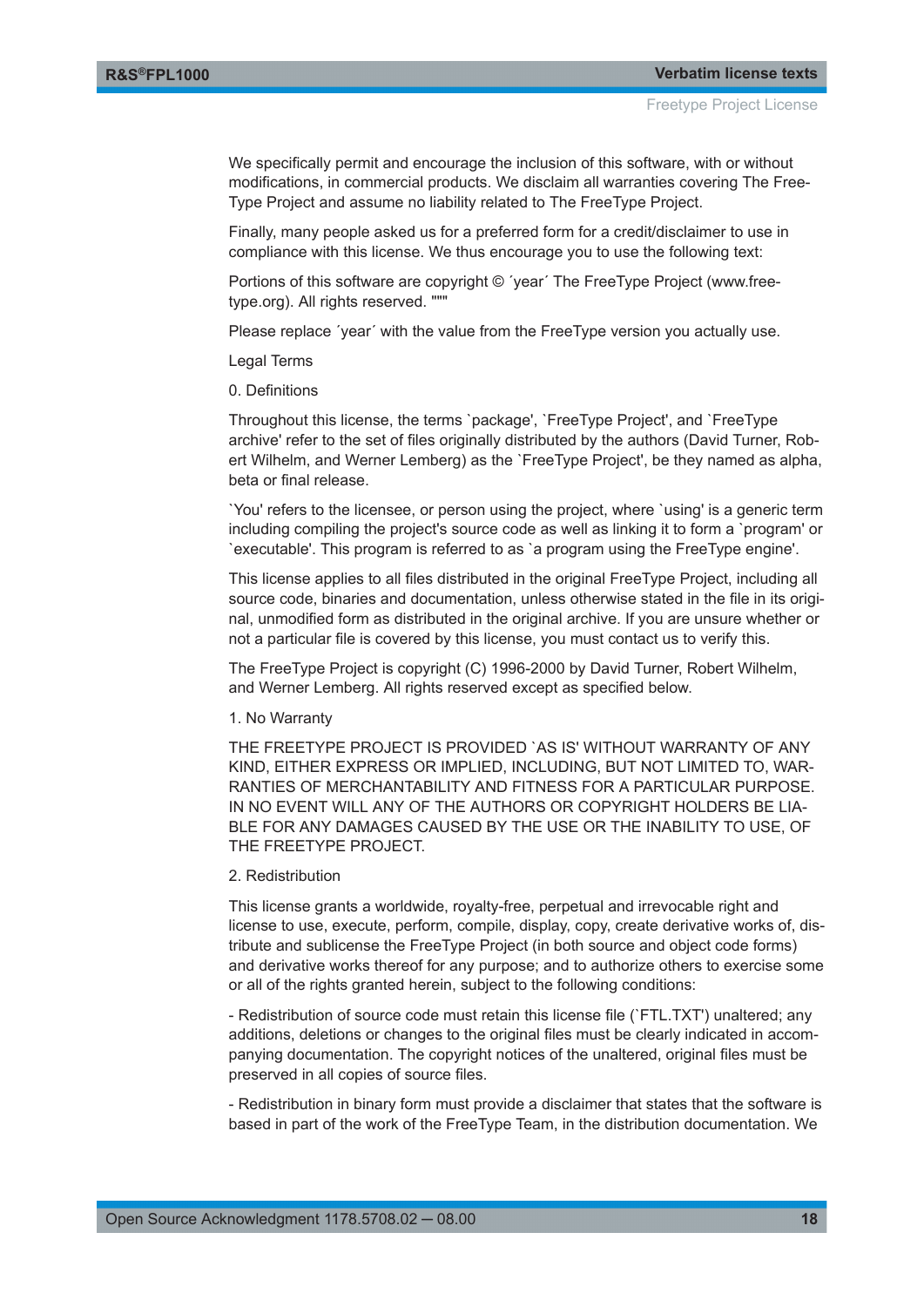<span id="page-18-0"></span>also encourage you to put an URL to the FreeType web page in your documentation, though this isn't mandatory.

These conditions apply to any software derived from or based on the FreeType Project, not just the unmodified files. If you use our work, you must acknowledge us. However, no fee need be paid to us.

3. Advertising

Neither the FreeType authors and contributors nor you shall use the name of the other for commercial, advertising, or promotional purposes without specific prior written permission.

We suggest, but do not require, that you use one or more of the following phrases to refer to this software in your documentation or advertising materials: `FreeType Project', `FreeType Engine', `FreeType library', or `FreeType Distribution'.

As you have not signed this license, you are not required to accept it. However, as the FreeType Project is copyrighted material, only this license, or another one contracted with the authors, grants you the right to use, distribute, and modify it. Therefore, by using, distributing, or modifying the FreeType Project, you indicate that you understand and accept all the terms of this license.

4. Contacts

There are two mailing lists related to FreeType:

- freetype@nongnu.org

Discusses general use and applications of FreeType, as well as future and wanted additions to the library and distribution. If you are looking for support, start in this list if you haven't found anything to help you in the documentation.

- freetype-devel@nongnu.org

Discusses bugs, as well as engine internals, design issues, specific licenses, porting, etc.

Our home page can be found at

http://www.freetype.org

## **3.8 GNU General Public License v2.0**

GNU GENERAL PUBLIC LICENSE

Version 2, June 1991

Copyright (C) 1989, 1991 Free Software Foundation, Inc.

51 Franklin Street, Fifth Floor, Boston, MA 02110-1301, USA

Everyone is permitted to copy and distribute verbatim copies of this license document, but changing it is not allowed.

Preamble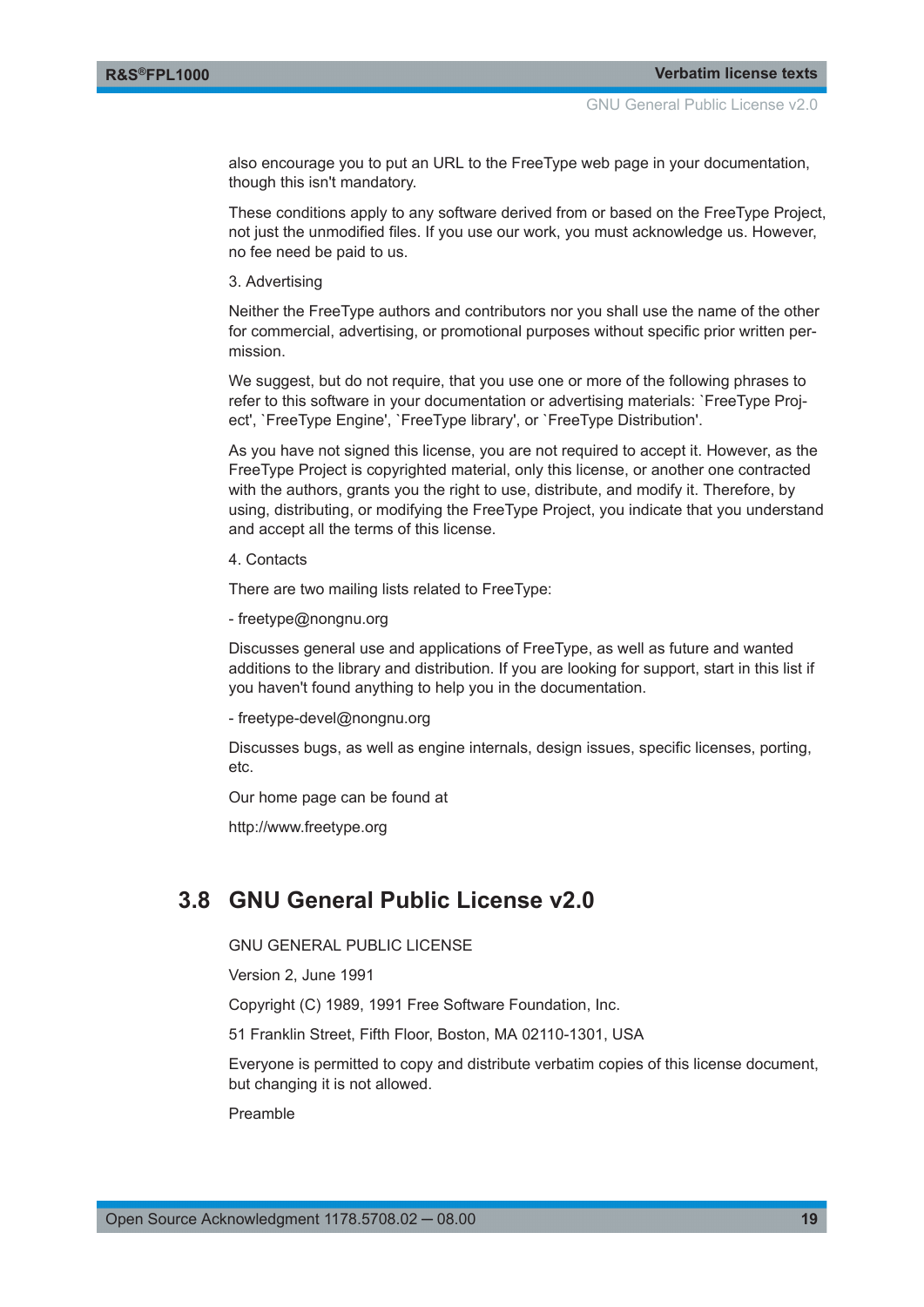The licenses for most software are designed to take away your freedom to share and change it. By contrast, the GNU General Public License is intended to guarantee your freedom to share and change free software--to make sure the software is free for all its users. This General Public License applies to most of the Free Software Foundation's software and to any other program whose authors commit to using it. (Some other Free Software Foundation software is covered by the GNU Lesser General Public License instead.) You can apply it to your programs, too.

When we speak of free software, we are referring to freedom, not price. Our General Public Licenses are designed to make sure that you have the freedom to distribute copies of free software (and charge for this service if you wish), that you receive source code or can get it if you want it, that you can change the software or use pieces of it in new free programs; and that you know you can do these things.

To protect your rights, we need to make restrictions that forbid anyone to deny you these rights or to ask you to surrender the rights. These restrictions translate to certain responsibilities for you if you distribute copies of the software, or if you modify it.

For example, if you distribute copies of such a program, whether gratis or for a fee, you must give the recipients all the rights that you have. You must make sure that they, too, receive or can get the source code. And you must show them these terms so they know their rights.

We protect your rights with two steps: (1) copyright the software, and (2) offer you this license which gives you legal permission to copy, distribute and/or modify the software.

Also, for each author's protection and ours, we want to make certain that everyone understands that there is no warranty for this free software. If the software is modified by someone else and passed on, we want its recipients to know that what they have is not the original, so that any problems introduced by others will not reflect on the original authors' reputations.

Finally, any free program is threatened constantly by software patents. We wish to avoid the danger that redistributors of a free program will individually obtain patent licenses, in effect making the program proprietary. To prevent this, we have made it clear that any patent must be licensed for everyone's free use or not licensed at all.

The precise terms and conditions for copying, distribution and modification follow.

TERMS AND CONDITIONS FOR COPYING, DISTRIBUTION AND MODIFICATION

0. This License applies to any program or other work which contains a notice placed by the copyright holder saying it may be distributed under the terms of this General Public License. The "Program", below, refers to any such program or work, and a "work based on the Program" means either the Program or any derivative work under copyright law: that is to say, a work containing the Program or a portion of it, either verbatim or with modifications and/or translated into another language. (Hereinafter, translation is included without limitation in the term "modification".) Each licensee is addressed as "you".

Activities other than copying, distribution and modification are not covered by this License; they are outside its scope. The act of running the Program is not restricted, and the output from the Program is covered only if its contents constitute a work based on the Program (independent of having been made by running the Program). Whether that is true depends on what the Program does.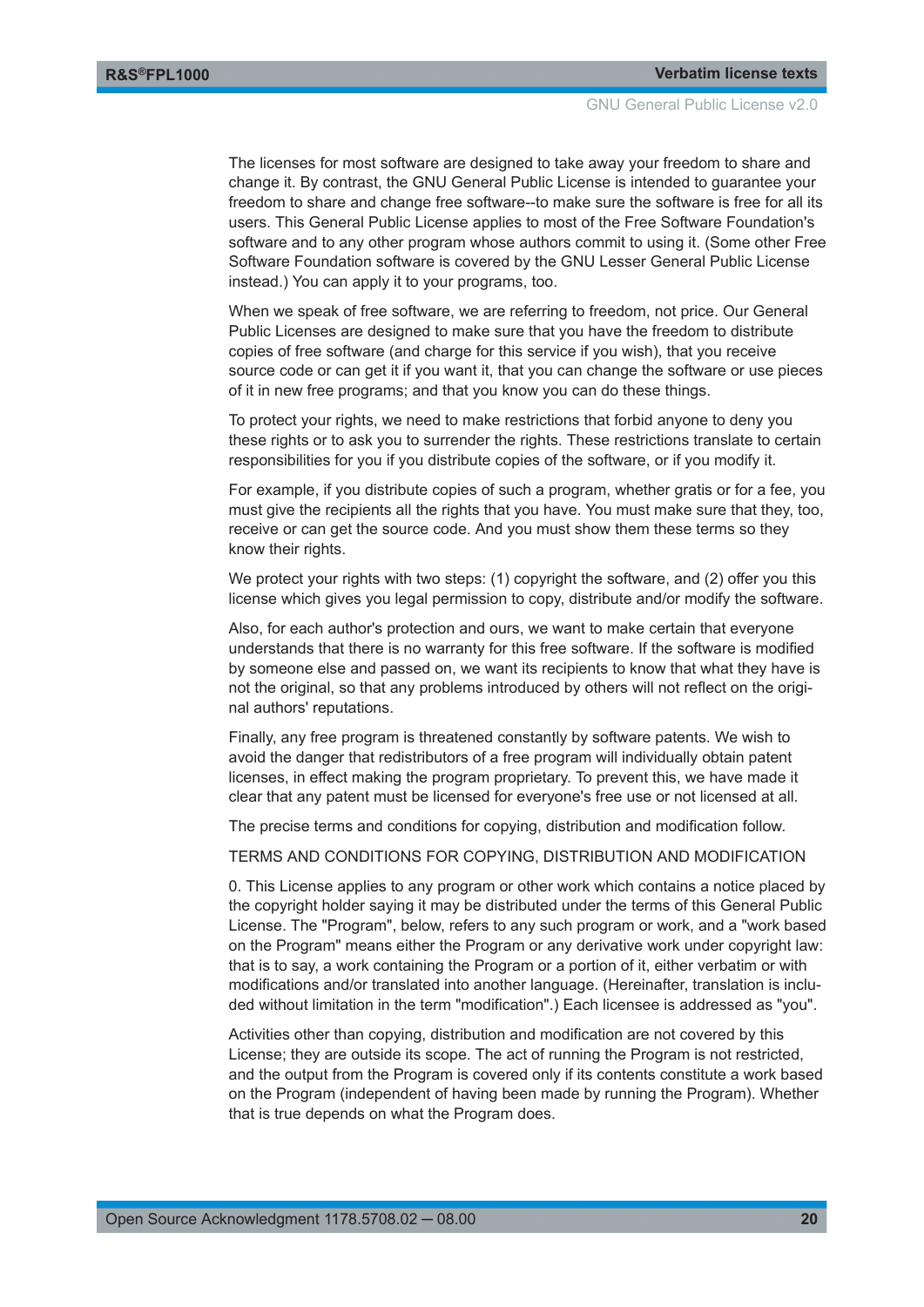1. You may copy and distribute verbatim copies of the Program's source code as you receive it, in any medium, provided that you conspicuously and appropriately publish on each copy an appropriate copyright notice and disclaimer of warranty; keep intact all the notices that refer to this License and to the absence of any warranty; and give any other recipients of the Program a copy of this License along with the Program.

You may charge a fee for the physical act of transferring a copy, and you may at your option offer warranty protection in exchange for a fee.

2. You may modify your copy or copies of the Program or any portion of it, thus forming a work based on the Program, and copy and distribute such modifications or work under the terms of Section 1 above, provided that you also meet all of these conditions:

a) You must cause the modified files to carry prominent notices stating that you changed the files and the date of any change. b) You must cause any work that you distribute or publish, that in whole or in part contains or is derived from the Program or any part thereof, to be licensed as a whole at no charge to all third parties under the terms of this License. c) If the modified program normally reads commands interactively when run, you must cause it, when started running for such interactive use in the most ordinary way, to print or display an announcement including an appropriate copyright notice and a notice that there is no warranty (or else, saying that you provide a warranty) and that users may redistribute the program under these conditions, and telling the user how to view a copy of this License. (Exception: if the Program itself is interactive but does not normally print such an announcement, your work based on the Program is not required to print an announcement.)

These requirements apply to the modified work as a whole. If identifiable sections of that work are not derived from the Program, and can be reasonably considered independent and separate works in themselves, then this License, and its terms, do not apply to those sections when you distribute them as separate works. But when you distribute the same sections as part of a whole which is a work based on the Program, the distribution of the whole must be on the terms of this License, whose permissions for other licensees extend to the entire whole, and thus to each and every part regardless of who wrote it.

Thus, it is not the intent of this section to claim rights or contest your rights to work written entirely by you; rather, the intent is to exercise the right to control the distribution of derivative or collective works based on the Program.

In addition, mere aggregation of another work not based on the Program with the Program (or with a work based on the Program) on a volume of a storage or distribution medium does not bring the other work under the scope of this License.

3. You may copy and distribute the Program (or a work based on it, under Section 2) in object code or executable form under the terms of Sections 1 and 2 above provided that you also do one of the following:

a) Accompany it with the complete corresponding machine-readable source code, which must be distributed under the terms of Sections 1 and 2 above on a medium customarily used for software interchange; or, b) Accompany it with a written offer, valid for at least three years, to give any third party, for a charge no more than your cost of physically performing source distribution, a complete machine-readable copy of the corresponding source code, to be distributed under the terms of Sections 1 and 2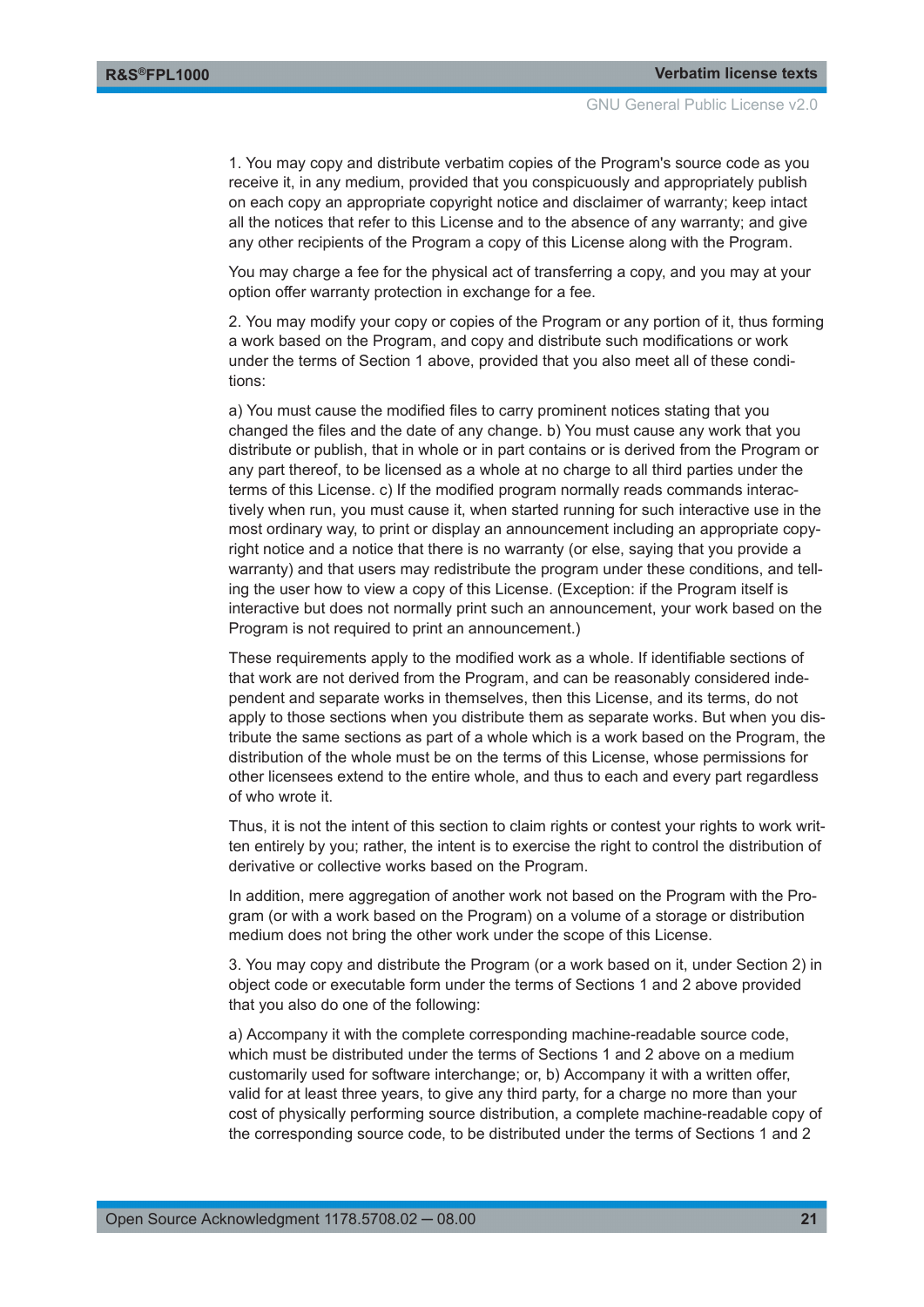above on a medium customarily used for software interchange; or, c) Accompany it with the information you received as to the offer to distribute corresponding source code. (This alternative is allowed only for noncommercial distribution and only if you received the program in object code or executable form with such an offer, in accord with Subsection b above.)

The source code for a work means the preferred form of the work for making modifications to it. For an executable work, complete source code means all the source code for all modules it contains, plus any associated interface definition files, plus the scripts used to control compilation and installation of the executable. However, as a special exception, the source code distributed need not include anything that is normally distributed (in either source or binary form) with the major components (compiler, kernel, and so on) of the operating system on which the executable runs, unless that component itself accompanies the executable.

If distribution of executable or object code is made by offering access to copy from a designated place, then offering equivalent access to copy the source code from the same place counts as distribution of the source code, even though third parties are not compelled to copy the source along with the object code.

4. You may not copy, modify, sublicense, or distribute the Program except as expressly provided under this License. Any attempt otherwise to copy, modify, sublicense or distribute the Program is void, and will automatically terminate your rights under this License. However, parties who have received copies, or rights, from you under this License will not have their licenses terminated so long as such parties remain in full compliance.

5. You are not required to accept this License, since you have not signed it. However, nothing else grants you permission to modify or distribute the Program or its derivative works. These actions are prohibited by law if you do not accept this License. Therefore, by modifying or distributing the Program (or any work based on the Program), you indicate your acceptance of this License to do so, and all its terms and conditions for copying, distributing or modifying the Program or works based on it.

6. Each time you redistribute the Program (or any work based on the Program), the recipient automatically receives a license from the original licensor to copy, distribute or modify the Program subject to these terms and conditions. You may not impose any further restrictions on the recipients' exercise of the rights granted herein. You are not responsible for enforcing compliance by third parties to this License.

7. If, as a consequence of a court judgment or allegation of patent infringement or for any other reason (not limited to patent issues), conditions are imposed on you (whether by court order, agreement or otherwise) that contradict the conditions of this License, they do not excuse you from the conditions of this License. If you cannot distribute so as to satisfy simultaneously your obligations under this License and any other pertinent obligations, then as a consequence you may not distribute the Program at all. For example, if a patent license would not permit royalty-free redistribution of the Program by all those who receive copies directly or indirectly through you, then the only way you could satisfy both it and this License would be to refrain entirely from distribution of the Program.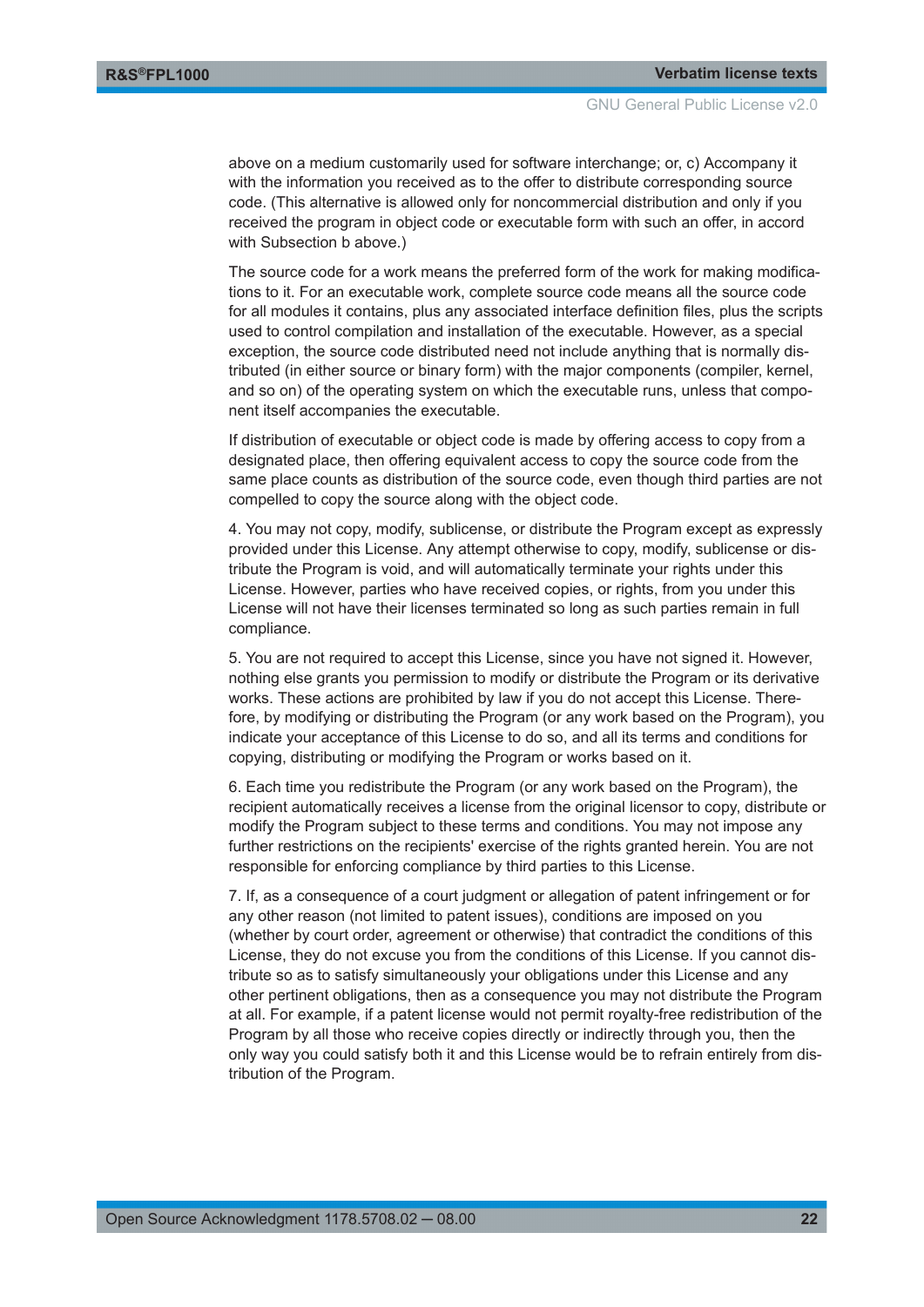If any portion of this section is held invalid or unenforceable under any particular circumstance, the balance of the section is intended to apply and the section as a whole is intended to apply in other circumstances.

It is not the purpose of this section to induce you to infringe any patents or other property right claims or to contest validity of any such claims; this section has the sole purpose of protecting the integrity of the free software distribution system, which is implemented by public license practices. Many people have made generous contributions to the wide range of software distributed through that system in reliance on consistent application of that system; it is up to the author/donor to decide if he or she is willing to distribute software through any other system and a licensee cannot impose that choice.

This section is intended to make thoroughly clear what is believed to be a consequence of the rest of this License.

8. If the distribution and/or use of the Program is restricted in certain countries either by patents or by copyrighted interfaces, the original copyright holder who places the Program under this License may add an explicit geographical distribution limitation excluding those countries, so that distribution is permitted only in or among countries not thus excluded. In such case, this License incorporates the limitation as if written in the body of this License.

9. The Free Software Foundation may publish revised and/or new versions of the General Public License from time to time. Such new versions will be similar in spirit to the present version, but may differ in detail to address new problems or concerns.

Each version is given a distinguishing version number. If the Program specifies a version number of this License which applies to it and "any later version", you have the option of following the terms and conditions either of that version or of any later version published by the Free Software Foundation. If the Program does not specify a version number of this License, you may choose any version ever published by the Free Software Foundation.

10. If you wish to incorporate parts of the Program into other free programs whose distribution conditions are different, write to the author to ask for permission. For software which is copyrighted by the Free Software Foundation, write to the Free Software Foundation; we sometimes make exceptions for this. Our decision will be guided by the two goals of preserving the free status of all derivatives of our free software and of promoting the sharing and reuse of software generally.

#### NO WARRANTY

11. BECAUSE THE PROGRAM IS LICENSED FREE OF CHARGE, THERE IS NO WARRANTY FOR THE PROGRAM, TO THE EXTENT PERMITTED BY APPLICABLE LAW. EXCEPT WHEN OTHERWISE STATED IN WRITING THE COPYRIGHT HOLD-ERS AND/OR OTHER PARTIES PROVIDE THE PROGRAM "AS IS" WITHOUT WAR-RANTY OF ANY KIND, EITHER EXPRESSED OR IMPLIED, INCLUDING, BUT NOT LIMITED TO, THE IMPLIED WARRANTIES OF MERCHANTABILITY AND FITNESS FOR A PARTICULAR PURPOSE. THE ENTIRE RISK AS TO THE QUALITY AND PERFORMANCE OF THE PROGRAM IS WITH YOU. SHOULD THE PROGRAM PROVE DEFECTIVE, YOU ASSUME THE COST OF ALL NECESSARY SERVICING, REPAIR OR CORRECTION.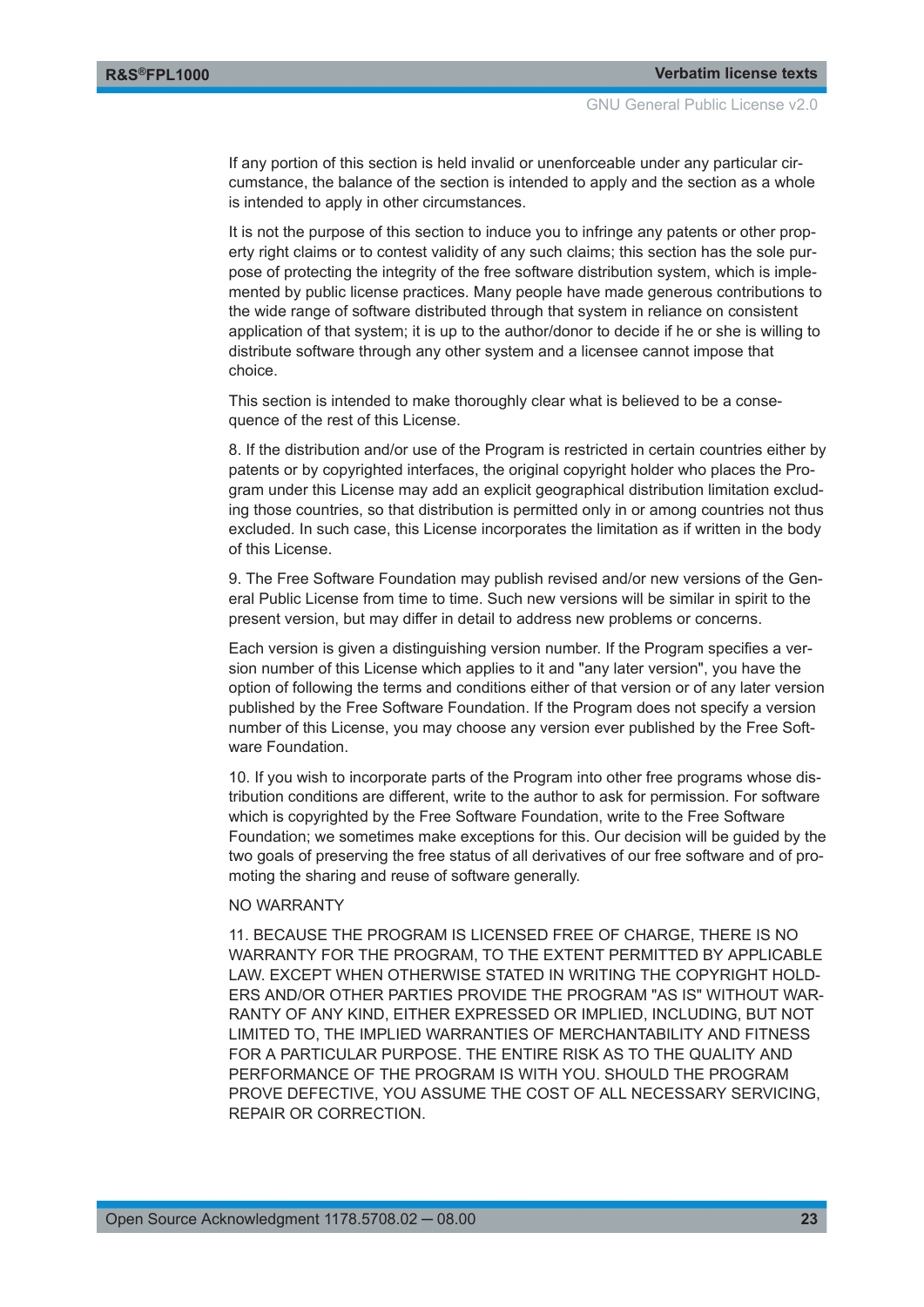12. IN NO EVENT UNLESS REQUIRED BY APPLICABLE LAW OR AGREED TO IN WRITING WILL ANY COPYRIGHT HOLDER, OR ANY OTHER PARTY WHO MAY MODIFY AND/OR REDISTRIBUTE THE PROGRAM AS PERMITTED ABOVE, BE LIABLE TO YOU FOR DAMAGES, INCLUDING ANY GENERAL, SPECIAL, INCIDEN-TAL OR CONSEQUENTIAL DAMAGES ARISING OUT OF THE USE OR INABILITY TO USE THE PROGRAM (INCLUDING BUT NOT LIMITED TO LOSS OF DATA OR DATA BEING RENDERED INACCURATE OR LOSSES SUSTAINED BY YOU OR THIRD PARTIES OR A FAILURE OF THE PROGRAM TO OPERATE WITH ANY OTHER PROGRAMS), EVEN IF SUCH HOLDER OR OTHER PARTY HAS BEEN ADVISED OF THE POSSIBILITY OF SUCH DAMAGES.

END OF TERMS AND CONDITIONS

How to Apply These Terms to Your New Programs

If you develop a new program, and you want it to be of the greatest possible use to the public, the best way to achieve this is to make it free software which everyone can redistribute and change under these terms.

To do so, attach the following notices to the program. It is safest to attach them to the start of each source file to most effectively convey the exclusion of warranty; and each file should have at least the "copyright" line and a pointer to where the full notice is found.

one line to give the program's name and an idea of what it does.

Copyright (C) yyyy name of author

This program is free software; you can redistribute it and/or modify it under the terms of the GNU General Public License as published by the Free Software Foundation; either version 2 of the License, or (at your option) any later version.

This program is distributed in the hope that it will be useful, but WITHOUT ANY WAR-RANTY; without even the implied warranty of MERCHANTABILITY or FITNESS FOR A PARTICULAR PURPOSE. See the GNU General Public License for more details.

You should have received a copy of the GNU General Public License along with this program; if not, write to the Free Software Foundation, Inc., 51 Franklin Street, Fifth Floor, Boston, MA 02110-1301, USA.

Also add information on how to contact you by electronic and paper mail.

If the program is interactive, make it output a short notice like this when it starts in an interactive mode:

Gnomovision version 69, Copyright (C) year name of author Gnomovision comes with ABSOLUTELY NO WARRANTY; for details type `show w'. This is free software, and you are welcome to redistribute it under certain conditions; type `show c' for details.

The hypothetical commands `show w' and `show c' should show the appropriate parts of the General Public License. Of course, the commands you use may be called something other than `show w' and `show c'; they could even be mouse-clicks or menu items--whatever suits your program.

You should also get your employer (if you work as a programmer) or your school, if any, to sign a "copyright disclaimer" for the program, if necessary. Here is a sample; alter the names: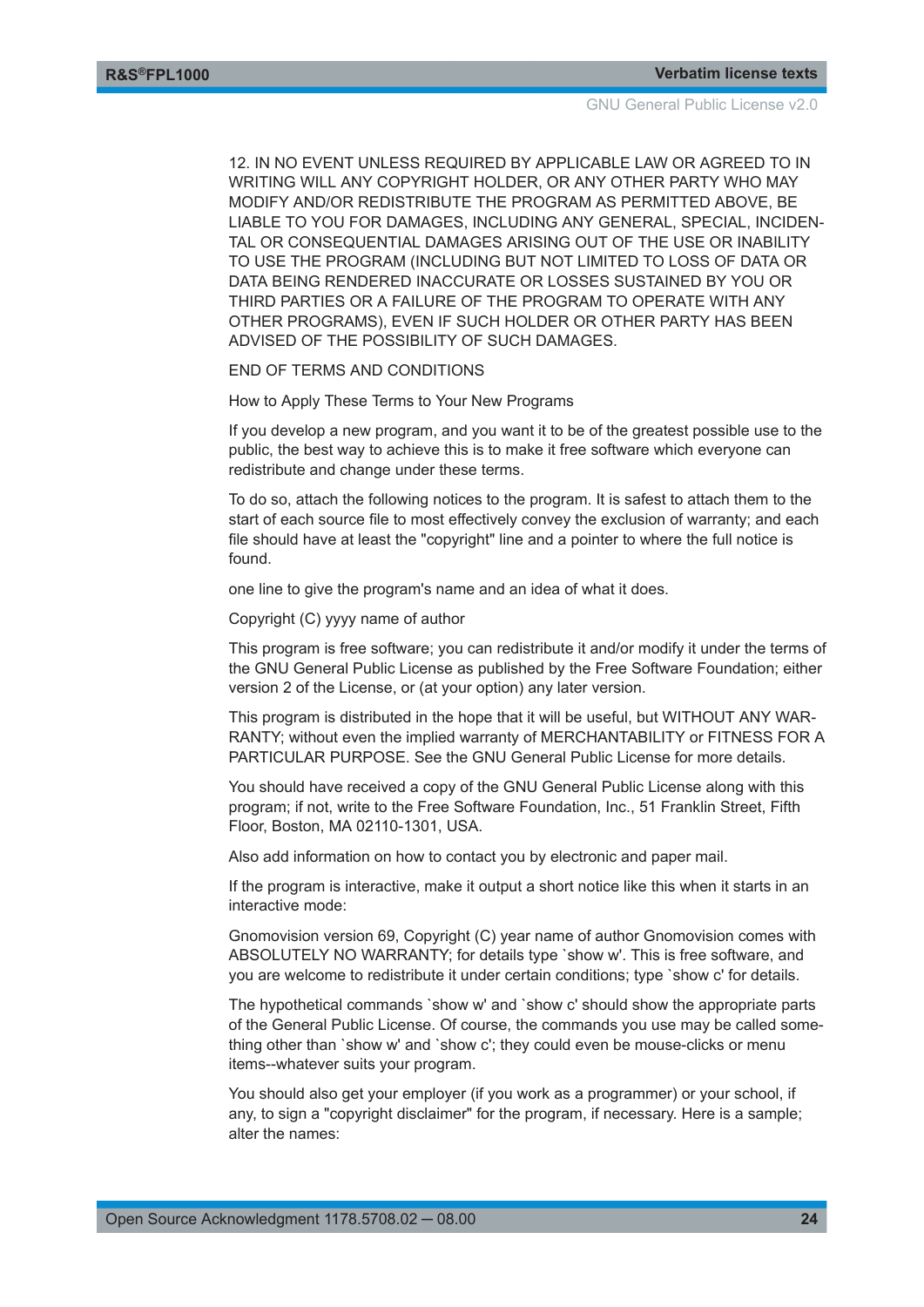<span id="page-24-0"></span>Yoyodyne, Inc., hereby disclaims all copyright interest in the program `Gnomovision' (which makes passes at compilers) written by James Hacker.

signature of Ty Coon, 1 April 1989

Ty Coon, President of Vice

This General Public License does not permit incorporating your program into proprietary programs. If your program is a subroutine library, you may consider it more useful to permit linking proprietary applications with the library. If this is what you want to do, use the GNU Lesser General Public License instead of this License.

## **3.9 HDF5 License**

Redistribution and use in source and binary forms, with or without modification, are permitted for any purpose (including commercial purposes) provided that the following conditions are met:

1. Redistributions of source code must retain the above copyright notice, this list of conditions, and the following disclaimer.

2. Redistributions in binary form must reproduce the above copyright notice, this list of conditions, and the following disclaimer in the documentation and/or materials provided with the distribution.

3. In addition, redistributions of modified forms of the source or binary code must carry prominent notices stating that the original code was changed and the date of the change.

4. All publications or advertising materials mentioning features or use of this software are asked, but not required, to acknowledge that it was developed by The HDF Group and by the National Center for Supercomputing Applications at the University of Illinois Urbana-Champaign and credit the contributors.

5. Neither the name of The HDF Group, the name of the University, nor the name of any Contributor may be used to endorse or promote products derived from this software without specific prior written permission from The HDF Group, the University, or the Contributor, respectively.

### DISCLAIMER:

THIS SOFTWARE IS PROVIDED BY THE HDF GROUP AND THE CONTRIBUTORS "AS IS" WITH NO WARRANTY OF ANY KIND, EITHER EXPRESSED OR IMPLIED. In no event shall The HDF Group or the Contributors be liable for any damages suffered by the users arising out of the use of this software, even if advised of the possibility of such damage.

Contributors: National Center for Supercomputing Applications (NCSA) at the University of Illinois, Fortner Software, Unidata Program Center (netCDF), The Independent JPEG Group (JPEG), Jean-loup Gailly and Mark Adler (gzip), and Digital Equipment Corporation (DEC).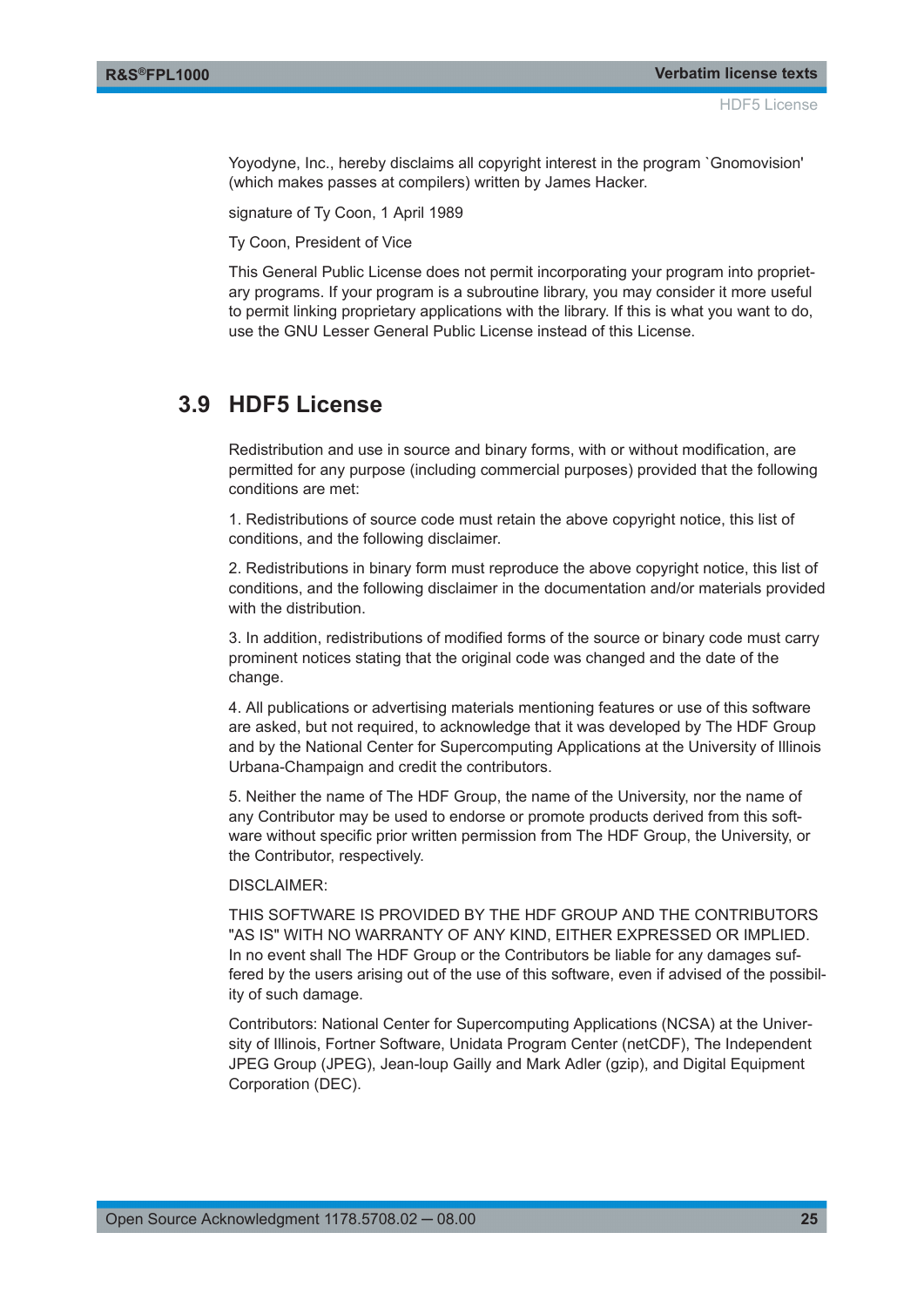<span id="page-25-0"></span>Portions of HDF5 were developed with support from the Lawrence Berkeley National Laboratory (LBNL) and the United States Department of Energy under Prime Contract No. DE-AC02-05CH11231.

Portions of HDF5 were developed with support from the University of California, Lawrence Livermore National Laboratory (UC LLNL).

The following statement applies to those portions of the product and must be retained in any redistribution of source code, binaries, documentation, and/or accompanying materials:

This work was partially produced at the University of California, Lawrence Livermore National Laboratory (UC LLNL) under contract no. W-7405-ENG-48 (Contract 48) between the U.S. Department of Energy (DOE) and The Regents of the University of California (University)

for the operation of UC LLNL.

DISCLAIMER:

This work was prepared as an account of work sponsored by an agency of the United States Government. Neither the United States Government nor the University of California nor any of their employees, makes any warranty, express or implied, or assumes any liability or responsibility for the accuracy, completeness, or usefulness of any information, apparatus, product, or process disclosed, or represents that its use would not infringe privately- owned rights. Reference herein to any specific commercial products, process, or service by trade name, trademark, manufacturer, or otherwise, does not necessarily constitute or imply its endorsement, recommendation, or favoring by the United States Government or the University of California. The views and opinions of authors expressed herein do not necessarily state or reflect those of the United States Government or the University of California, and shall not be used for advertising or product endorsement purposes.

## **3.10 Info-ZIP License**

For the purposes of this copyright and license, "Info-ZIP" is defined as the following set of individuals:

Mark Adler, John Bush, Karl Davis, Harald Denker, Jean-Michel Dubois, Jean-loup Gailly, Hunter Goatley, Ed Gordon, Ian Gorman, Chris Herborth, Dirk Haase, Greg Hartwig, Robert Heath, Jonathan Hudson, Paul Kienitz, David Kirschbaum, Johnny Lee, Onno van der Linden, Igor Mandrichenko, Steve P. Miller, Sergio Monesi, Keith Owens, George Petrov, Greg Roelofs, Kai Uwe Rommel, Steve Salisbury, Dave Smith, Steven M. Schweda, Christian Spieler, Cosmin Truta, Antoine Verheijen, Paul von Behren, Rich Wales, Mike White.

This software is provided "as is," without warranty of any kind, express or implied. In no event shall Info-ZIP or its contributors be held liable for any direct, indirect, incidental, special or consequential damages arising out of the use of or inability to use this software.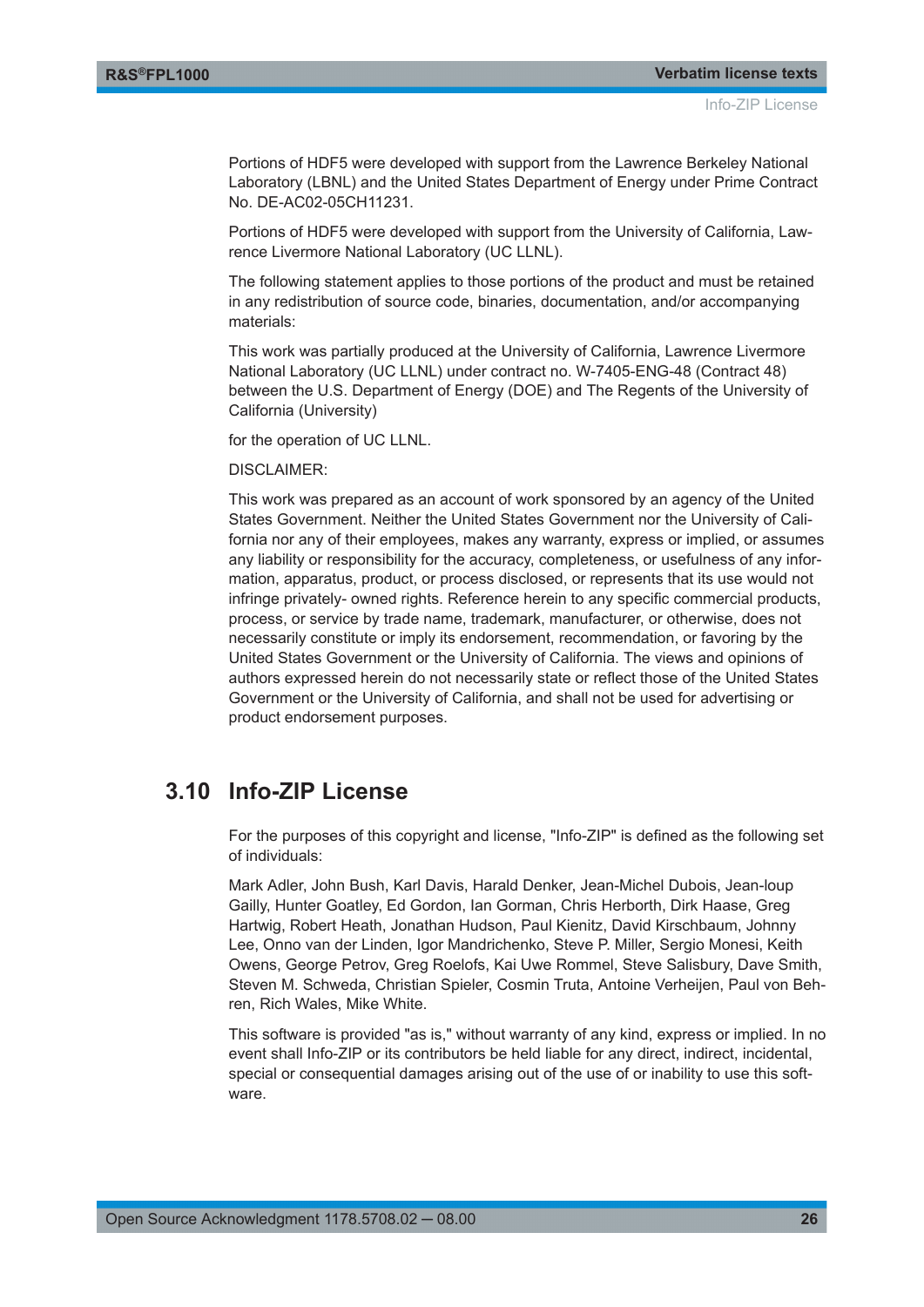<span id="page-26-0"></span>Permission is granted to anyone to use this software for any purpose, including commercial applications, and to alter it and redistribute it freely, subject to the above disclaimer and the following restrictions:

Redistributions of source code (in whole or in part) must retain the above copyright notice, definition, disclaimer, and this list of conditions.

Redistributions in binary form (compiled executables and libraries) must reproduce the above copyright notice, definition, disclaimer, and this list of conditions in documentation and/or other materials provided with the distribution. Additional documentation is not needed for executables where a command line license option provides these and a note regarding this option is in the executable's startup banner. The sole exception to this condition is redistribution of a standard UnZipSFX binary (including SFXWiz) as part of a self-extracting archive; that is permitted without inclusion of this license, as long as the normal SFX banner has not been removed from the binary or disabled.

Altered versions--including, but not limited to, ports to new operating systems, existing ports with new graphical interfaces, versions with modified or added functionality, and dynamic, shared, or static library versions not from Info-ZIP--must be plainly marked as such and must not be misrepresented as being the original source or, if binaries, compiled from the original source. Such altered versions also must not be misrepresented as being Info-ZIP releases--including, but not limited to, labeling of the altered versions with the names "Info-ZIP" (or any variation thereof, including, but not limited to, different capitalizations), "Pocket UnZip," "WiZ" or "MacZip" without the explicit permission of Info-ZIP. Such altered versions are further prohibited from misrepresentative use of the Zip-Bugs or Info-ZIP e-mail addresses or the Info-ZIP URL(s), such as to imply Info-ZIP will provide support for the altered versions.

Info-ZIP retains the right to use the names "Info-ZIP," "Zip," "UnZip," "UnZipSFX," "WiZ," "Pocket UnZip," "Pocket Zip," and "MacZip" for its own source and binary releases.

## **3.11 GNU Library General Public License v2**

GNU LIBRARY GENERAL PUBLIC LICENSE Version 2, June 1991 Copyright (C) 1991 Free Software Foundation, Inc. 51 Franklin St, Fifth Floor, Boston, MA 02110-1301, USA Everyone is permitted to copy and distribute verbatim copies of this license document, but changing it is not allowed. [This is the first released version of the library GPL. It is numbered 2 because it goes with version 2 of the ordinary GPL.] Preamble The licenses for most software are designed to take away your freedom to share and

change it. By contrast, the GNU General Public Licenses are intended to guarantee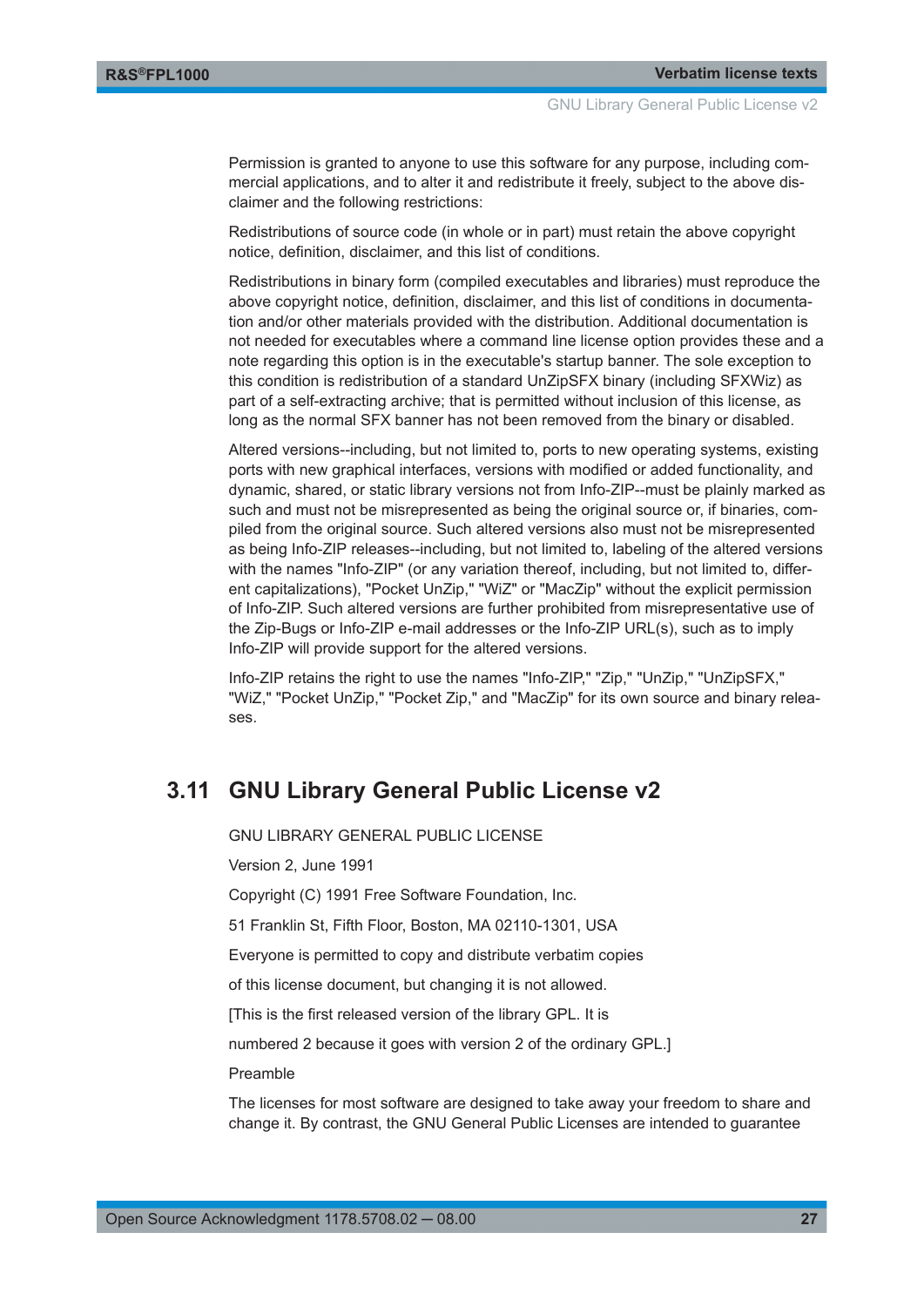your freedom to share and change free software--to make sure the software is free for all its users.

This license, the Library General Public License, applies to some specially designated Free Software Foundation software, and to any other libraries whose authors decide to use it. You can use it for your libraries, too.

When we speak of free software, we are referring to freedom, not price. Our General Public Licenses are designed to make sure that you have the freedom to distribute copies of free software (and charge for this service if you wish), that you receive source code or can get it if you want it, that you can change the software or use pieces of it in new free programs; and that you know you can do these things.

To protect your rights, we need to make restrictions that forbid anyone to deny you these rights or to ask you to surrender the rights. These restrictions translate to certain responsibilities for you if you distribute copies of the library, or if you modify it.

For example, if you distribute copies of the library, whether gratis or for a fee, you must give the recipients all the rights that we gave you. You must make sure that they, too, receive or can get the source code. If you link a program with the library, you must provide complete object files to the recipients so that they can relink them with the library, after making changes to the library and recompiling it. And you must show them these terms so they know their rights.

Our method of protecting your rights has two steps: (1) copyright the library, and (2) offer you this license which gives you legal permission to copy, distribute and/or modify the library.

Also, for each distributor's protection, we want to make certain that everyone understands that there is no warranty for this free library. If the library is modified by someone else and passed on, we want its recipients to know that what they have is not the original version, so that any problems introduced by others will not reflect on the original authors' reputations.

Finally, any free program is threatened constantly by software patents. We wish to avoid the danger that companies distributing free software will individually obtain patent licenses, thus in effect transforming the program into proprietary software. To prevent this, we have made it clear that any patent must be licensed for everyone's free use or not licensed at all.

Most GNU software, including some libraries, is covered by the ordinary GNU General Public License, which was designed for utility programs. This license, the GNU Library General Public License, applies to certain designated libraries. This license is quite different from the ordinary one; be sure to read it in full, and don't assume that anything in it is the same as in the ordinary license.

The reason we have a separate public license for some libraries is that they blur the distinction we usually make between modifying or adding to a program and simply using it. Linking a program with a library, without changing the library, is in some sense simply using the library, and is analogous to running a utility program or application program. However, in a textual and legal sense, the linked executable is a combined work, a derivative of the original library, and the ordinary General Public License treats it as such.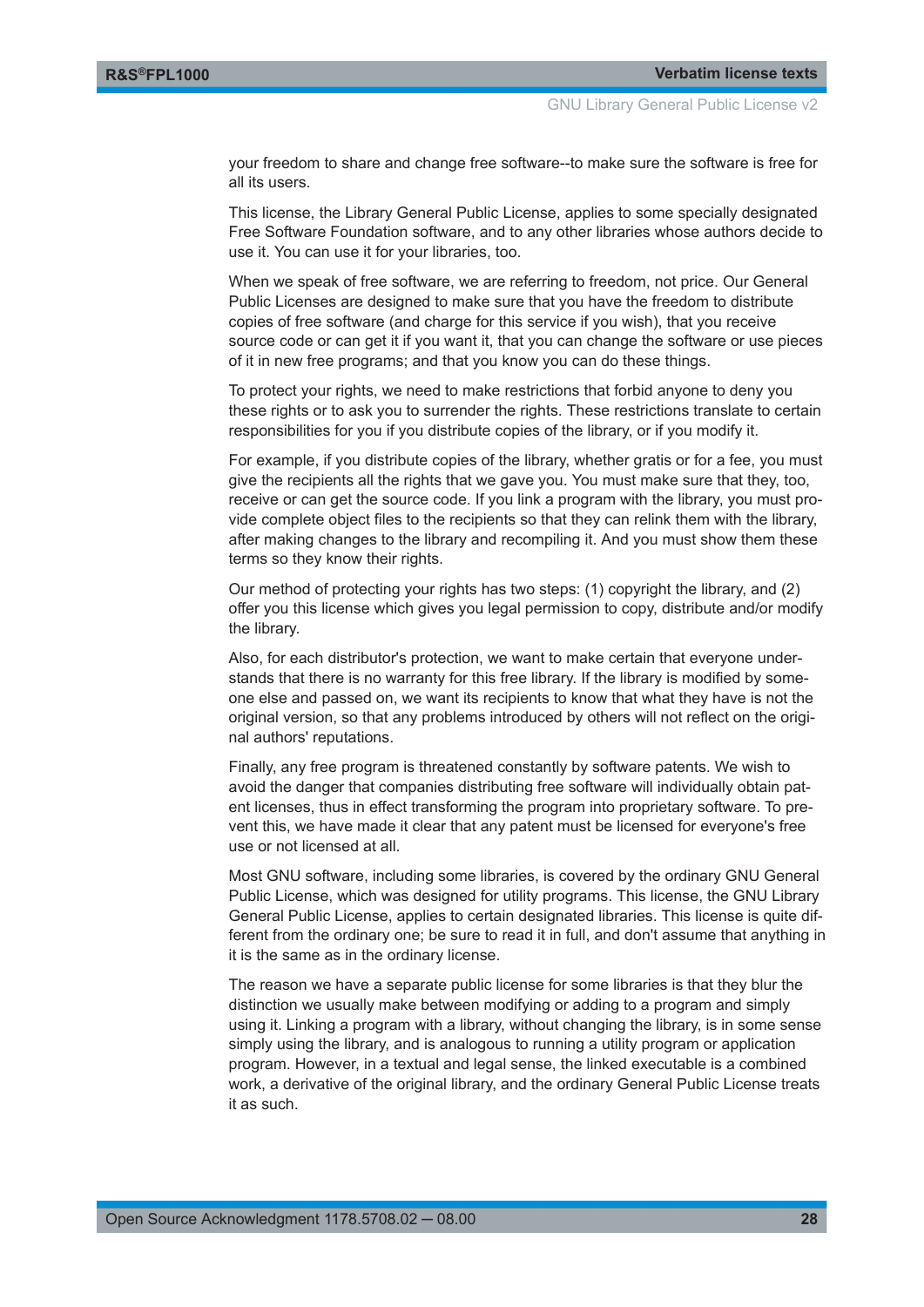Because of this blurred distinction, using the ordinary General Public License for libraries did not effectively promote software sharing, because most developers did not use the libraries. We concluded that weaker conditions might promote sharing better.

However, unrestricted linking of non-free programs would deprive the users of those programs of all benefit from the free status of the libraries themselves. This Library General Public License is intended to permit developers of non-free programs to use free libraries, while preserving your freedom as a user of such programs to change the free libraries that are incorporated in them. (We have not seen how to achieve this as regards changes in header files, but we have achieved it as regards changes in the actual functions of the Library.) The hope is that this will lead to faster development of free libraries.

The precise terms and conditions for copying, distribution and modification follow. Pay close attention to the difference between a "work based on the library" and a "work that uses the library". The former contains code derived from the library, while the latter only works together with the library.

Note that it is possible for a library to be covered by the ordinary General Public License rather than by this special one.

TERMS AND CONDITIONS FOR COPYING, DISTRIBUTION AND MODIFICATION

0. This License Agreement applies to any software library which contains a notice placed by the copyright holder or other authorized party saying it may be distributed under the terms of this Library General Public License (also called "this License"). Each licensee is addressed as "you".

A "library" means a collection of software functions and/or data prepared so as to be conveniently linked with application programs (which use some of those functions and data) to form executables.

The "Library", below, refers to any such software library or work which has been distributed under these terms. A "work based on the Library" means either the Library or any derivative work under copyright law: that is to say, a work containing the Library or a portion of it, either verbatim or with modifications and/or translated straightforwardly into another language. (Hereinafter, translation is included without limitation in the term "modification".)

"Source code" for a work means the preferred form of the work for making modifications to it. For a library, complete source code means all the source code for all modules it contains, plus any associated interface definition files, plus the scripts used to control compilation and installation of the library.

Activities other than copying, distribution and modification are not covered by this License; they are outside its scope. The act of running a program using the Library is not restricted, and output from such a program is covered only if its contents constitute a work based on the Library (independent of the use of the Library in a tool for writing it). Whether that is true depends on what the Library does and what the program that uses the Library does.

1. You may copy and distribute verbatim copies of the Library's complete source code as you receive it, in any medium, provided that you conspicuously and appropriately publish on each copy an appropriate copyright notice and disclaimer of warranty; keep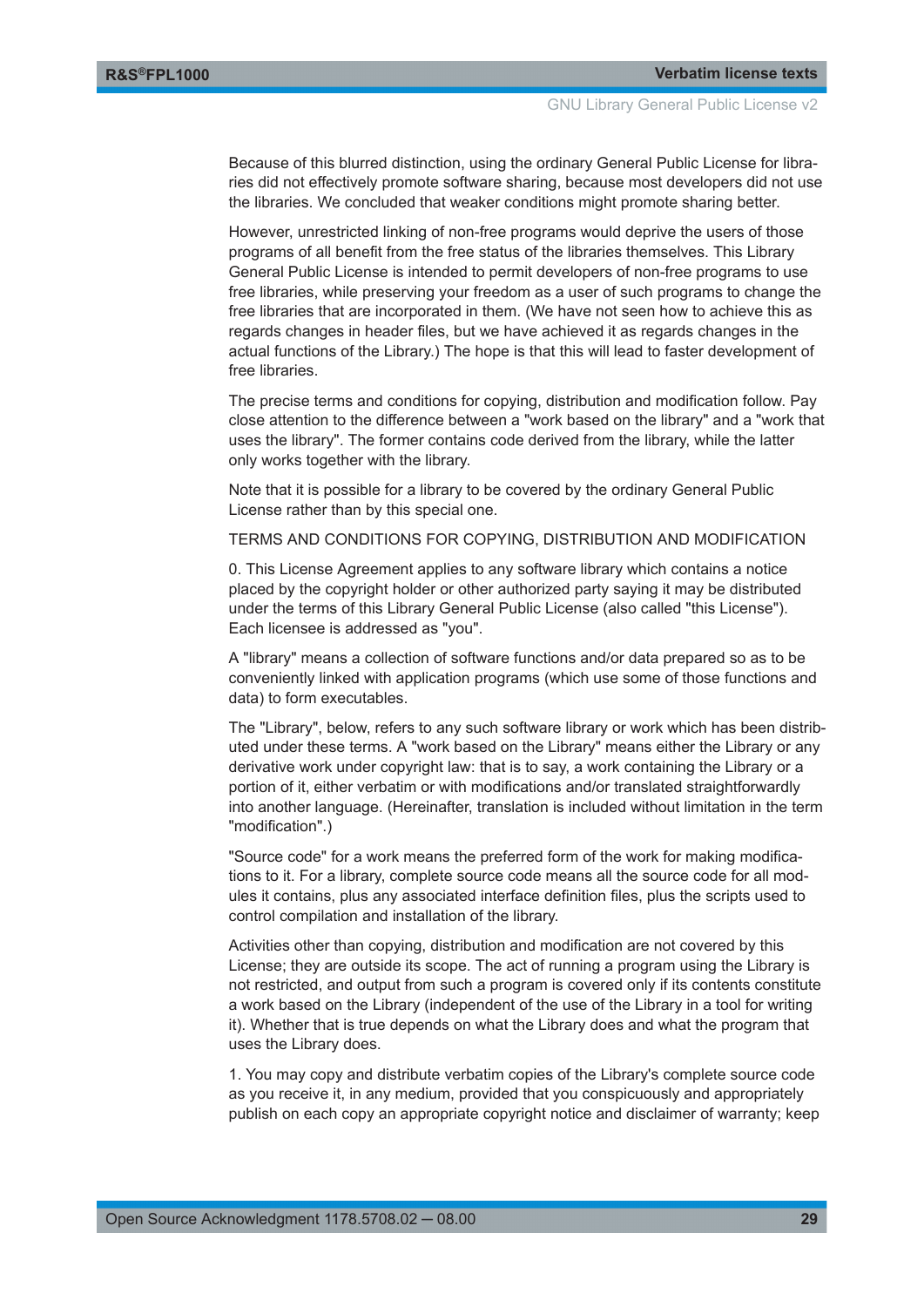intact all the notices that refer to this License and to the absence of any warranty; and distribute a copy of this License along with the Library.

You may charge a fee for the physical act of transferring a copy, and you may at your option offer warranty protection in exchange for a fee.

2. You may modify your copy or copies of the Library or any portion of it, thus forming a work based on the Library, and copy and distribute such modifications or work under the terms of Section 1 above, provided that you also meet all of these conditions:

a) The modified work must itself be a software library.

b) You must cause the files modified to carry prominent notices stating that you changed the files and the date of any change.

c) You must cause the whole of the work to be licensed at no charge to all third parties under the terms of this License.

d) If a facility in the modified Library refers to a function or a table of data to be supplied by an application program that uses the facility, other than as an argument passed when the facility is invoked, then you must make a good faith effort to ensure that, in the event an application does not supply such function or table, the facility still operates, and performs whatever part of its purpose remains meaningful.

(For example, a function in a library to compute square roots has a purpose that is entirely well-defined independent of the application. Therefore, Subsection 2d requires that any application-supplied function or table used by this function must be optional: if the application does not supply it, the square root function must still compute square roots.)

These requirements apply to the modified work as a whole. If identifiable sections of that work are not derived from the Library, and can be reasonably considered independent and separate works in themselves, then this License, and its terms, do not apply to those sections when you distribute them as separate works. But when you distribute the same sections as part of a whole which is a work based on the Library, the distribution of the whole must be on the terms of this License, whose permissions for other licensees extend to the entire whole, and thus to each and every part regardless of who wrote it.

Thus, it is not the intent of this section to claim rights or contest your rights to work written entirely by you; rather, the intent is to exercise the right to control the distribution of derivative or collective works based on the Library.

In addition, mere aggregation of another work not based on the Library with the Library (or with a work based on the Library) on a volume of a storage or distribution medium does not bring the other work under the scope of this License.

3. You may opt to apply the terms of the ordinary GNU General Public License instead of this License to a given copy of the Library. To do this, you must alter all the notices that refer to this License, so that they refer to the ordinary GNU General Public License, version 2, instead of to this License. (If a newer version than version 2 of the ordinary GNU General Public License has appeared, then you can specify that version instead if you wish.) Do not make any other change in these notices.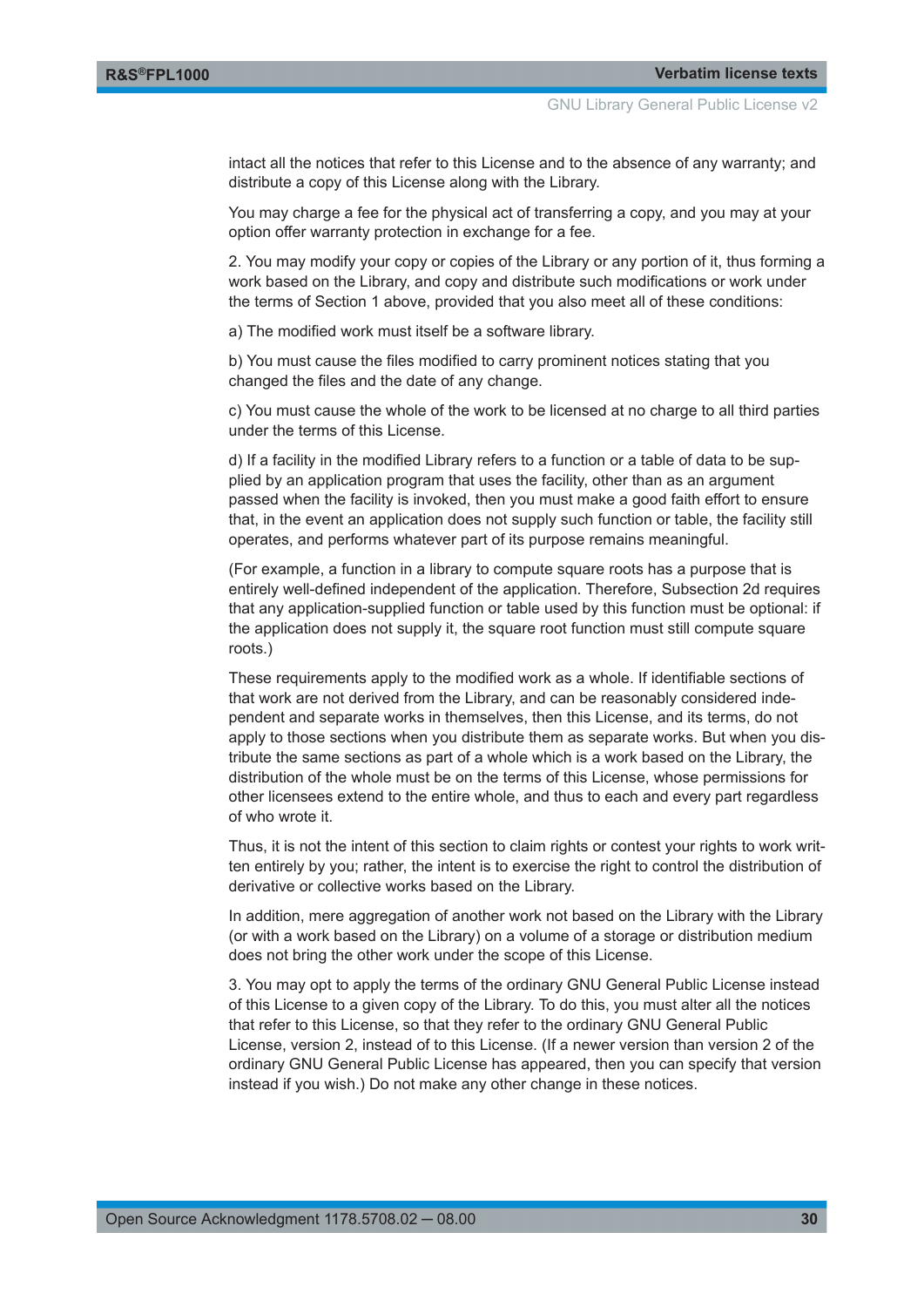Once this change is made in a given copy, it is irreversible for that copy, so the ordinary GNU General Public License applies to all subsequent copies and derivative works made from that copy.

This option is useful when you wish to copy part of the code of the Library into a program that is not a library.

4. You may copy and distribute the Library (or a portion or derivative of it, under Section 2) in object code or executable form under the terms of Sections 1 and 2 above provided that you accompany it with the complete corresponding machine-readable source code, which must be distributed under the terms of Sections 1 and 2 above on a medium customarily used for software interchange.

If distribution of object code is made by offering access to copy from a designated place, then offering equivalent access to copy the source code from the same place satisfies the requirement to distribute the source code, even though third parties are not compelled to copy the source along with the object code.

5. A program that contains no derivative of any portion of the Library, but is designed to work with the Library by being compiled or linked with it, is called a "work that uses the Library". Such a work, in isolation, is not a derivative work of the Library, and therefore falls outside the scope of this License.

However, linking a "work that uses the Library" with the Library creates an executable that is a derivative of the Library (because it contains portions of the Library), rather than a "work that uses the library". The executable is therefore covered by this License. Section 6 states terms for distribution of such executables.

When a "work that uses the Library" uses material from a header file that is part of the Library, the object code for the work may be a derivative work of the Library even though the source code is not. Whether this is true is especially significant if the work can be linked without the Library, or if the work is itself a library. The threshold for this to be true is not precisely defined by law.

If such an object file uses only numerical parameters, data structure layouts and accessors, and small macros and small inline functions (ten lines or less in length), then the use of the object file is unrestricted, regardless of whether it is legally a derivative work. (Executables containing this object code plus portions of the Library will still fall under Section 6.)

Otherwise, if the work is a derivative of the Library, you may distribute the object code for the work under the terms of Section 6. Any executables containing that work also fall under Section 6, whether or not they are linked directly with the Library itself.

6. As an exception to the Sections above, you may also compile or link a "work that uses the Library" with the Library to produce a work containing portions of the Library, and distribute that work under terms of your choice, provided that the terms permit modification of the work for the customer's own use and reverse engineering for debugging such modifications.

You must give prominent notice with each copy of the work that the Library is used in it and that the Library and its use are covered by this License. You must supply a copy of this License. If the work during execution displays copyright notices, you must include the copyright notice for the Library among them, as well as a reference directing the user to the copy of this License. Also, you must do one of these things: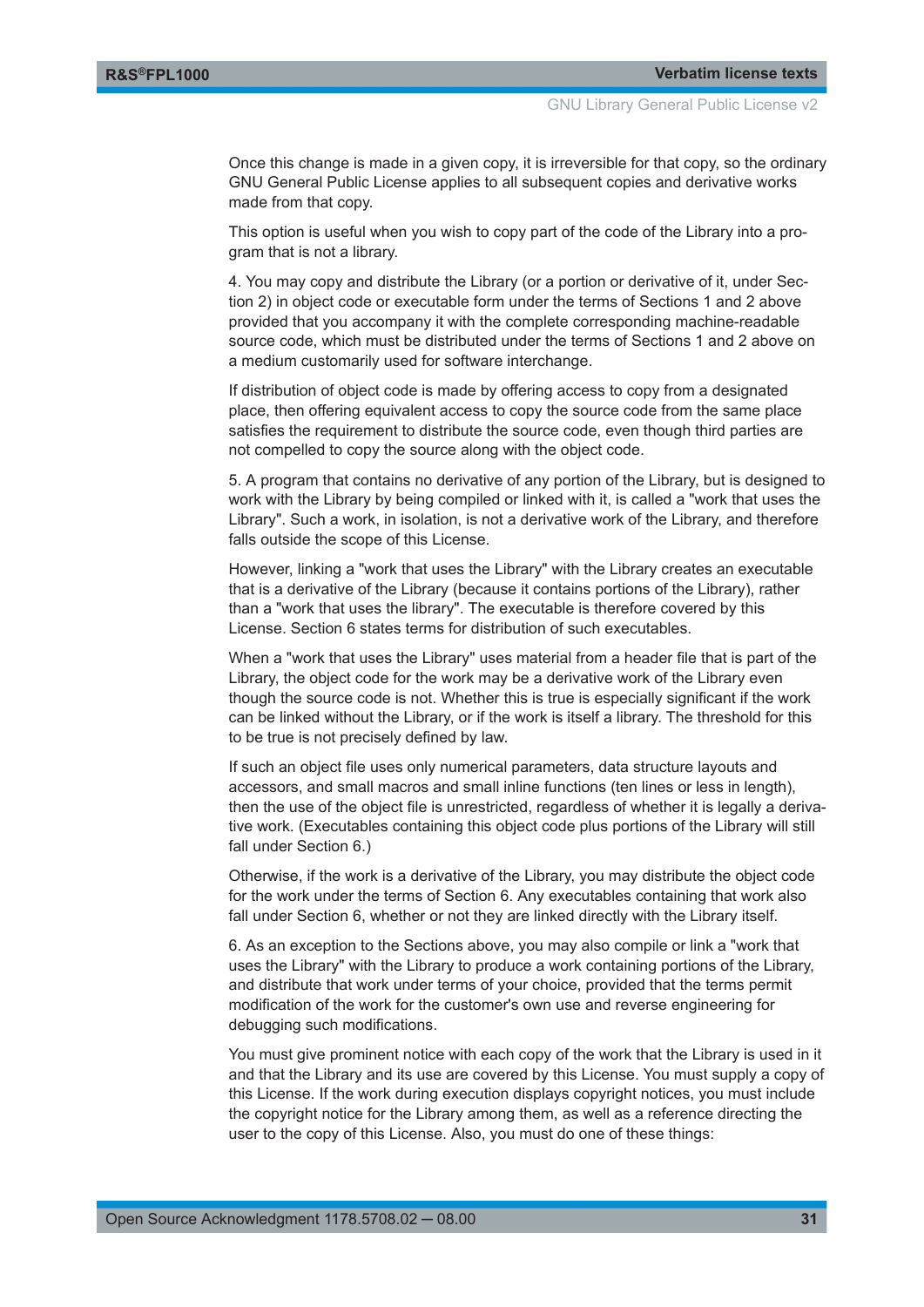a) Accompany the work with the complete corresponding machine-readable source code for the Library including whatever changes were used in the work (which must be distributed under Sections 1 and 2 above); and, if the work is an executable linked with the Library, with the complete machine-readable "work that uses the Library", as object code and/or source code, so that the user can modify the Library and then relink to produce a modified executable containing the modified Library. (It is understood that the user who changes the contents of definitions files in the Library will not necessarily be able to recompile the application to use the modified definitions.)

b) Accompany the work with a written offer, valid for at least three years, to give the same user the materials specified in Subsection 6a, above, for a charge no more than the cost of performing this distribution.

c) If distribution of the work is made by offering access to copy from a designated place, offer equivalent access to copy the above specified materials from the same place.

d) Verify that the user has already received a copy of these materials or that you have already sent this user a copy.

For an executable, the required form of the "work that uses the Library" must include any data and utility programs needed for reproducing the executable from it. However, as a special exception, the source code distributed need not include anything that is normally distributed (in either source or binary form) with the major components (compiler, kernel, and so on) of the operating system on which the executable runs, unless that component itself accompanies the executable.

It may happen that this requirement contradicts the license restrictions of other proprietary libraries that do not normally accompany the operating system. Such a contradiction means you cannot use both them and the Library together in an executable that you distribute.

7. You may place library facilities that are a work based on the Library side-by-side in a single library together with other library facilities not covered by this License, and distribute such a combined library, provided that the separate distribution of the work based on the Library and of the other library facilities is otherwise permitted, and provided that you do these two things:

a) Accompany the combined library with a copy of the same work based on the Library, uncombined with any other library facilities. This must be distributed under the terms of the Sections above.

b) Give prominent notice with the combined library of the fact that part of it is a work based on the Library, and explaining where to find the accompanying uncombined form of the same work.

8. You may not copy, modify, sublicense, link with, or distribute the Library except as expressly provided under this License. Any attempt otherwise to copy, modify, sublicense, link with, or distribute the Library is void, and will automatically terminate your rights under this License. However, parties who have received copies, or rights, from you under this License will not have their licenses terminated so long as such parties remain in full compliance.

9. You are not required to accept this License, since you have not signed it. However, nothing else grants you permission to modify or distribute the Library or its derivative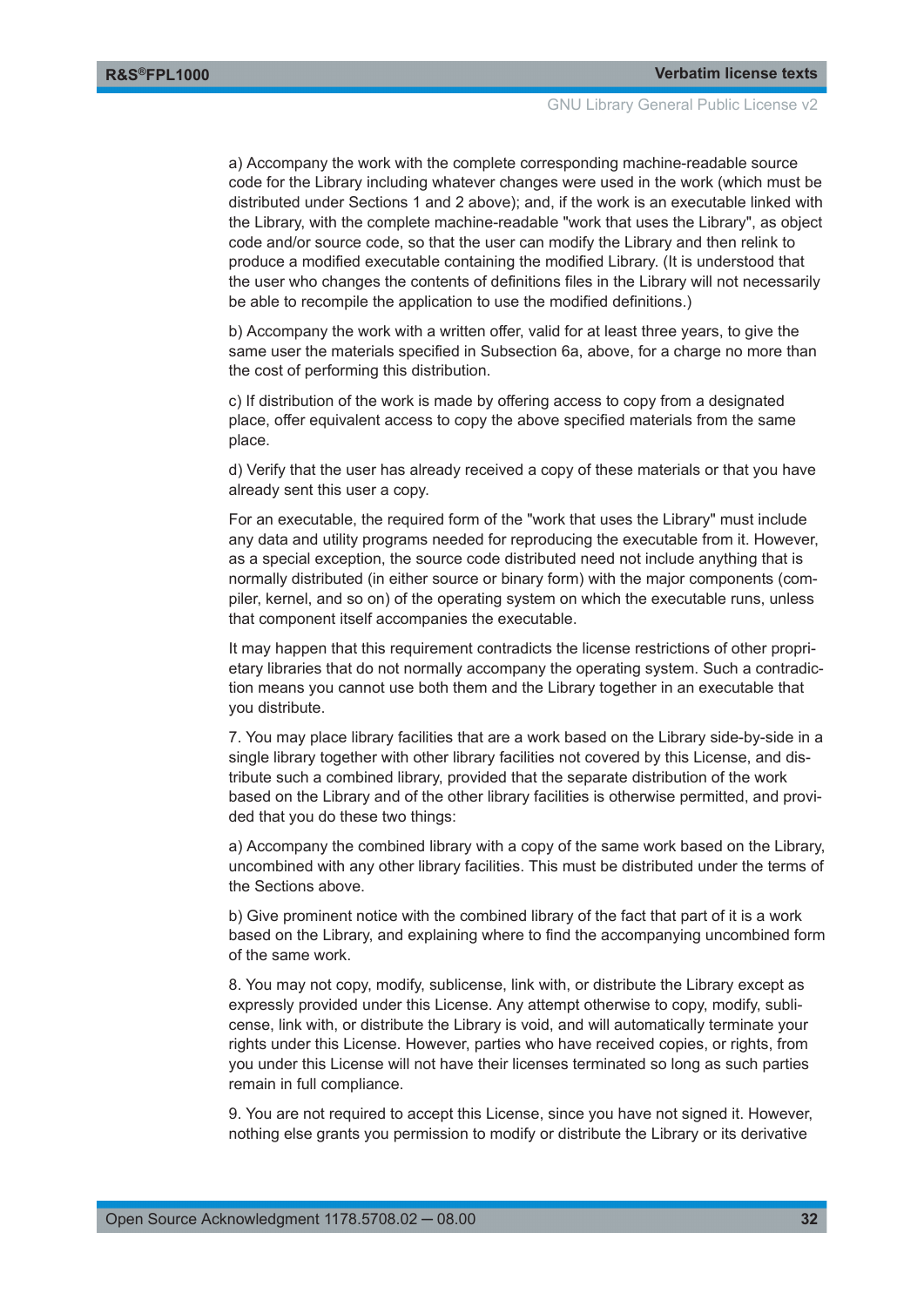works. These actions are prohibited by law if you do not accept this License. Therefore, by modifying or distributing the Library (or any work based on the Library), you indicate your acceptance of this License to do so, and all its terms and conditions for copying, distributing or modifying the Library or works based on it.

10. Each time you redistribute the Library (or any work based on the Library), the recipient automatically receives a license from the original licensor to copy, distribute, link with or modify the Library subject to these terms and conditions. You may not impose any further restrictions on the recipients' exercise of the rights granted herein. You are not responsible for enforcing compliance by third parties to this License.

11. If, as a consequence of a court judgment or allegation of patent infringement or for any other reason (not limited to patent issues), conditions are imposed on you (whether by court order, agreement or otherwise) that contradict the conditions of this License, they do not excuse you from the conditions of this License. If you cannot distribute so as to satisfy simultaneously your obligations under this License and any other pertinent obligations, then as a consequence you may not distribute the Library at all. For example, if a patent license would not permit royalty-free redistribution of the Library by all those who receive copies directly or indirectly through you, then the only way you could satisfy both it and this License would be to refrain entirely from distribution of the Library.

If any portion of this section is held invalid or unenforceable under any particular circumstance, the balance of the section is intended to apply, and the section as a whole is intended to apply in other circumstances.

It is not the purpose of this section to induce you to infringe any patents or other property right claims or to contest validity of any such claims; this section has the sole purpose of protecting the integrity of the free software distribution system which is implemented by public license practices. Many people have made generous contributions to the wide range of software distributed through that system in reliance on consistent application of that system; it is up to the author/donor to decide if he or she is willing to distribute software through any other system and a licensee cannot impose that choice.

This section is intended to make thoroughly clear what is believed to be a consequence of the rest of this License.

12. If the distribution and/or use of the Library is restricted in certain countries either by patents or by copyrighted interfaces, the original copyright holder who places the Library under this License may add an explicit geographical distribution limitation excluding those countries, so that distribution is permitted only in or among countries not thus excluded. In such case, this License incorporates the limitation as if written in the body of this License.

13. The Free Software Foundation may publish revised and/or new versions of the Library General Public License from time to time. Such new versions will be similar in spirit to the present version, but may differ in detail to address new problems or concerns.

Each version is given a distinguishing version number. If the Library specifies a version number of this License which applies to it and "any later version", you have the option of following the terms and conditions either of that version or of any later version published by the Free Software Foundation. If the Library does not specify a license ver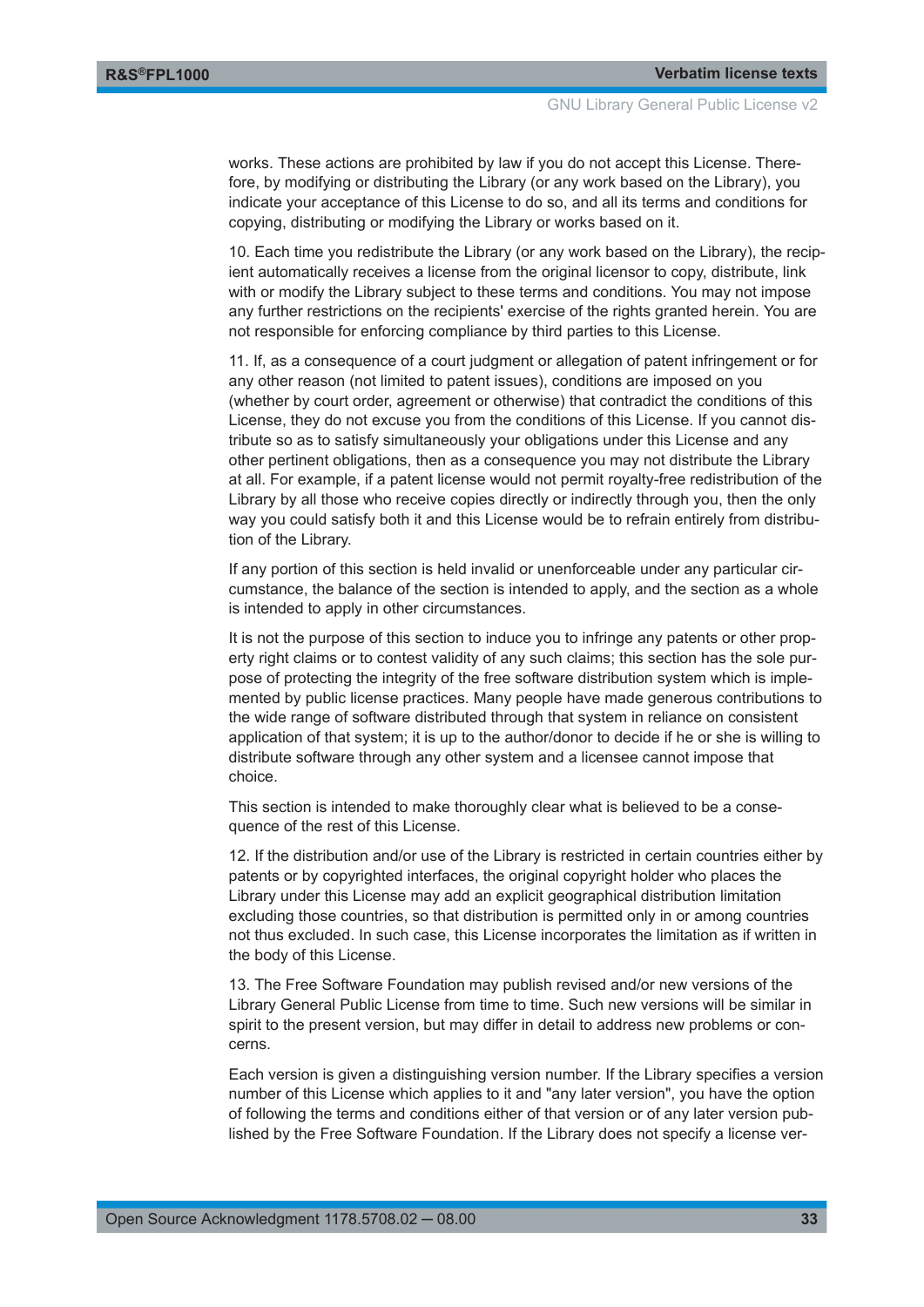sion number, you may choose any version ever published by the Free Software Foundation.

14. If you wish to incorporate parts of the Library into other free programs whose distribution conditions are incompatible with these, write to the author to ask for permission. For software which is copyrighted by the Free Software Foundation, write to the Free Software Foundation; we sometimes make exceptions for this. Our decision will be guided by the two goals of preserving the free status of all derivatives of our free software and of promoting the sharing and reuse of software generally.

#### NO WARRANTY

15. BECAUSE THE LIBRARY IS LICENSED FREE OF CHARGE, THERE IS NO WARRANTY FOR THE LIBRARY, TO THE EXTENT PERMITTED BY APPLICABLE LAW. EXCEPT WHEN OTHERWISE STATED IN WRITING THE COPYRIGHT HOLD-ERS AND/OR OTHER PARTIES PROVIDE THE LIBRARY "AS IS" WITHOUT WAR-RANTY OF ANY KIND, EITHER EXPRESSED OR IMPLIED, INCLUDING, BUT NOT LIMITED TO, THE IMPLIED WARRANTIES OF MERCHANTABILITY AND FITNESS FOR A PARTICULAR PURPOSE. THE ENTIRE RISK AS TO THE QUALITY AND PERFORMANCE OF THE LIBRARY IS WITH YOU. SHOULD THE LIBRARY PROVE DEFECTIVE, YOU ASSUME THE COST OF ALL NECESSARY SERVICING, REPAIR OR CORRECTION.

16. IN NO EVENT UNLESS REQUIRED BY APPLICABLE LAW OR AGREED TO IN WRITING WILL ANY COPYRIGHT HOLDER, OR ANY OTHER PARTY WHO MAY MODIFY AND/OR REDISTRIBUTE THE LIBRARY AS PERMITTED ABOVE, BE LIA-BLE TO YOU FOR DAMAGES, INCLUDING ANY GENERAL, SPECIAL, INCIDENTAL OR CONSEQUENTIAL DAMAGES ARISING OUT OF THE USE OR INABILITY TO USE THE LIBRARY (INCLUDING BUT NOT LIMITED TO LOSS OF DATA OR DATA BEING RENDERED INACCURATE OR LOSSES SUSTAINED BY YOU OR THIRD PARTIES OR A FAILURE OF THE LIBRARY TO OPERATE WITH ANY OTHER SOFTWARE), EVEN IF SUCH HOLDER OR OTHER PARTY HAS BEEN ADVISED OF THE POSSIBILITY OF SUCH DAMAGES.

#### END OF TERMS AND CONDITIONS

How to Apply These Terms to Your New Libraries

If you develop a new library, and you want it to be of the greatest possible use to the public, we recommend making it free software that everyone can redistribute and change. You can do so by permitting redistribution under these terms (or, alternatively, under the terms of the ordinary General Public License).

To apply these terms, attach the following notices to the library. It is safest to attach them to the start of each source file to most effectively convey the exclusion of warranty; and each file should have at least the "copyright" line and a pointer to where the full notice is found.

one line to give the library's name and an idea of what it does.

Copyright (C) year name of author

This library is free software; you can redistribute it and/or modify it under the terms of the GNU Library General Public License as published by the Free Software Foundation; either version 2 of the License, or (at your option) any later version.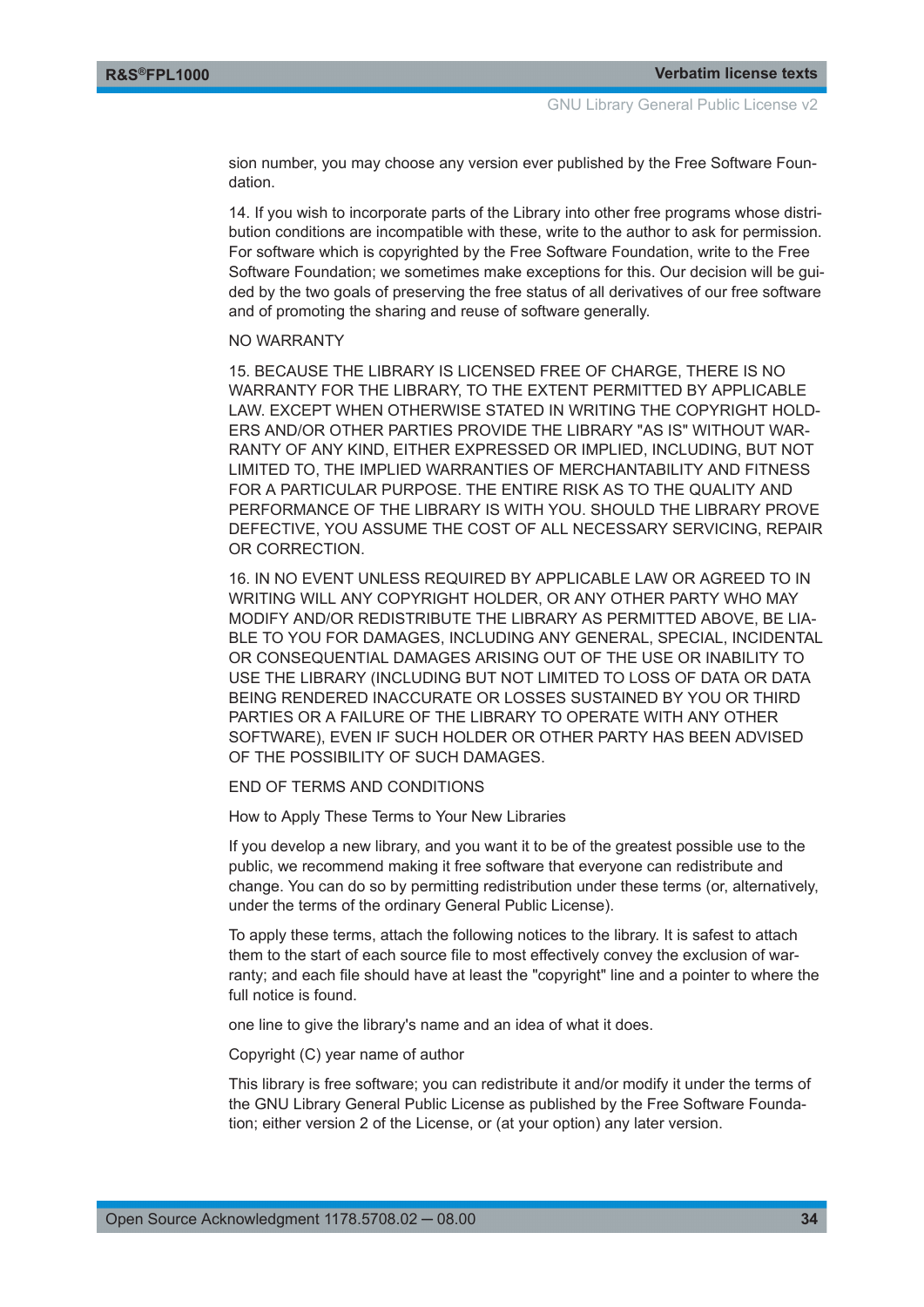<span id="page-34-0"></span>This library is distributed in the hope that it will be useful, but WITHOUT ANY WAR-RANTY; without even the implied warranty of MERCHANTABILITY or FITNESS FOR A PARTICULAR PURPOSE. See the GNU Library General Public License for more details.

You should have received a copy of the GNU Library General Public License along with this library; if not, write to the Free Software Foundation, Inc., 51 Franklin St, Fifth Floor, Boston, MA 02110-1301, USA.

Also add information on how to contact you by electronic and paper mail.

You should also get your employer (if you work as a programmer) or your school, if any, to sign a "copyright disclaimer" for the library, if necessary. Here is a sample; alter the names: Yoyodyne, Inc., hereby disclaims all copyright interest in the library `Frob' (a library for tweaking knobs) written by James Random Hacker.

signature of Ty Coon, 1 April 1990

Ty Coon, President of Vice

That's all there is to it!

## **3.12 GNU Lesser General Public License v2.1**

GNU LESSER GENERAL PUBLIC LICENSE

Version 2.1, February 1999

Copyright (C) 1991, 1999 Free Software Foundation, Inc.

51 Franklin Street, Fifth Floor, Boston, MA 02110-1301 USA

Everyone is permitted to copy and distribute verbatim copies of this license document, but changing it is not allowed.

[This is the first released version of the Lesser GPL. It also counts as the successor of the GNU Library Public License, version 2, hence the version number 2.1.]

#### Preamble

The licenses for most software are designed to take away your freedom to share and change it. By contrast, the GNU General Public Licenses are intended to guarantee your freedom to share and change free software--to make sure the software is free for all its users.

This license, the Lesser General Public License, applies to some specially designated software packages--typically libraries--of the Free Software Foundation and other authors who decide to use it. You can use it too, but we suggest you first think carefully about whether this license or the ordinary General Public License is the better strategy to use in any particular case, based on the explanations below.

When we speak of free software, we are referring to freedom of use, not price. Our General Public Licenses are designed to make sure that you have the freedom to distribute copies of free software (and charge for this service if you wish); that you receive source code or can get it if you want it; that you can change the software and use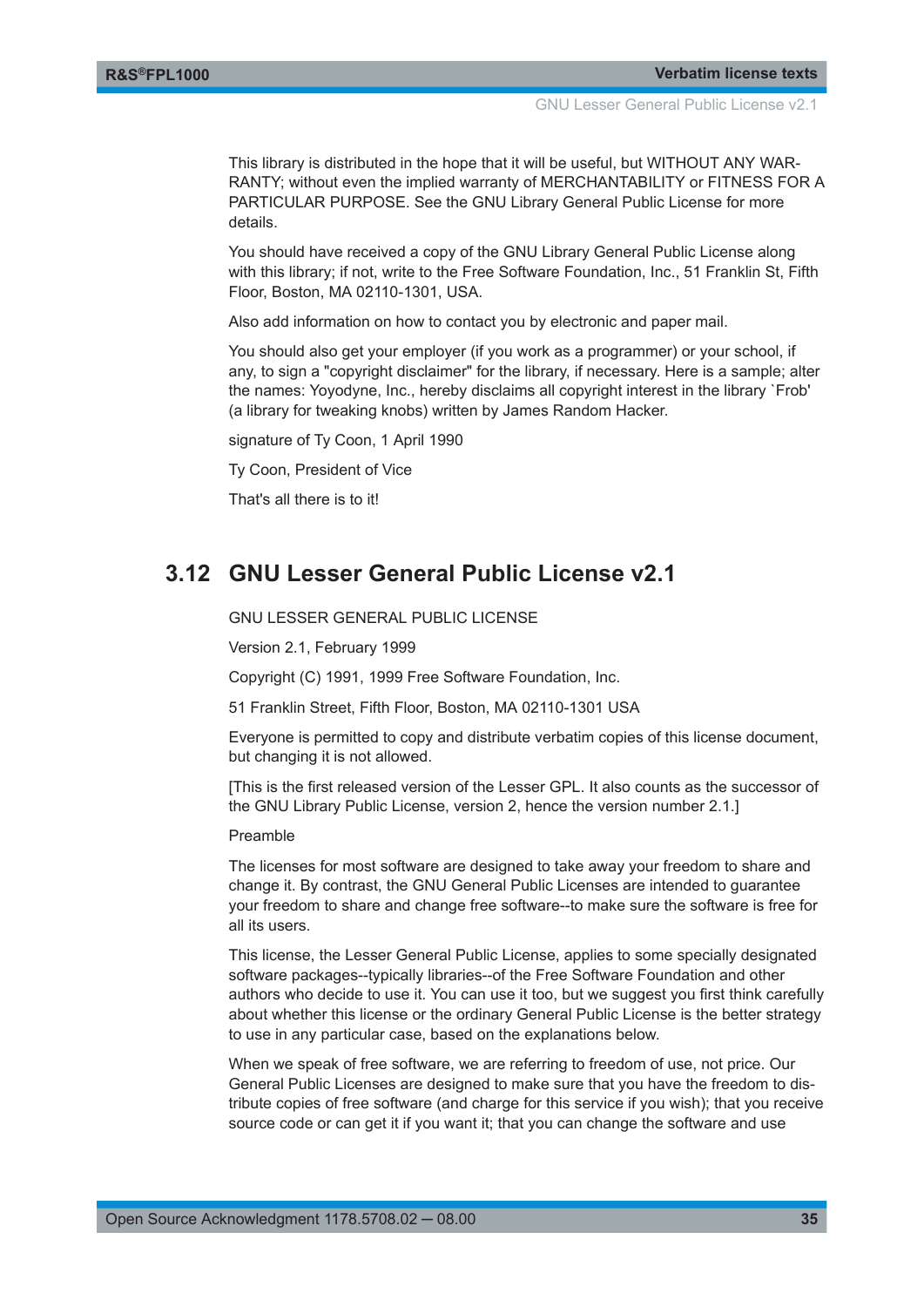pieces of it in new free programs; and that you are informed that you can do these things.

To protect your rights, we need to make restrictions that forbid distributors to deny you these rights or to ask you to surrender these rights. These restrictions translate to certain responsibilities for you if you distribute copies of the library or if you modify it.

For example, if you distribute copies of the library, whether gratis or for a fee, you must give the recipients all the rights that we gave you. You must make sure that they, too, receive or can get the source code. If you link other code with the library, you must provide complete object files to the recipients, so that they can relink them with the library after making changes to the library and recompiling it. And you must show them these terms so they know their rights.

We protect your rights with a two-step method: (1) we copyright the library, and (2) we offer you this license, which gives you legal permission to copy, distribute and/or modify the library.

To protect each distributor, we want to make it very clear that there is no warranty for the free library. Also, if the library is modified by someone else and passed on, the recipients should know that what they have is not the original version, so that the original author's reputation will not be affected by problems that might be introduced by others.

Finally, software patents pose a constant threat to the existence of any free program. We wish to make sure that a company cannot effectively restrict the users of a free program by obtaining a restrictive license from a patent holder. Therefore, we insist that any patent license obtained for a version of the library must be consistent with the full freedom of use specified in this license.

Most GNU software, including some libraries, is covered by the ordinary GNU General Public License. This license, the GNU Lesser General Public License, applies to certain designated libraries, and is quite different from the ordinary General Public License. We use this license for certain libraries in order to permit linking those libraries into non-free programs.

When a program is linked with a library, whether statically or using a shared library, the combination of the two is legally speaking a combined work, a derivative of the original library. The ordinary General Public License therefore permits such linking only if the entire combination fits its criteria of freedom. The Lesser General Public License permits more lax criteria for linking other code with the library.

We call this license the "Lesser" General Public License because it does Less to protect the user's freedom than the ordinary General Public License. It also provides other free software developers Less of an advantage over competing non-free programs. These disadvantages are the reason we use the ordinary General Public License for many libraries. However, the Lesser license provides advantages in certain special circumstances.

For example, on rare occasions, there may be a special need to encourage the widest possible use of a certain library, so that it becomes a de-facto standard. To achieve this, non-free programs must be allowed to use the library. A more frequent case is that a free library does the same job as widely used non-free libraries. In this case, there is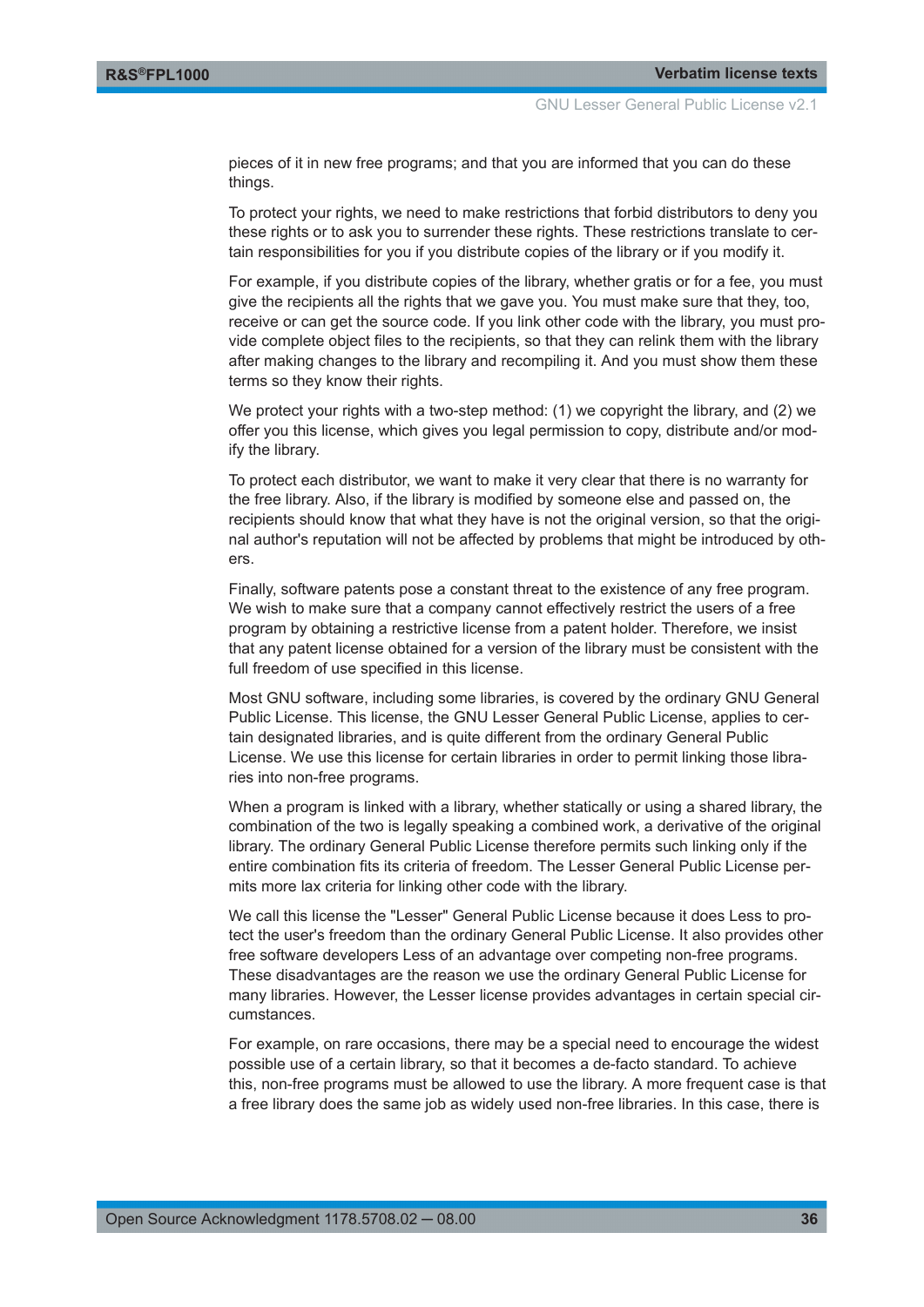little to gain by limiting the free library to free software only, so we use the Lesser General Public License.

In other cases, permission to use a particular library in non-free programs enables a greater number of people to use a large body of free software. For example, permission to use the GNU C Library in non-free programs enables many more people to use the whole GNU operating system, as well as its variant, the GNU/Linux operating system.

Although the Lesser General Public License is Less protective of the users' freedom, it does ensure that the user of a program that is linked with the Library has the freedom and the wherewithal to run that program using a modified version of the Library.

The precise terms and conditions for copying, distribution and modification follow. Pay close attention to the difference between a "work based on the library" and a "work that uses the library". The former contains code derived from the library, whereas the latter must be combined with the library in order to run.

TERMS AND CONDITIONS FOR COPYING, DISTRIBUTION AND MODIFICATION

0. This License Agreement applies to any software library or other program which contains a notice placed by the copyright holder or other authorized party saying it may be distributed under the terms of this Lesser General Public License (also called "this License"). Each licensee is addressed as "you".

A "library" means a collection of software functions and/or data prepared so as to be conveniently linked with application programs (which use some of those functions and data) to form executables.

The "Library", below, refers to any such software library or work which has been distributed under these terms. A "work based on the Library" means either the Library or any derivative work under copyright law: that is to say, a work containing the Library or a portion of it, either verbatim or with modifications and/or translated straightforwardly into another language. (Hereinafter, translation is included without limitation in the term "modification".)

"Source code" for a work means the preferred form of the work for making modifications to it. For a library, complete source code means all the source code for all modules it contains, plus any associated interface definition files, plus the scripts used to control compilation and installation of the library.

Activities other than copying, distribution and modification are not covered by this License; they are outside its scope. The act of running a program using the Library is not restricted, and output from such a program is covered only if its contents constitute a work based on the Library (independent of the use of the Library in a tool for writing it). Whether that is true depends on what the Library does and what the program that uses the Library does.

1. You may copy and distribute verbatim copies of the Library's complete source code as you receive it, in any medium, provided that you conspicuously and appropriately publish on each copy an appropriate copyright notice and disclaimer of warranty; keep intact all the notices that refer to this License and to the absence of any warranty; and distribute a copy of this License along with the Library.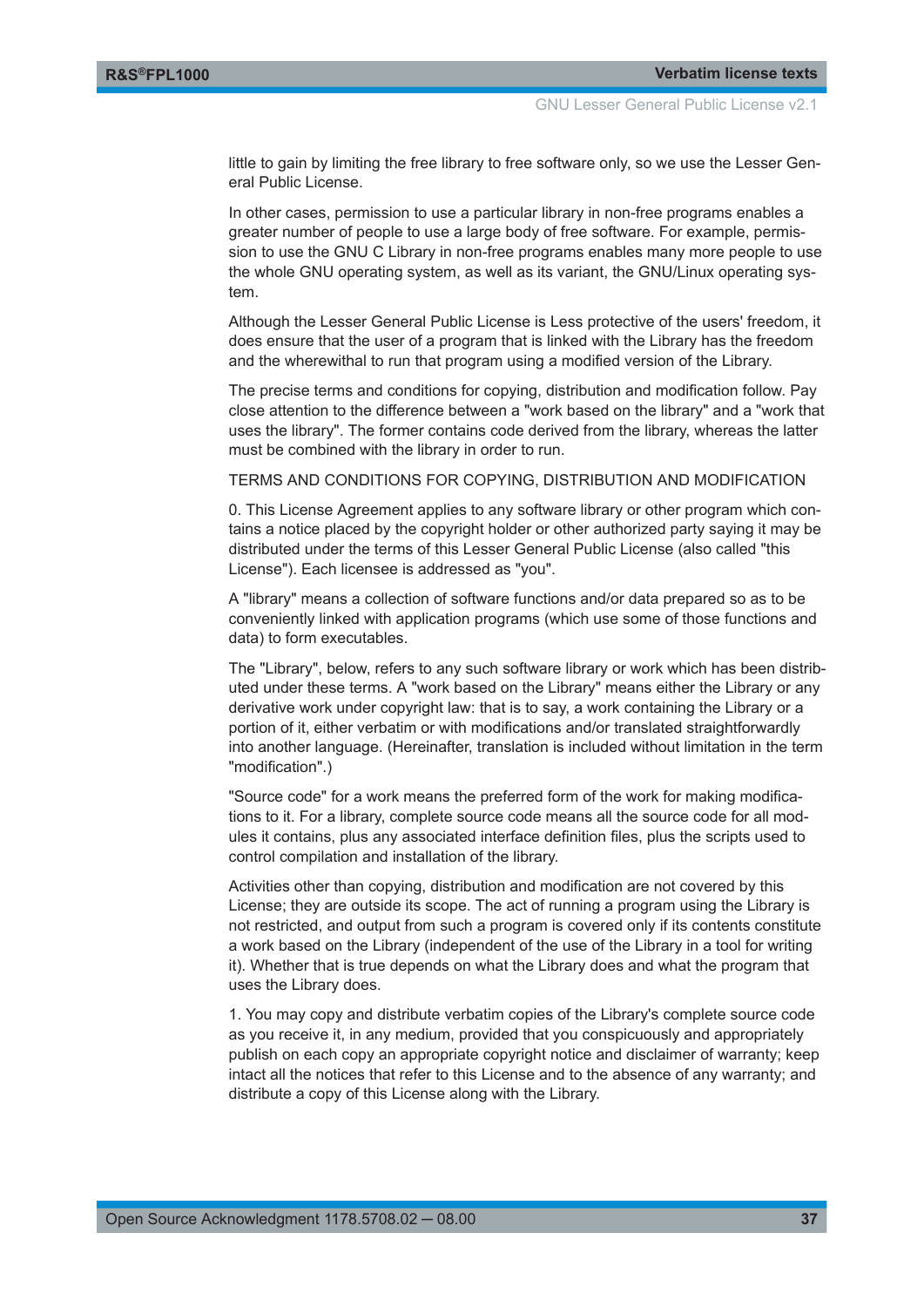You may charge a fee for the physical act of transferring a copy, and you may at your option offer warranty protection in exchange for a fee.

2. You may modify your copy or copies of the Library or any portion of it, thus forming a work based on the Library, and copy and distribute such modifications or work under the terms of Section 1 above, provided that you also meet all of these conditions:

a) The modified work must itself be a software library.

b) You must cause the files modified to carry prominent notices stating that you changed the files and the date of any change.

c) You must cause the whole of the work to be licensed at no charge to all third parties under the terms of this License.

d) If a facility in the modified Library refers to a function or a table of data to be supplied by an application program that uses the facility, other than as an argument passed when the facility is invoked, then you must make a good faith effort to ensure that, in the event an application does not supply such function or table, the facility still operates, and performs whatever part of its purpose remains meaningful.

(For example, a function in a library to compute square roots has a purpose that is entirely well-defined independent of the application. Therefore, Subsection 2d requires that any application-supplied function or table used by this function must be optional: if the application does not supply it, the square root function must still compute square roots.)

These requirements apply to the modified work as a whole. If identifiable sections of that work are not derived from the Library, and can be reasonably considered independent and separate works in themselves, then this License, and its terms, do not apply to those sections when you distribute them as separate works. But when you distribute the same sections as part of a whole which is a work based on the Library, the distribution of the whole must be on the terms of this License, whose permissions for other licensees extend to the entire whole, and thus to each and every part regardless of who wrote it.

Thus, it is not the intent of this section to claim rights or contest your rights to work written entirely by you; rather, the intent is to exercise the right to control the distribution of derivative or collective works based on the Library.

In addition, mere aggregation of another work not based on the Library with the Library (or with a work based on the Library) on a volume of a storage or distribution medium does not bring the other work under the scope of this License.

3. You may opt to apply the terms of the ordinary GNU General Public License instead of this License to a given copy of the Library. To do this, you must alter all the notices that refer to this License, so that they refer to the ordinary GNU General Public License, version 2, instead of to this License. (If a newer version than version 2 of the ordinary GNU General Public License has appeared, then you can specify that version instead if you wish.) Do not make any other change in these notices.

Once this change is made in a given copy, it is irreversible for that copy, so the ordinary GNU General Public License applies to all subsequent copies and derivative works made from that copy.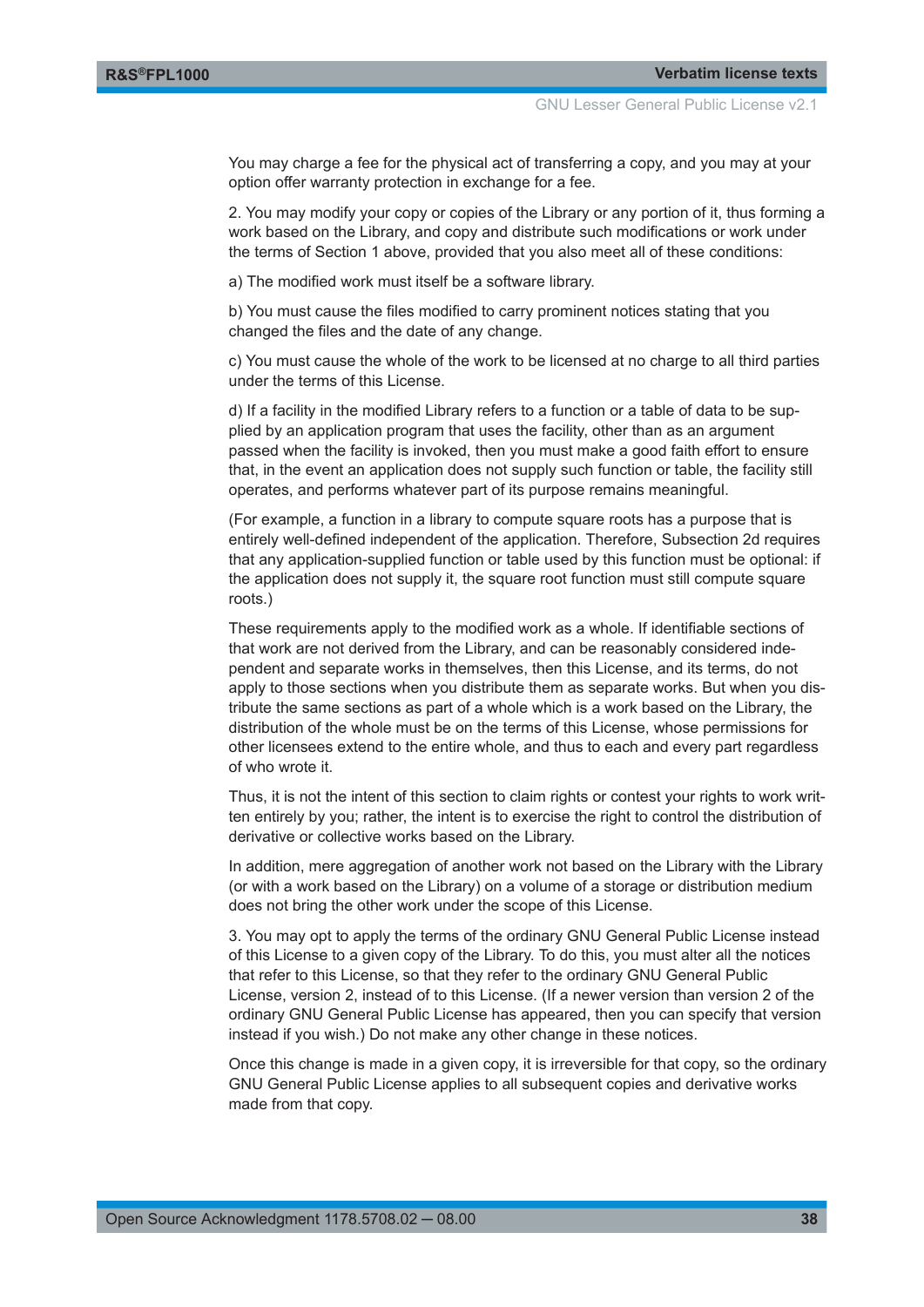This option is useful when you wish to copy part of the code of the Library into a program that is not a library.

4. You may copy and distribute the Library (or a portion or derivative of it, under Section 2) in object code or executable form under the terms of Sections 1 and 2 above provided that you accompany it with the complete corresponding machine-readable source code, which must be distributed under the terms of Sections 1 and 2 above on a medium customarily used for software interchange.

If distribution of object code is made by offering access to copy from a designated place, then offering equivalent access to copy the source code from the same place satisfies the requirement to distribute the source code, even though third parties are not compelled to copy the source along with the object code.

5. A program that contains no derivative of any portion of the Library, but is designed to work with the Library by being compiled or linked with it, is called a "work that uses the Library". Such a work, in isolation, is not a derivative work of the Library, and therefore falls outside the scope of this License.

However, linking a "work that uses the Library" with the Library creates an executable that is a derivative of the Library (because it contains portions of the Library), rather than a "work that uses the library". The executable is therefore covered by this License. Section 6 states terms for distribution of such executables.

When a "work that uses the Library" uses material from a header file that is part of the Library, the object code for the work may be a derivative work of the Library even though the source code is not. Whether this is true is especially significant if the work can be linked without the Library, or if the work is itself a library. The threshold for this to be true is not precisely defined by law.

If such an object file uses only numerical parameters, data structure layouts and accessors, and small macros and small inline functions (ten lines or less in length), then the use of the object file is unrestricted, regardless of whether it is legally a derivative work. (Executables containing this object code plus portions of the Library will still fall under Section 6.)

Otherwise, if the work is a derivative of the Library, you may distribute the object code for the work under the terms of Section 6. Any executables containing that work also fall under Section 6, whether or not they are linked directly with the Library itself.

6. As an exception to the Sections above, you may also combine or link a "work that uses the Library" with the Library to produce a work containing portions of the Library, and distribute that work under terms of your choice, provided that the terms permit modification of the work for the customer's own use and reverse engineering for debugging such modifications.

You must give prominent notice with each copy of the work that the Library is used in it and that the Library and its use are covered by this License. You must supply a copy of this License. If the work during execution displays copyright notices, you must include the copyright notice for the Library among them, as well as a reference directing the user to the copy of this License. Also, you must do one of these things:

a) Accompany the work with the complete corresponding machine-readable source code for the Library including whatever changes were used in the work (which must be distributed under Sections 1 and 2 above); and, if the work is an executable linked with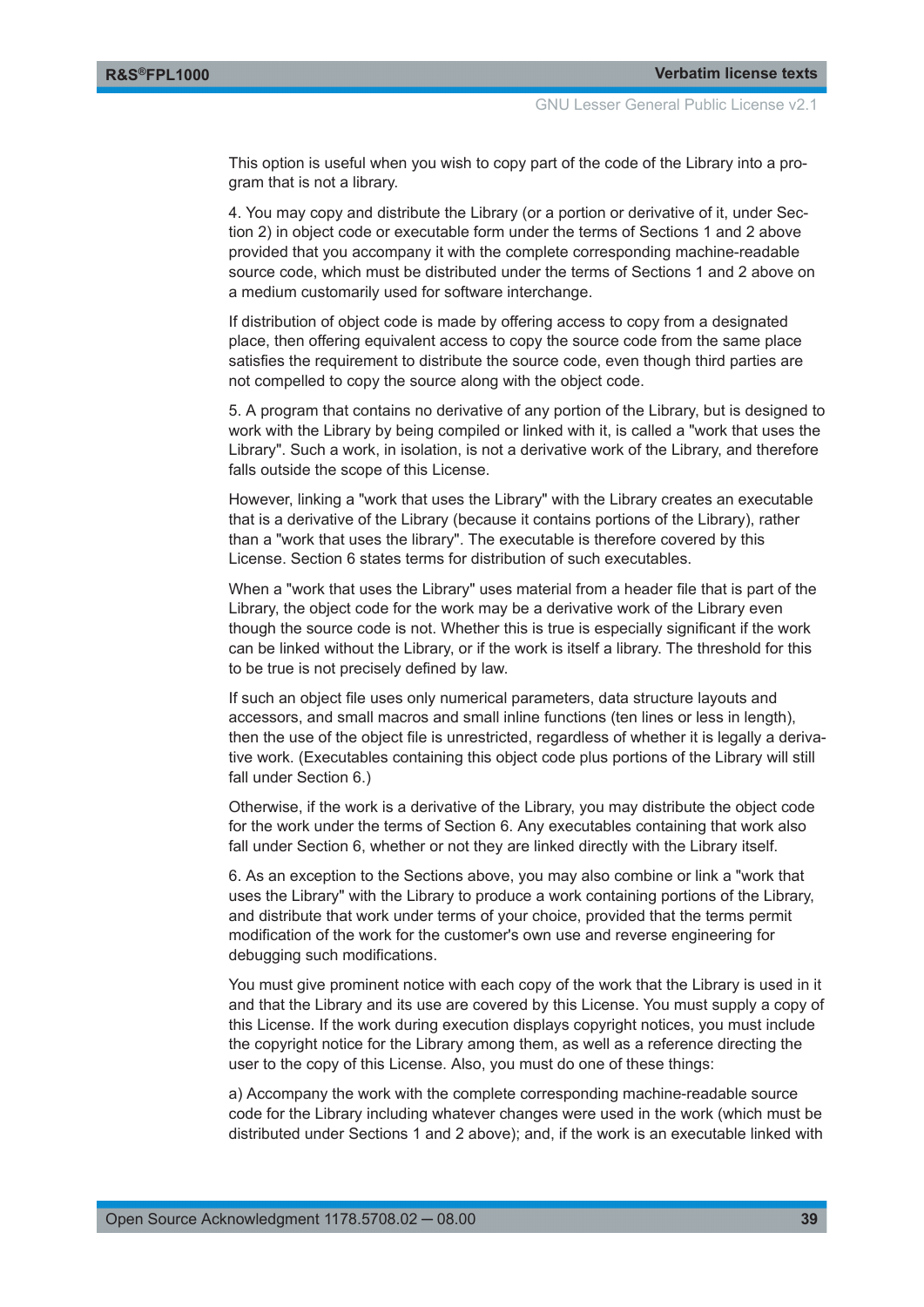the Library, with the complete machine-readable "work that uses the Library", as object code and/or source code, so that the user can modify the Library and then relink to produce a modified executable containing the modified Library. (It is understood that the user who changes the contents of definitions files in the Library will not necessarily be able to recompile the application to use the modified definitions.)

b) Use a suitable shared library mechanism for linking with the Library. A suitable mechanism is one that (1) uses at run time a copy of the library already present on the user's computer system, rather than copying library functions into the executable, and (2) will operate properly with a modified version of the library, if the user installs one, as long as the modified version is interface-compatible with the version that the work was made with.

c) Accompany the work with a written offer, valid for at least three years, to give the same user the materials specified in Subsection 6a, above, for a charge no more than the cost of performing this distribution.

d) If distribution of the work is made by offering access to copy from a designated place, offer equivalent access to copy the above specified materials from the same place.

e) Verify that the user has already received a copy of these materials or that you have already sent this user a copy.

For an executable, the required form of the "work that uses the Library" must include any data and utility programs needed for reproducing the executable from it. However, as a special exception, the materials to be distributed need not include anything that is normally distributed (in either source or binary form) with the major components (compiler, kernel, and so on) of the operating system on which the executable runs, unless that component itself accompanies the executable.

It may happen that this requirement contradicts the license restrictions of other proprietary libraries that do not normally accompany the operating system. Such a contradiction means you cannot use both them and the Library together in an executable that you distribute.

7. You may place library facilities that are a work based on the Library side-by-side in a single library together with other library facilities not covered by this License, and distribute such a combined library, provided that the separate distribution of the work based on the Library and of the other library facilities is otherwise permitted, and provided that you do these two things:

a) Accompany the combined library with a copy of the same work based on the Library, uncombined with any other library facilities. This must be distributed under the terms of the Sections above.

b) Give prominent notice with the combined library of the fact that part of it is a work based on the Library, and explaining where to find the accompanying uncombined form of the same work.

8. You may not copy, modify, sublicense, link with, or distribute the Library except as expressly provided under this License. Any attempt otherwise to copy, modify, sublicense, link with, or distribute the Library is void, and will automatically terminate your rights under this License. However, parties who have received copies, or rights, from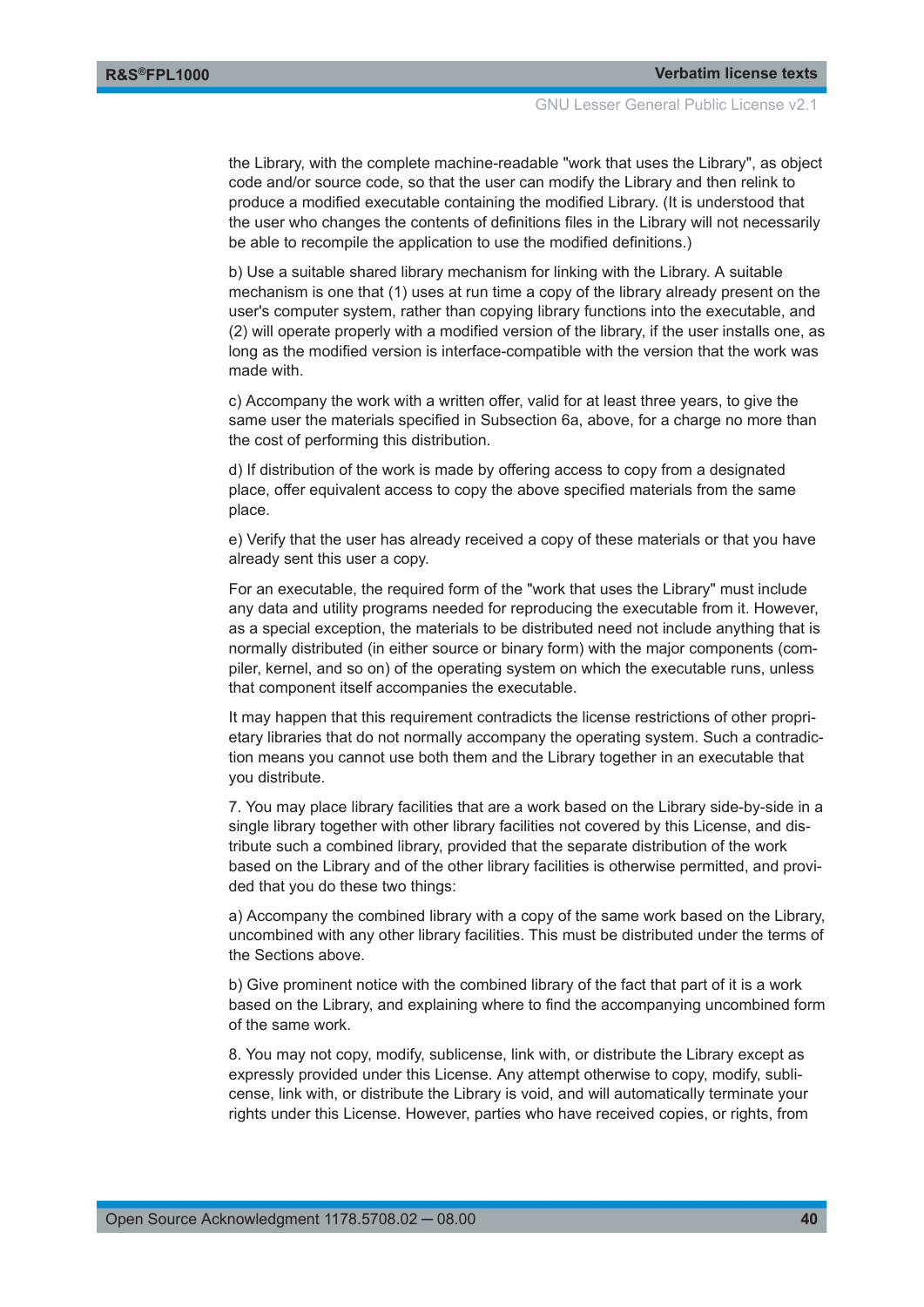you under this License will not have their licenses terminated so long as such parties remain in full compliance.

9. You are not required to accept this License, since you have not signed it. However, nothing else grants you permission to modify or distribute the Library or its derivative works. These actions are prohibited by law if you do not accept this License. Therefore, by modifying or distributing the Library (or any work based on the Library), you indicate your acceptance of this License to do so, and all its terms and conditions for copying, distributing or modifying the Library or works based on it.

10. Each time you redistribute the Library (or any work based on the Library), the recipient automatically receives a license from the original licensor to copy, distribute, link with or modify the Library subject to these terms and conditions. You may not impose any further restrictions on the recipients' exercise of the rights granted herein. You are not responsible for enforcing compliance by third parties with this License.

11. If, as a consequence of a court judgment or allegation of patent infringement or for any other reason (not limited to patent issues), conditions are imposed on you (whether by court order, agreement or otherwise) that contradict the conditions of this License, they do not excuse you from the conditions of this License. If you cannot distribute so as to satisfy simultaneously your obligations under this License and any other pertinent obligations, then as a consequence you may not distribute the Library at all. For example, if a patent license would not permit royalty-free redistribution of the Library by all those who receive copies directly or indirectly through you, then the only way you could satisfy both it and this License would be to refrain entirely from distribution of the Library.

If any portion of this section is held invalid or unenforceable under any particular circumstance, the balance of the section is intended to apply, and the section as a whole is intended to apply in other circumstances.

It is not the purpose of this section to induce you to infringe any patents or other property right claims or to contest validity of any such claims; this section has the sole purpose of protecting the integrity of the free software distribution system which is implemented by public license practices. Many people have made generous contributions to the wide range of software distributed through that system in reliance on consistent application of that system; it is up to the author/donor to decide if he or she is willing to distribute software through any other system and a licensee cannot impose that choice.

This section is intended to make thoroughly clear what is believed to be a consequence of the rest of this License.

12. If the distribution and/or use of the Library is restricted in certain countries either by patents or by copyrighted interfaces, the original copyright holder who places the Library under this License may add an explicit geographical distribution limitation excluding those countries, so that distribution is permitted only in or among countries not thus excluded. In such case, this License incorporates the limitation as if written in the body of this License.

13. The Free Software Foundation may publish revised and/or new versions of the Lesser General Public License from time to time. Such new versions will be similar in spirit to the present version, but may differ in detail to address new problems or concerns.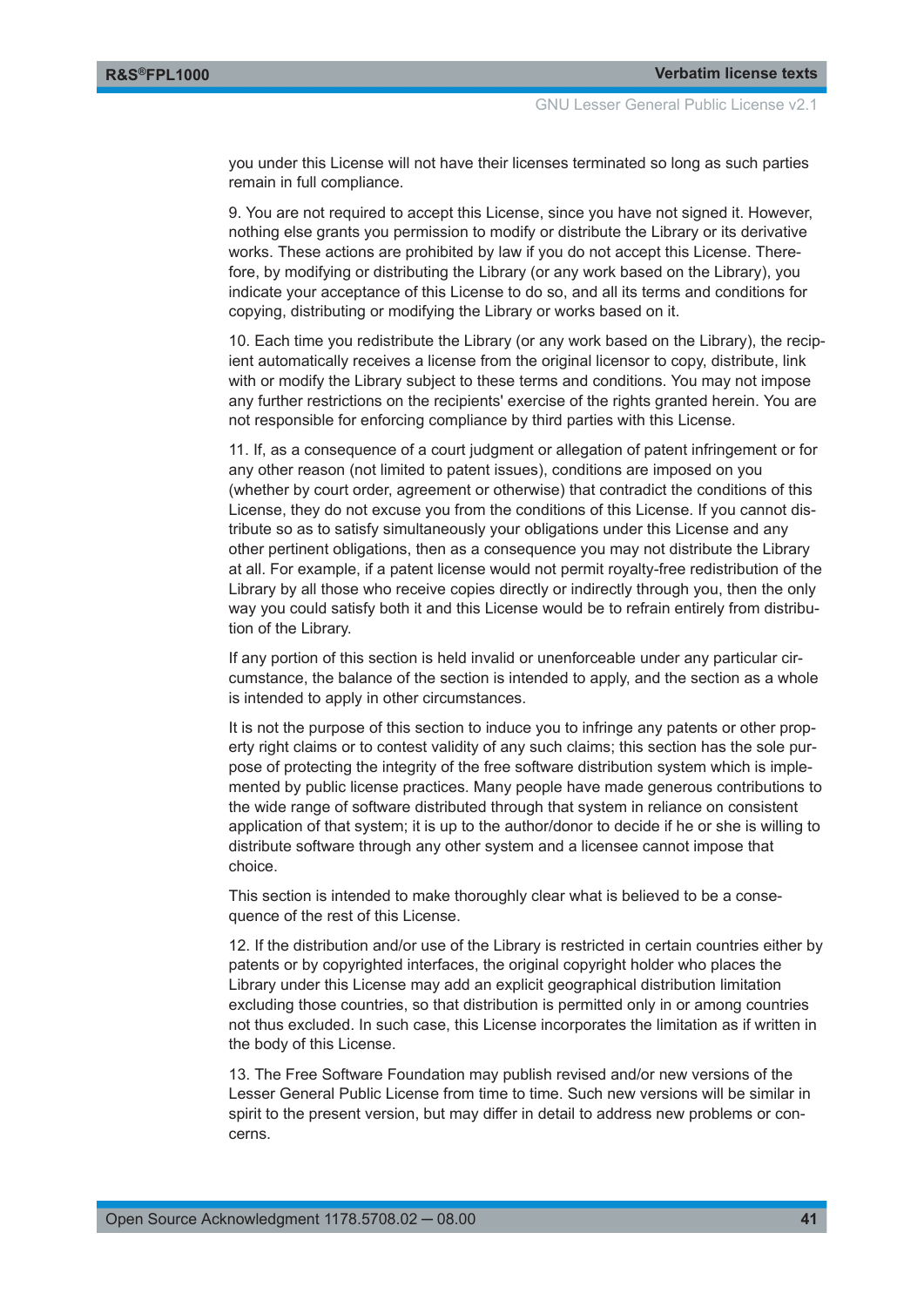Each version is given a distinguishing version number. If the Library specifies a version number of this License which applies to it and "any later version", you have the option of following the terms and conditions either of that version or of any later version published by the Free Software Foundation. If the Library does not specify a license version number, you may choose any version ever published by the Free Software Foundation.

14. If you wish to incorporate parts of the Library into other free programs whose distribution conditions are incompatible with these, write to the author to ask for permission. For software which is copyrighted by the Free Software Foundation, write to the Free Software Foundation; we sometimes make exceptions for this. Our decision will be guided by the two goals of preserving the free status of all derivatives of our free software and of promoting the sharing and reuse of software generally.

#### NO WARRANTY

15. BECAUSE THE LIBRARY IS LICENSED FREE OF CHARGE, THERE IS NO WARRANTY FOR THE LIBRARY, TO THE EXTENT PERMITTED BY APPLICABLE LAW. EXCEPT WHEN OTHERWISE STATED IN WRITING THE COPYRIGHT HOLD-ERS AND/OR OTHER PARTIES PROVIDE THE LIBRARY "AS IS" WITHOUT WAR-RANTY OF ANY KIND, EITHER EXPRESSED OR IMPLIED, INCLUDING, BUT NOT LIMITED TO, THE IMPLIED WARRANTIES OF MERCHANTABILITY AND FITNESS FOR A PARTICULAR PURPOSE. THE ENTIRE RISK AS TO THE QUALITY AND PERFORMANCE OF THE LIBRARY IS WITH YOU. SHOULD THE LIBRARY PROVE DEFECTIVE, YOU ASSUME THE COST OF ALL NECESSARY SERVICING, REPAIR OR CORRECTION.

16. IN NO EVENT UNLESS REQUIRED BY APPLICABLE LAW OR AGREED TO IN WRITING WILL ANY COPYRIGHT HOLDER, OR ANY OTHER PARTY WHO MAY MODIFY AND/OR REDISTRIBUTE THE LIBRARY AS PERMITTED ABOVE, BE LIA-BLE TO YOU FOR DAMAGES, INCLUDING ANY GENERAL, SPECIAL, INCIDENTAL OR CONSEQUENTIAL DAMAGES ARISING OUT OF THE USE OR INABILITY TO USE THE LIBRARY (INCLUDING BUT NOT LIMITED TO LOSS OF DATA OR DATA BEING RENDERED INACCURATE OR LOSSES SUSTAINED BY YOU OR THIRD PARTIES OR A FAILURE OF THE LIBRARY TO OPERATE WITH ANY OTHER SOFTWARE), EVEN IF SUCH HOLDER OR OTHER PARTY HAS BEEN ADVISED OF THE POSSIBILITY OF SUCH DAMAGES.

#### END OF TERMS AND CONDITIONS

How to Apply These Terms to Your New Libraries

If you develop a new library, and you want it to be of the greatest possible use to the public, we recommend making it free software that everyone can redistribute and change. You can do so by permitting redistribution under these terms (or, alternatively, under the terms of the ordinary General Public License).

To apply these terms, attach the following notices to the library. It is safest to attach them to the start of each source file to most effectively convey the exclusion of warranty; and each file should have at least the "copyright" line and a pointer to where the full notice is found.

one line to give the library's name and an idea of what it does.

Copyright (C) year name of author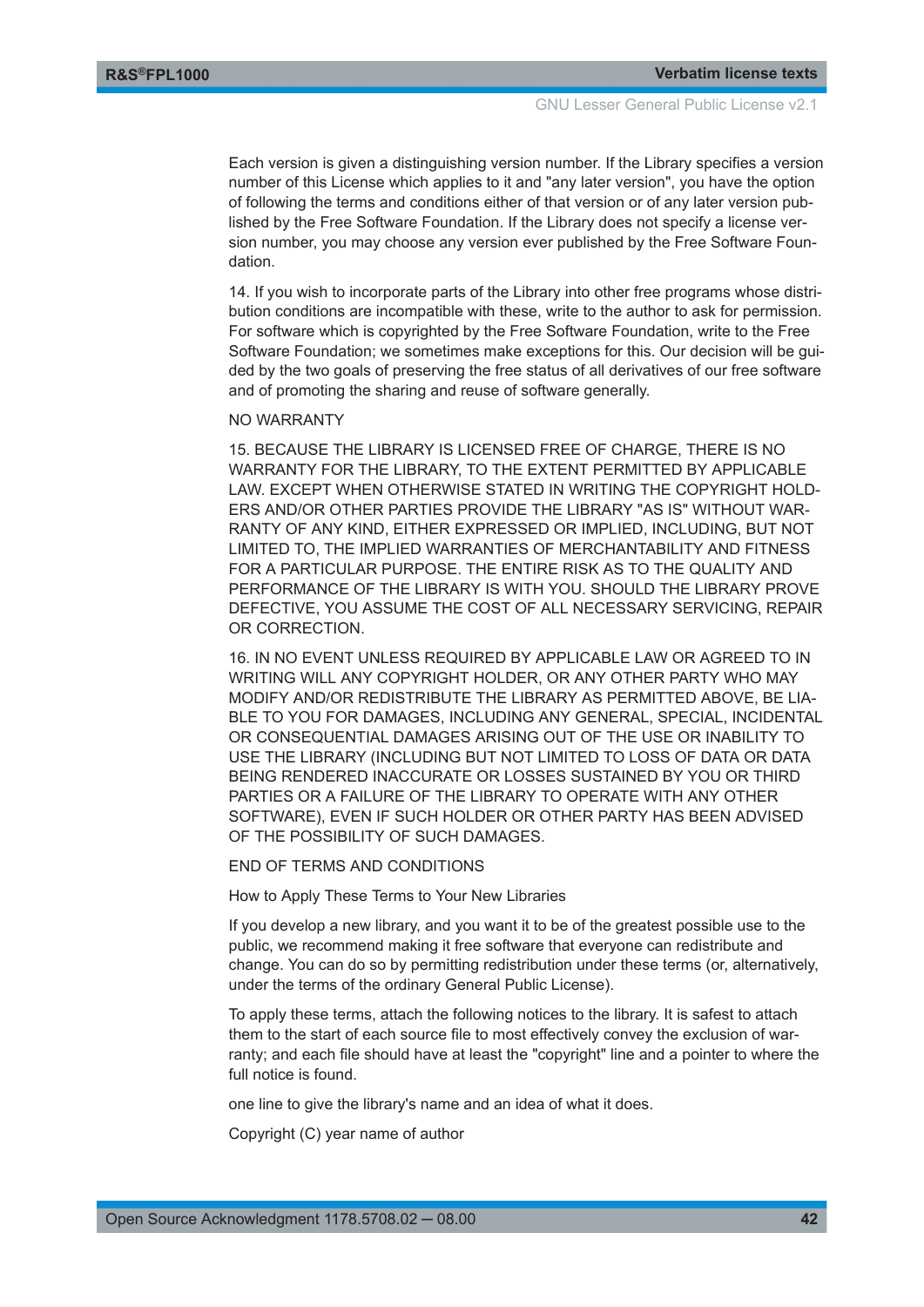<span id="page-42-0"></span>This library is free software; you can redistribute it and/or modify it under the terms of the GNU Lesser General Public License as published by the Free Software Foundation; either version 2.1 of the License, or (at your option) any later version.

This library is distributed in the hope that it will be useful, but WITHOUT ANY WAR-RANTY; without even the implied warranty of MERCHANTABILITY or FITNESS FOR A PARTICULAR PURPOSE. See the GNU Lesser General Public License for more details.

You should have received a copy of the GNU Lesser General Public License along with this library; if not, write to the Free Software Foundation, Inc., 51 Franklin Street, Fifth Floor, Boston, MA 02110-1301 USA

Also add information on how to contact you by electronic and paper mail.

You should also get your employer (if you work as a programmer) or your school, if any, to sign a "copyright disclaimer" for the library, if necessary. Here is a sample; alter the names:

Yoyodyne, Inc., hereby disclaims all copyright interest in the library `Frob' (a library for tweaking knobs) written by James Random Hacker.

signature of Ty Coon, 1 April 1990

Ty Coon, President of Vice

That's all there is to it!

## **3.13 GNU Lesser General Public License v3.0**

GNU LESSER GENERAL PUBLIC LICENSE

Version 3, 29 June 2007

Copyright © 2007 Free Software Foundation, Inc. http://fsf.org/

Everyone is permitted to copy and distribute verbatim copies of this license document, but changing it is not allowed.

This version of the GNU Lesser General Public License incorporates the terms and conditions of version 3 of the GNU General Public License, supplemented by the additional permissions listed below.

0. Additional Definitions.

As used herein, "this License" refers to version 3 of the GNU Lesser General Public License, and the "GNU GPL" refers to version 3 of the GNU General Public License.

"The Library" refers to a covered work governed by this License, other than an Application or a Combined Work as defined below.

An "Application" is any work that makes use of an interface provided by the Library, but which is not otherwise based on the Library. Defining a subclass of a class defined by the Library is deemed a mode of using an interface provided by the Library.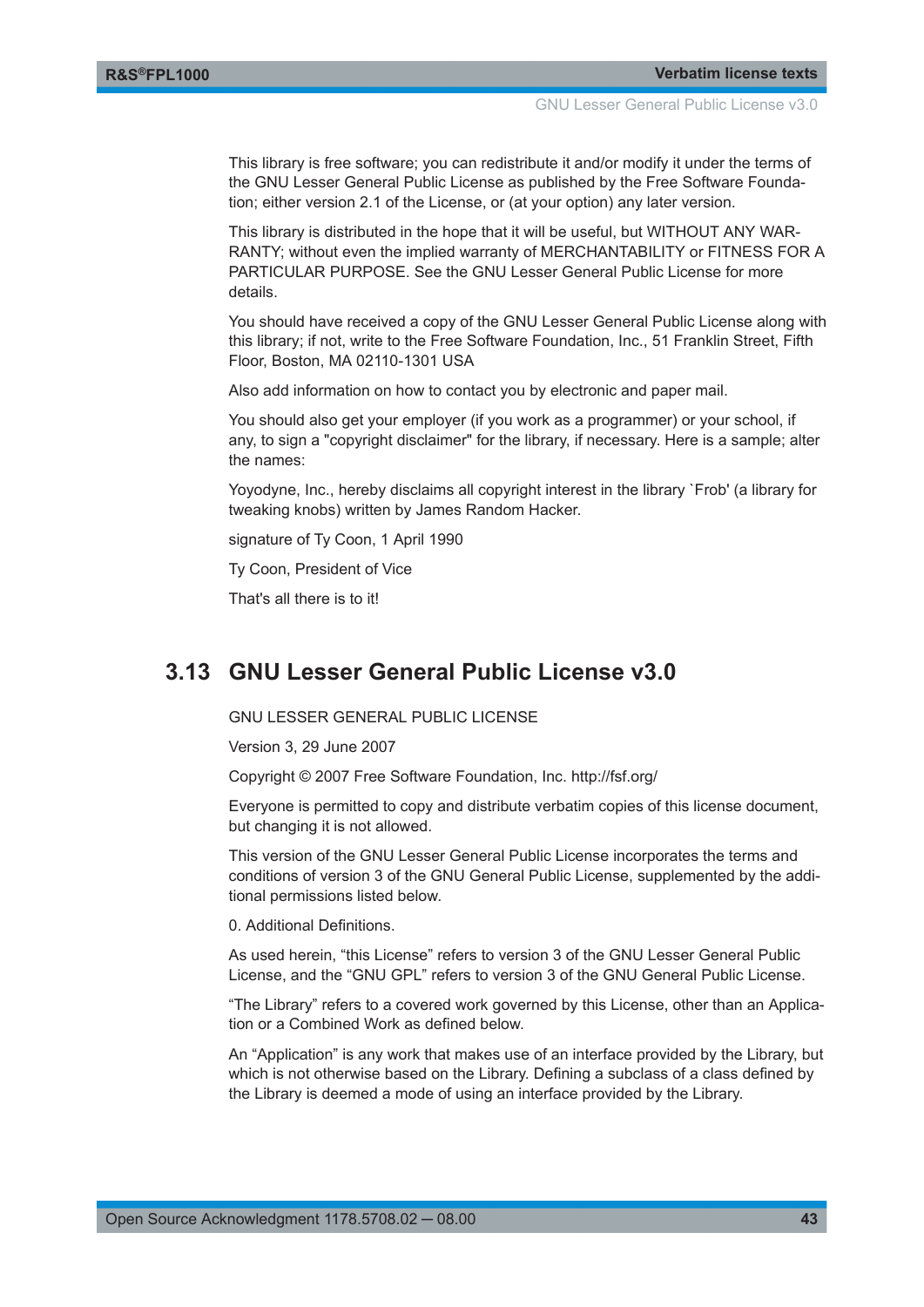A "Combined Work" is a work produced by combining or linking an Application with the Library. The particular version of the Library with which the Combined Work was made is also called the "Linked Version".

The "Minimal Corresponding Source" for a Combined Work means the Corresponding Source for the Combined Work, excluding any source code for portions of the Combined Work that, considered in isolation, are based on the Application, and not on the Linked Version.

The "Corresponding Application Code" for a Combined Work means the object code and/or source code for the Application, including any data and utility programs needed for reproducing the Combined Work from the Application, but excluding the System Libraries of the Combined Work.

1. Exception to Section 3 of the GNU GPL.

You may convey a covered work under sections 3 and 4 of this License without being bound by section 3 of the GNU GPL.

2. Conveying Modified Versions.

If you modify a copy of the Library, and, in your modifications, a facility refers to a function or data to be supplied by an Application that uses the facility (other than as an argument passed when the facility is invoked), then you may convey a copy of the modified version:

a) under this License, provided that you make a good faith effort to ensure that, in the event an Application does not supply the function or data, the facility still operates, and performs whatever part of its purpose remains meaningful, or

b) under the GNU GPL, with none of the additional permissions of this License applicable to that copy.

3. Object Code Incorporating Material from Library Header Files.

The object code form of an Application may incorporate material from a header file that is part of the Library. You may convey such object code under terms of your choice, provided that, if the incorporated material is not limited to numerical parameters, data structure layouts and accessors, or small macros, inline functions and templates (ten or fewer lines in length), you do both of the following:

a) Give prominent notice with each copy of the object code that the Library is used in it and that the Library and its use are covered by this License.

b) Accompany the object code with a copy of the GNU GPL and this license document.

4. Combined Works.

You may convey a Combined Work under terms of your choice that, taken together, effectively do not restrict modification of the portions of the Library contained in the Combined Work and reverse engineering for debugging such modifications, if you also do each of the following:

a) Give prominent notice with each copy of the Combined Work that the Library is used in it and that the Library and its use are covered by this License.

b) Accompany the Combined Work with a copy of the GNU GPL and this license document.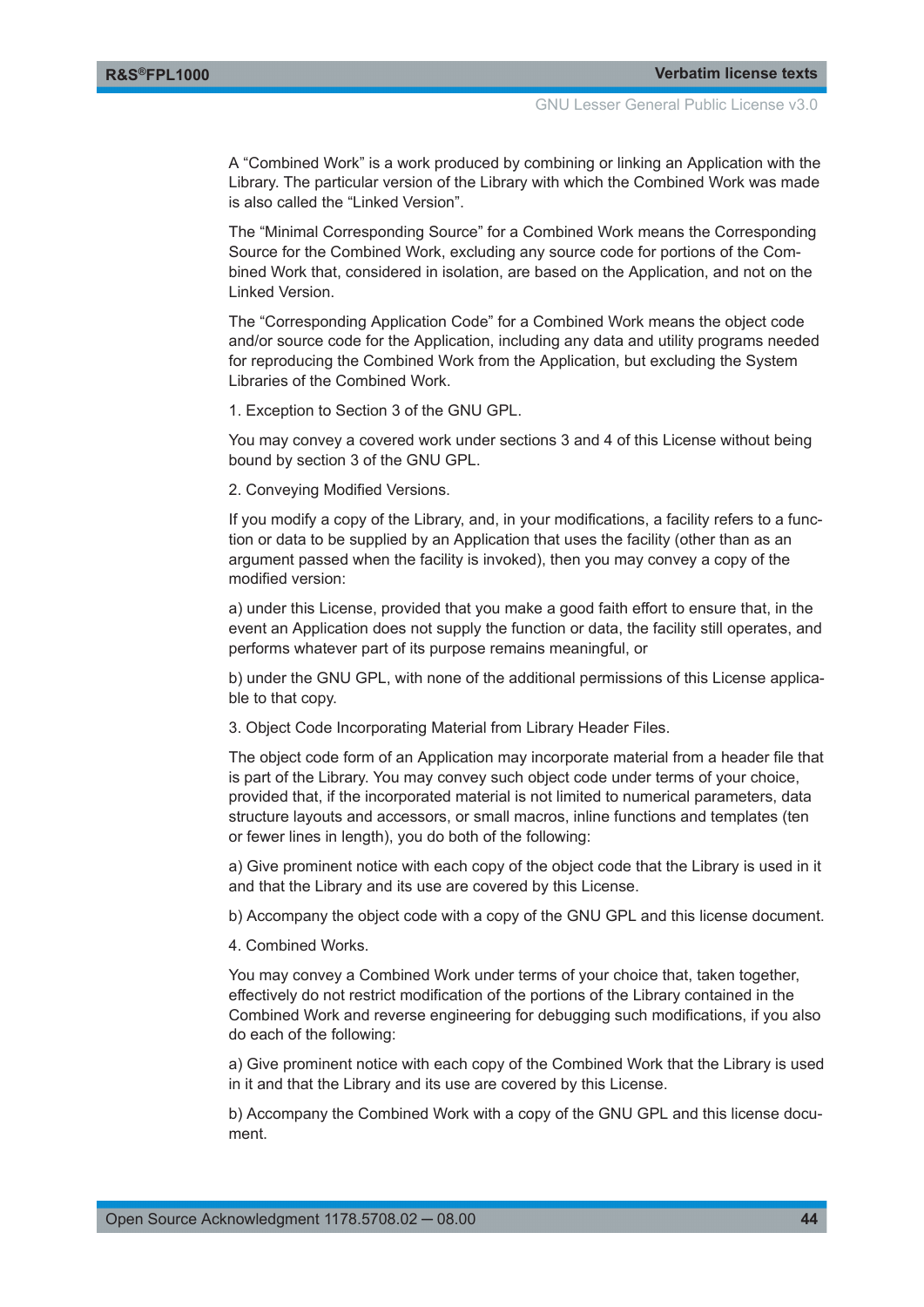c) For a Combined Work that displays copyright notices during execution, include the copyright notice for the Library among these notices, as well as a reference directing the user to the copies of the GNU GPL and this license document.

d) Do one of the following: ◦0) Convey the Minimal Corresponding Source under the terms of this License, and the Corresponding Application Code in a form suitable for, and under terms that permit, the user to recombine or relink the Application with a modified version of the Linked Version to produce a modified Combined Work, in the manner specified by section 6 of the GNU GPL for conveying Corresponding Source.

1) Use a suitable shared library mechanism for linking with the Library. A suitable mechanism is one that (a) uses at run time a copy of the Library already present on the user's computer system, and (b) will operate properly with a modified version of the Library that is interface-compatible with the Linked Version.

e) Provide Installation Information, but only if you would otherwise be required to provide such information under section 6 of the GNU GPL, and only to the extent that such information is necessary to install and execute a modified version of the Combined Work produced by recombining or relinking the Application with a modified version of the Linked Version. (If you use option 4d0, the Installation Information must accompany the Minimal Corresponding Source and Corresponding Application Code. If you use option 4d1, you must provide the Installation Information in the manner specified by section 6 of the GNU GPL for conveying Corresponding Source.)

5. Combined Libraries.

You may place library facilities that are a work based on the Library side by side in a single library together with other library facilities that are not Applications and are not covered by this License, and convey such a combined library under terms of your choice, if you do both of the following:

a) Accompany the combined library with a copy of the same work based on the Library, uncombined with any other library facilities, conveyed under the terms of this License.

b) Give prominent notice with the combined library that part of it is a work based on the Library, and explaining where to find the accompanying uncombined form of the same work.

6. Revised Versions of the GNU Lesser General Public License.

The Free Software Foundation may publish revised and/or new versions of the GNU Lesser General Public License from time to time. Such new versions will be similar in spirit to the present version, but may differ in detail to address new problems or concerns.

Each version is given a distinguishing version number. If the Library as you received it specifies that a certain numbered version of the GNU Lesser General Public License "or any later version" applies to it, you have the option of following the terms and conditions either of that published version or of any later version published by the Free Software Foundation. If the Library as you received it does not specify a version number of the GNU Lesser General Public License, you may choose any version of the GNU Lesser General Public License ever published by the Free Software Foundation.

If the Library as you received it specifies that a proxy can decide whether future versions of the GNU Lesser General Public License shall apply, that proxy's public state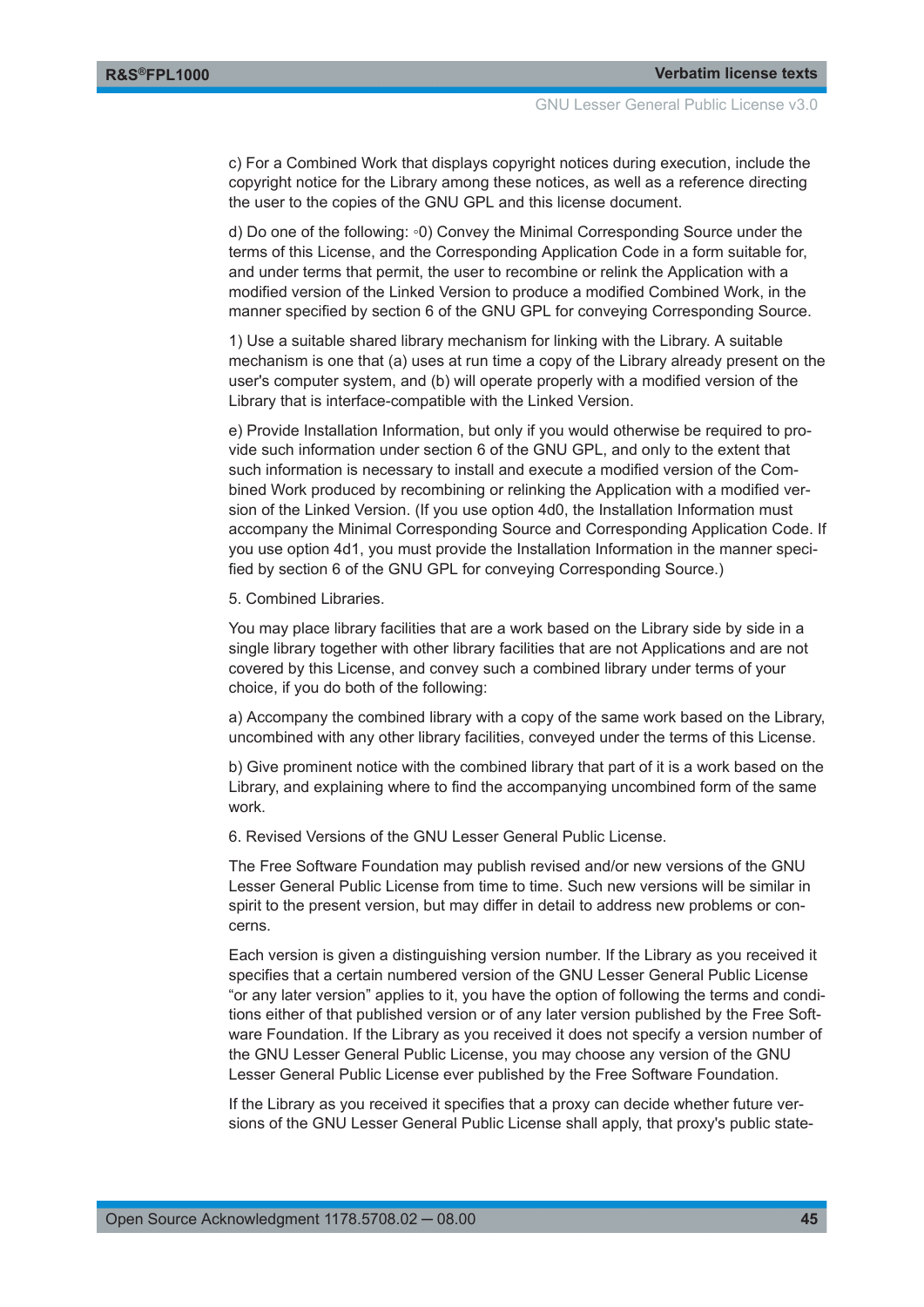<span id="page-45-0"></span>ment of acceptance of any version is permanent authorization for you to choose that version for the Library.

## **3.14 libpng License**

This copy of the libpng notices is provided for your convenience. In case of any discrepancy between this copy and the notices in the file png.h that is included in the libpng distribution, the latter shall prevail.

COPYRIGHT NOTICE, DISCLAIMER, and LICENSE:

If you modify libpng you may insert additional notices immediately following this sentence.

This code is released under the libpng license.

libpng versions 1.2.6, August 15, 2004, through 1.4.5, December 9, 2010, are Copyright (c) 2004, 2006-2010 Glenn Randers-Pehrson, and are distributed according to the same disclaimer and license as libpng-1.2.5 with the following individual added to the list of Contributing Authors

### Cosmin Truta

libpng versions 1.0.7, July 1, 2000, through 1.2.5 - October 3, 2002, are

Copyright (c) 2000-2002 Glenn Randers-Pehrson, and are distributed according to the same disclaimer and license as libpng-1.0.6 with the following individuals added to the list of Contributing Authors

Simon-Pierre Cadieux

Eric S. Raymond

Gilles Vollant

and with the following additions to the disclaimer:

There is no warranty against interference with your enjoyment of the library or against infringement. There is no warranty that our efforts or the library will fulfill any of your particular purposes or needs. This library is provided with all faults, and the entire risk of satisfactory quality, performance, accuracy, and effort is with the user.

libpng versions 0.97, January 1998, through 1.0.6, March 20, 2000, are

Copyright (c) 1998, 1999 Glenn Randers-Pehrson, and are distributed according to the same disclaimer and license as libpng-0.96, with the following individuals added to the list of Contributing Authors:

Tom Lane

Glenn Randers-Pehrson

Willem van Schaik

libpng versions 0.89, June 1996, through 0.96, May 1997, are

Copyright (c) 1996, 1997 Andreas Digger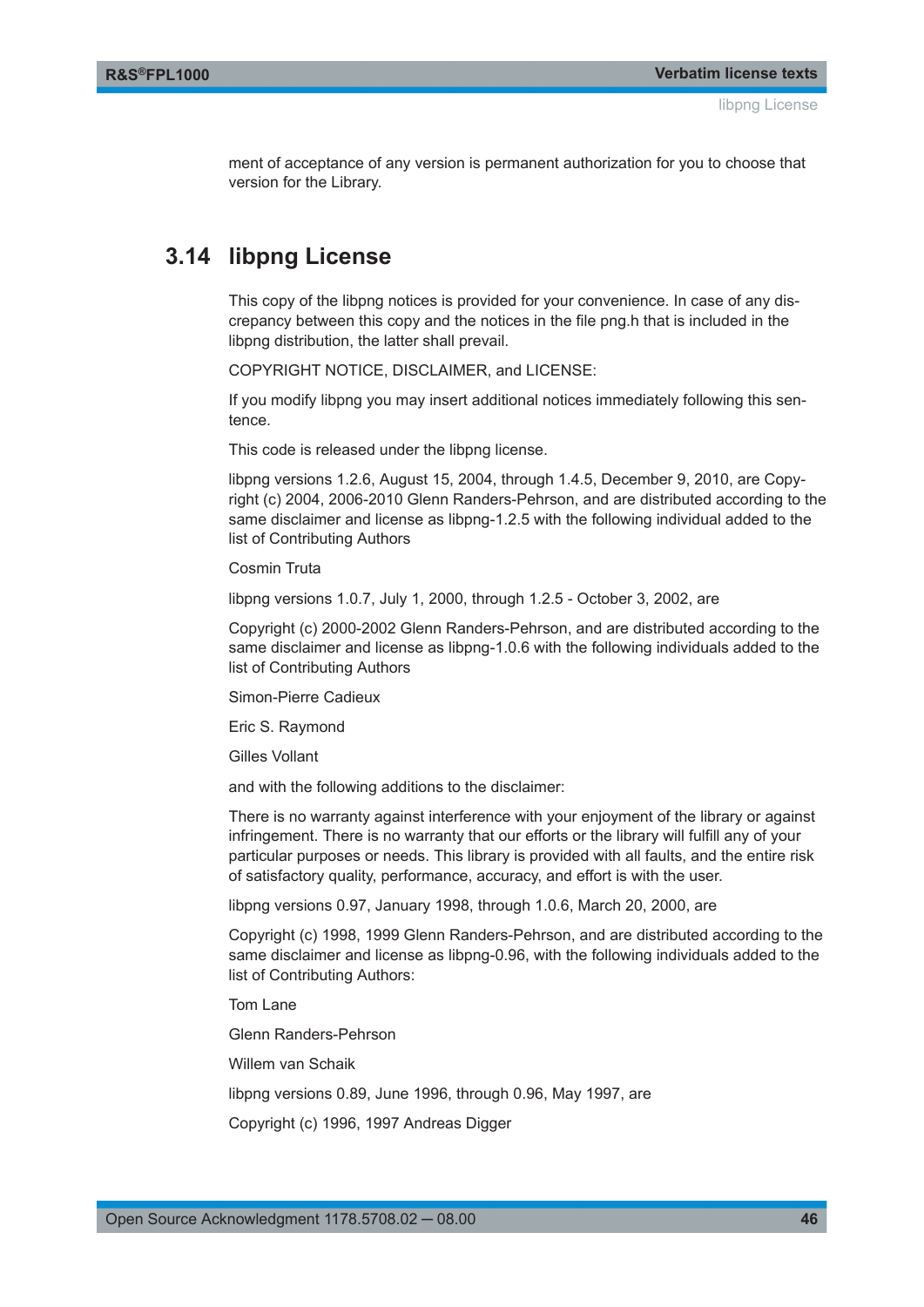Distributed according to the same disclaimer and license as libpng-0.88, with the following individuals added to the list of Contributing Authors:

John Bowler

Kevin Bracey

Sam Bushell

Magnus Holmgren

Greg Roelofs

Tom Tanner

libpng versions 0.5, May 1995, through 0.88, January 1996, are

Copyright (c) 1995, 1996 Guy Eric Schalnat, Group 42, Inc.

For the purposes of this copyright and license, "Contributing Authors" is defined as the following set of individuals:

Andreas Dilger

Dave Martindale

Guy Eric Schalnat

Paul Schmidt

Tim Wegner

The PNG Reference Library is supplied "AS IS". The Contributing Authors and Group 42, Inc. disclaim all warranties, expressed or implied, including, without limitation, the warranties of merchantability and of fitness for any purpose. The Contributing Authors and Group 42, Inc. assume no liability for direct, indirect, incidental, special, exemplary, or consequential damages, which may result from the use of the PNG Reference Library, even if advised of the possibility of such damage.

Permission is hereby granted to use, copy, modify, and distribute this source code, or portions hereof, for any purpose, without fee, subject to the following restrictions:

1. The origin of this source code must not be misrepresented.

2. Altered versions must be plainly marked as such and must not be misrepresented as being the original source.

3. This Copyright notice may not be removed or altered from any source or altered source distribution.

The Contributing Authors and Group 42, Inc. specifically permit, without fee, and encourage the use of this source code as a component to supporting the PNG file format in commercial products. If you use this source code in a product, acknowledgment is not required but would be appreciated.

A "png\_get\_copyright" function is available, for convenient use in "about" boxes and the like:

printf("%s",png\_get\_copyright(NULL));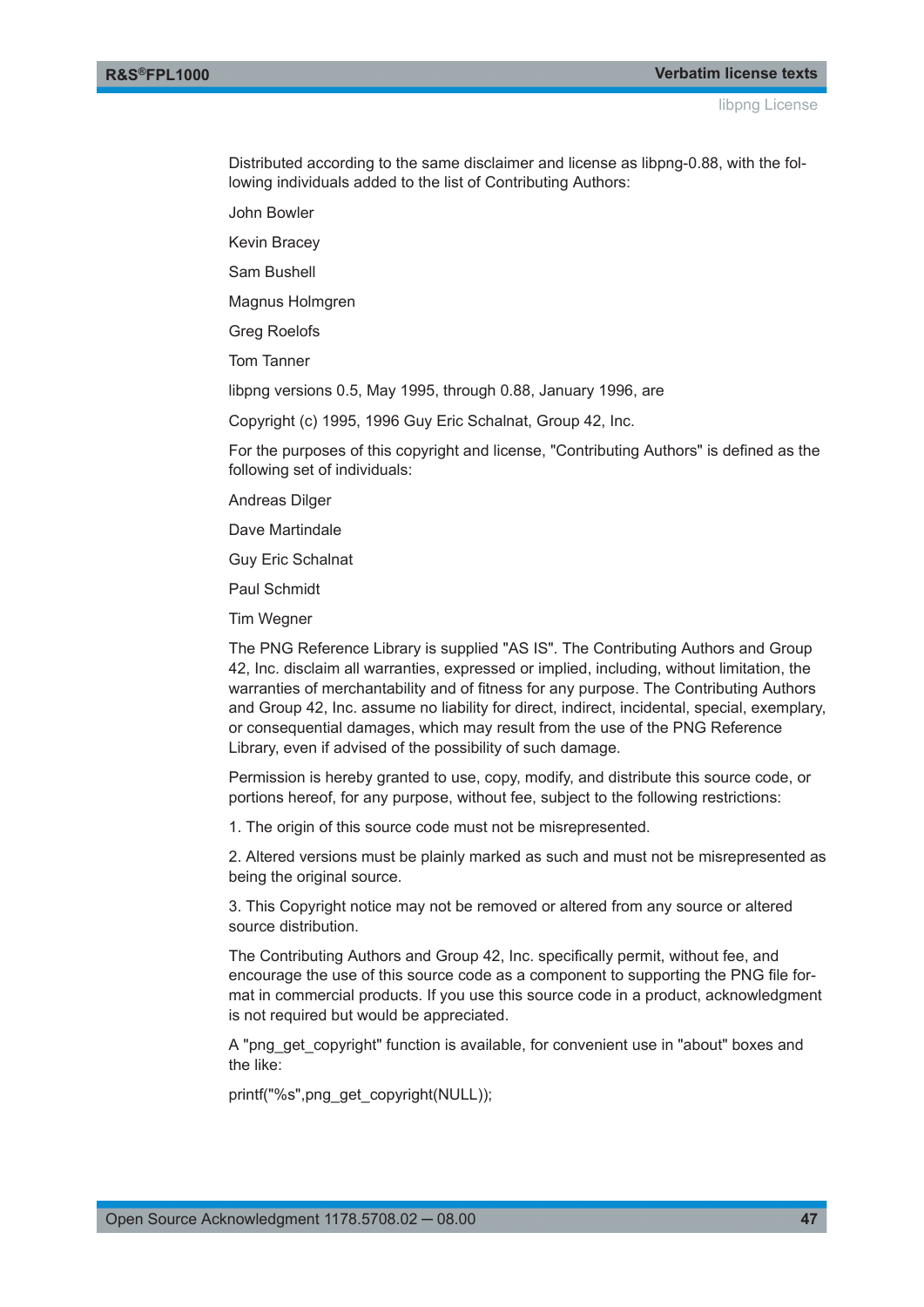<span id="page-47-0"></span>Also, the PNG logo (in PNG format, of course) is supplied in the files "pngbar.png" and "pngbar.jpg (88x31) and "pngnow.png" (98x31).

Libpng is OSI Certified Open Source Software. OSI Certified Open Source is a certification mark of the Open Source Initiative.

Glenn Randers-Pehrson

glennrp at users.sourceforge.net

December 9, 2010

## **3.15 MIT License**

Permission is hereby granted, free of charge, to any person obtaining a copy of this software and associated documentation files (the "Software"), to deal in the Software without restriction, including without limitation the rights to use, copy, modify, merge, publish, distribute, sublicense, and/or sell copies of the Software, and to permit persons to whom the Software is furnished to do so, subject to the following conditions:

The above copyright notice and this permission notice shall be included in all copies or substantial portions of the Software.

THE SOFTWARE IS PROVIDED "AS IS", WITHOUT WARRANTY OF ANY KIND, EXPRESS OR IMPLIED, INCLUDING BUT NOT LIMITED TO THE WARRANTIES OF MERCHANTABILITY, FITNESS FOR A PARTICULAR PURPOSE AND NONIN-FRINGEMENT. IN NO EVENT SHALL THE AUTHORS OR COPYRIGHT HOLDERS BE LIABLE FOR ANY CLAIM, DAMAGES OR OTHER LIABILITY, WHETHER IN AN ACTION OF CONTRACT, TORT OR OTHERWISE, ARISING FROM, OUT OF OR IN CONNECTION WITH THE SOFTWARE OR THE USE OR OTHER DEALINGS IN THE SOFTWARE.

### **3.16 MIT License with optional exception**

Permission is hereby granted, free of charge, to any person obtaining a copy of this software and associated documentation files (the "Software"), to deal in the Software without restriction, including without limitation the rights to use, copy, modify, merge, publish, distribute, sublicense, and/or sell copies of the Software, and to permit persons to whom the Software is furnished to do so, subject to the following conditions:

The above copyright notice and this permission notice shall be included in all copies or substantial portions of the Software.

THE SOFTWARE IS PROVIDED "AS IS", WITHOUT WARRANTY OF ANY KIND, EXPRESS OR IMPLIED, INCLUDING BUT NOT LIMITED TO THE WARRANTIES OF MERCHANTABILITY, FITNESS FOR A PARTICULAR PURPOSE AND NONIN-FRINGEMENT. IN NO EVENT SHALL THE AUTHORS OR COPYRIGHT HOLDERS BE LIABLE FOR ANY CLAIM, DAMAGES OR OTHER LIABILITY, WHETHER IN AN ACTION OF CONTRACT, TORT OR OTHERWISE, ARISING FROM, OUT OF OR IN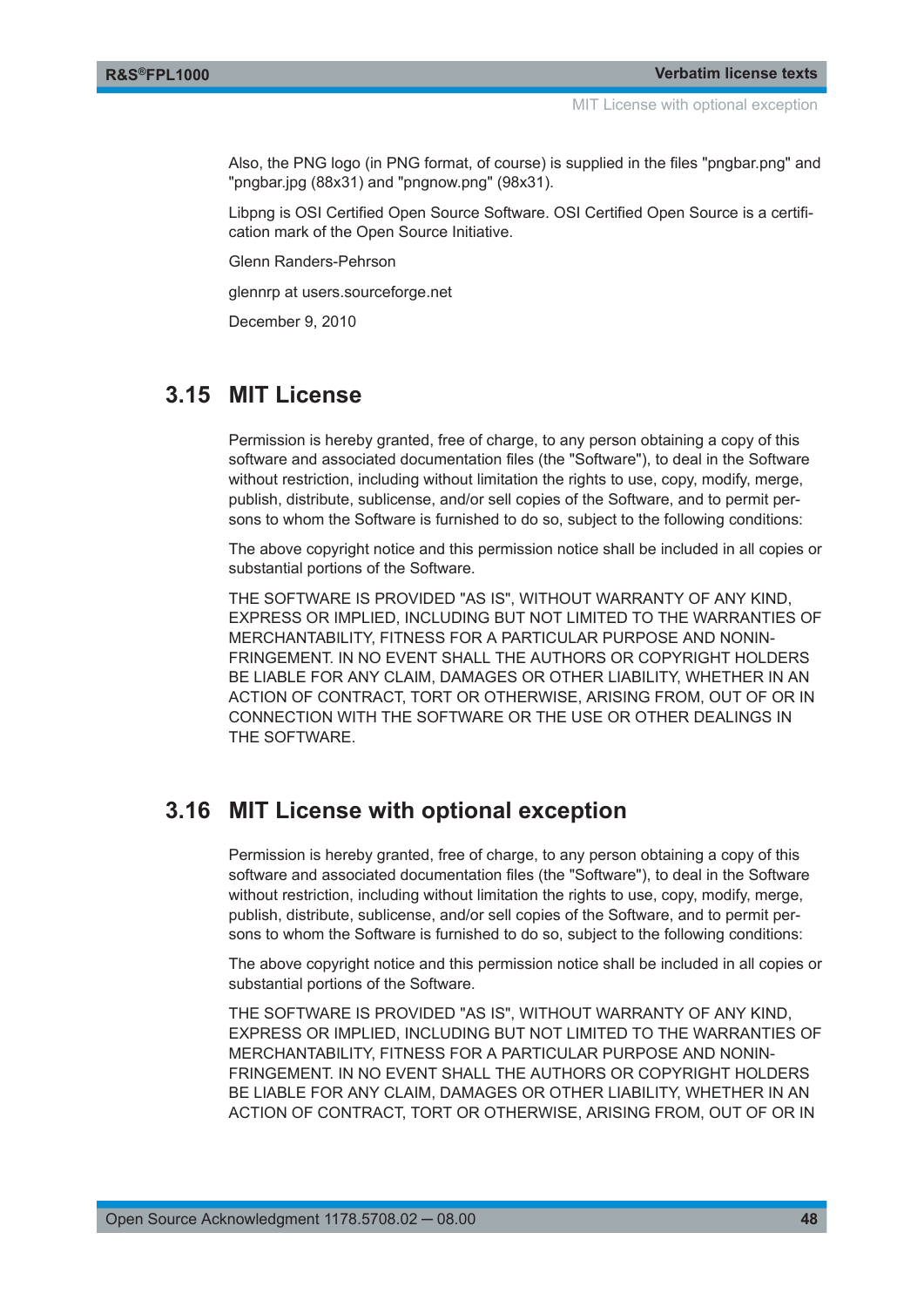<span id="page-48-0"></span>CONNECTION WITH THE SOFTWARE OR THE USE OR OTHER DEALINGS IN THE SOFTWARE.

--- Optional exception to the license ---

As an exception, if, as a result of your compiling your source code, portions of this Software are embedded into a machine-executable object form of such source code, you may redistribute such embedded portions in such object form without including the above copyright and permission notices.

## **3.17 Mozilla Public License 2.0**

Mozilla Public License

Version 2.0

1. Definitions

1.1. "Contributor"

means each individual or legal entity that creates, contributes to the creation of, or owns Covered Software.

1.2. "Contributor Version"

means the combination of the Contributions of others (if any) used by a Contributor and that particular Contributor's Contribution.

1.3. "Contribution"

means Covered Software of a particular Contributor.

1.4. "Covered Software"

means Source Code Form to which the initial Contributor has attached the notice in Exhibit A, the Executable Form of such Source Code Form, and Modifications of such Source Code Form, in each case including portions thereof.

1.5. "Incompatible With Secondary Licenses"

means

(a) that the initial Contributor has attached the notice described in Exhibit B to the Covered Software; or

(b) that the Covered Software was made available under the terms of version 1.1 or earlier of the License, but not also under the terms of a Secondary License.

1.6. "Executable Form"

means any form of the work other than Source Code Form.

1.7. "Larger Work"

means a work that combines Covered Software with other material, in a separate file or files, that is not Covered Software.

1.8. "License"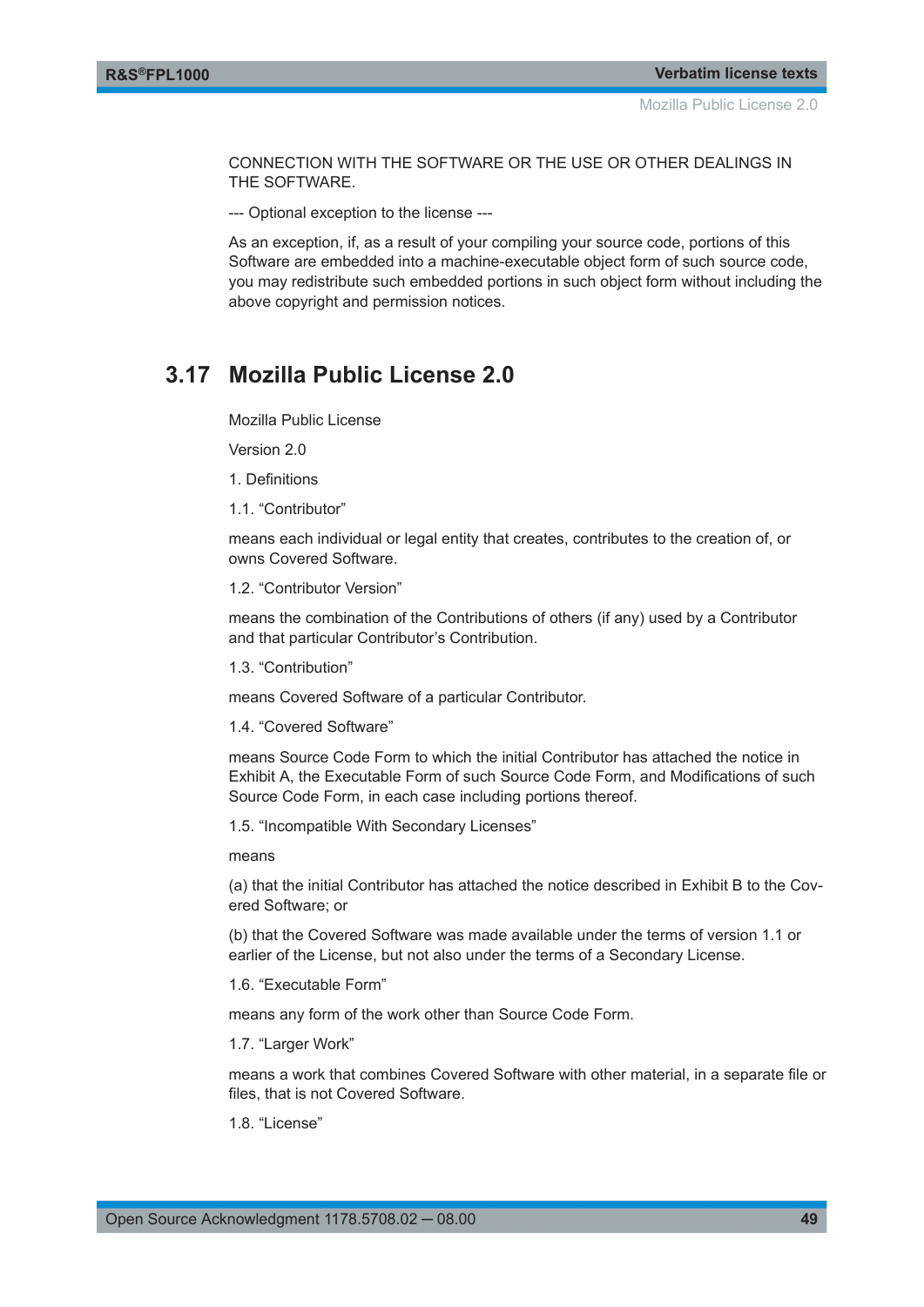means this document.

1.9. "Licensable"

means having the right to grant, to the maximum extent possible, whether at the time of the initial grant or subsequently, any and all of the rights conveyed by this License.

1.10. "Modifications"

means any of the following:

(a) any file in Source Code Form that results from an addition to, deletion from, or modification of the contents of Covered Software; or

(b) any new file in Source Code Form that contains any Covered Software.

1.11. "Patent Claims" of a Contributor

means any patent claim(s), including without limitation, method, process, and apparatus claims, in any patent Licensable by such Contributor that would be infringed, but for the grant of the License, by the making, using, selling, offering for sale, having made, import, or transfer of either its Contributions or its Contributor Version.

#### 1.12. "Secondary License"

means either the GNU General Public License, Version 2.0, the GNU Lesser General Public License, Version 2.1, the GNU Affero General Public License, Version 3.0, or any later versions of those licenses.

1.13. "Source Code Form"

means the form of the work preferred for making modifications.

1.14. "You" (or "Your")

means an individual or a legal entity exercising rights under this License. For legal entities, "You" includes any entity that controls, is controlled by, or is under common control with You. For purposes of this definition, "control" means (a) the power, direct or indirect, to cause the direction or management of such entity, whether by contract or otherwise, or (b) ownership of more than fifty percent (50%) of the outstanding shares or beneficial ownership of such entity.

2. License Grants and Conditions

2.1. Grants

Each Contributor hereby grants You a world-wide, royalty-free, non-exclusive license:

(a) under intellectual property rights (other than patent or trademark) Licensable by such Contributor to use, reproduce, make available, modify, display, perform, distribute, and otherwise exploit its Contributions, either on an unmodified basis, with Modifications, or as part of a Larger Work; and

(b) under Patent Claims of such Contributor to make, use, sell, offer for sale, have made, import, and otherwise transfer either its Contributions or its Contributor Version.

#### 2.2. Effective Date

The licenses granted in Section 2.1 with respect to any Contribution become effective for each Contribution on the date the Contributor first distributes such Contribution.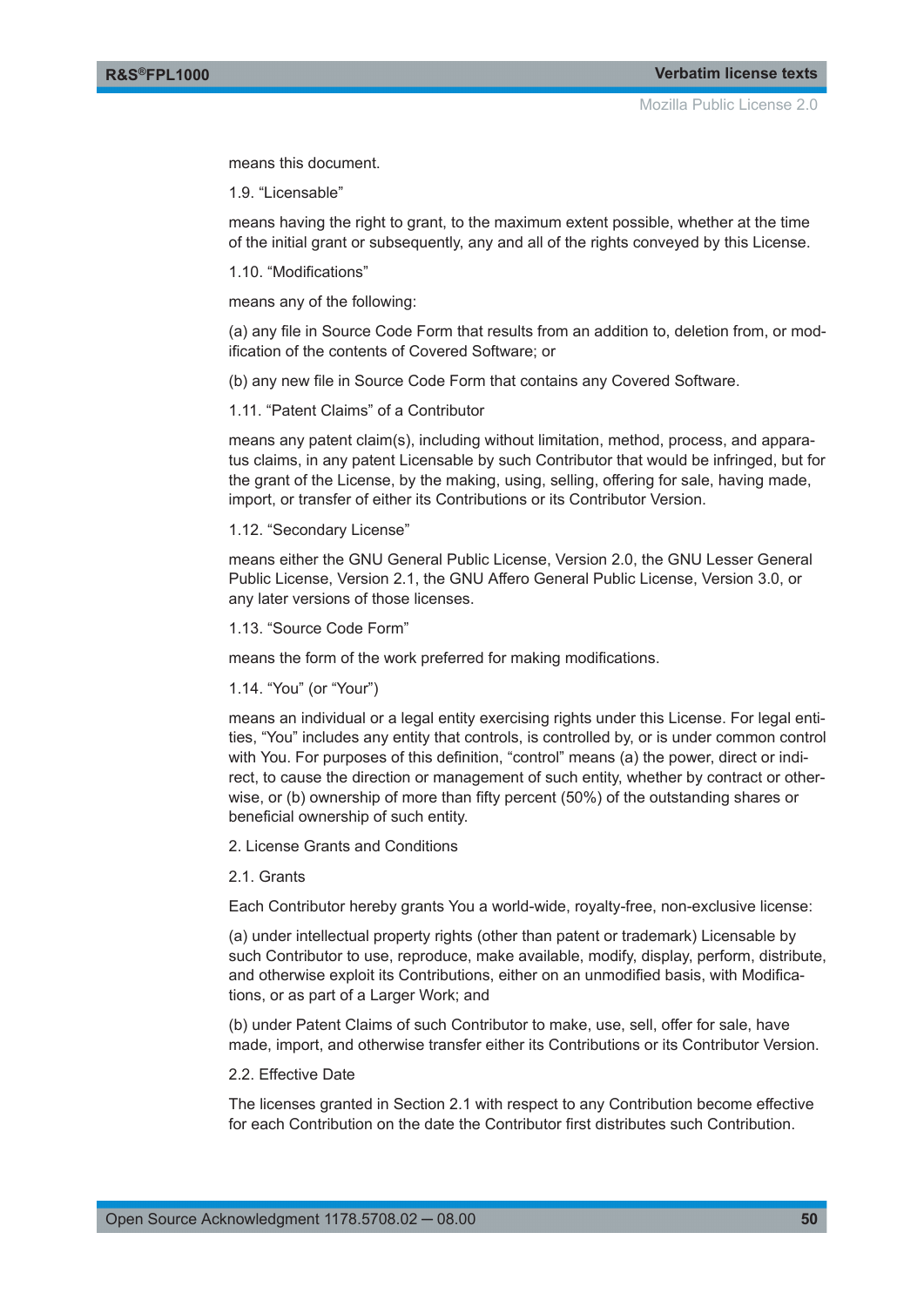#### 2.3. Limitations on Grant Scope

The licenses granted in this Section 2 are the only rights granted under this License. No additional rights or licenses will be implied from the distribution or licensing of Covered Software under this License. Notwithstanding Section 2.1 (b) above, no patent license is granted by a Contributor:

(a) for any code that a Contributor has removed from Covered Software; or

(b) for infringements caused by: (i) Your and any other third party's modifications of Covered Software, or (ii) the combination of its Contributions with other software (except as part of its Contributor Version); or

(c) under Patent Claims infringed by Covered Software in the absence of its Contributions.

This License does not grant any rights in the trademarks, service marks, or logos of any Contributor (except as may be necessary to comply with the notice requirements in Section 3.4).

#### 2.4. Subsequent Licenses

No Contributor makes additional grants as a result of Your choice to distribute the Covered Software under a subsequent version of this License (see Section 10.2) or under the terms of a Secondary License (if permitted under the terms of Section 3.3).

#### 2.5. Representation

Each Contributor represents that the Contributor believes its Contributions are its original creation(s) or it has sufficient rights to grant the rights to its Contributions conveyed by this License.

### 2.6. Fair Use

This License is not intended to limit any rights You have under applicable copyright doctrines of fair use, fair dealing, or other equivalents.

#### 2.7. Conditions

Sections 3.1, 3.2, 3.3, and 3.4 are conditions of the licenses granted in Section 2.1.

- 3. Responsibilities
- 3.1. Distribution of Source Form

All distribution of Covered Software in Source Code Form, including any Modifications that You create or to which You contribute, must be under the terms of this License. You must inform recipients that the Source Code Form of the Covered Software is governed by the terms of this License, and how they can obtain a copy of this License. You may not attempt to alter or restrict the recipients' rights in the Source Code Form.

#### 3.2. Distribution of Executable Form

If You distribute Covered Software in Executable Form then:

(a) such Covered Software must also be made available in Source Code Form, as described in Section 3.1, and You must inform recipients of the Executable Form how they can obtain a copy of such Source Code Form by reasonable means in a timely manner, at a charge no more than the cost of distribution to the recipient; and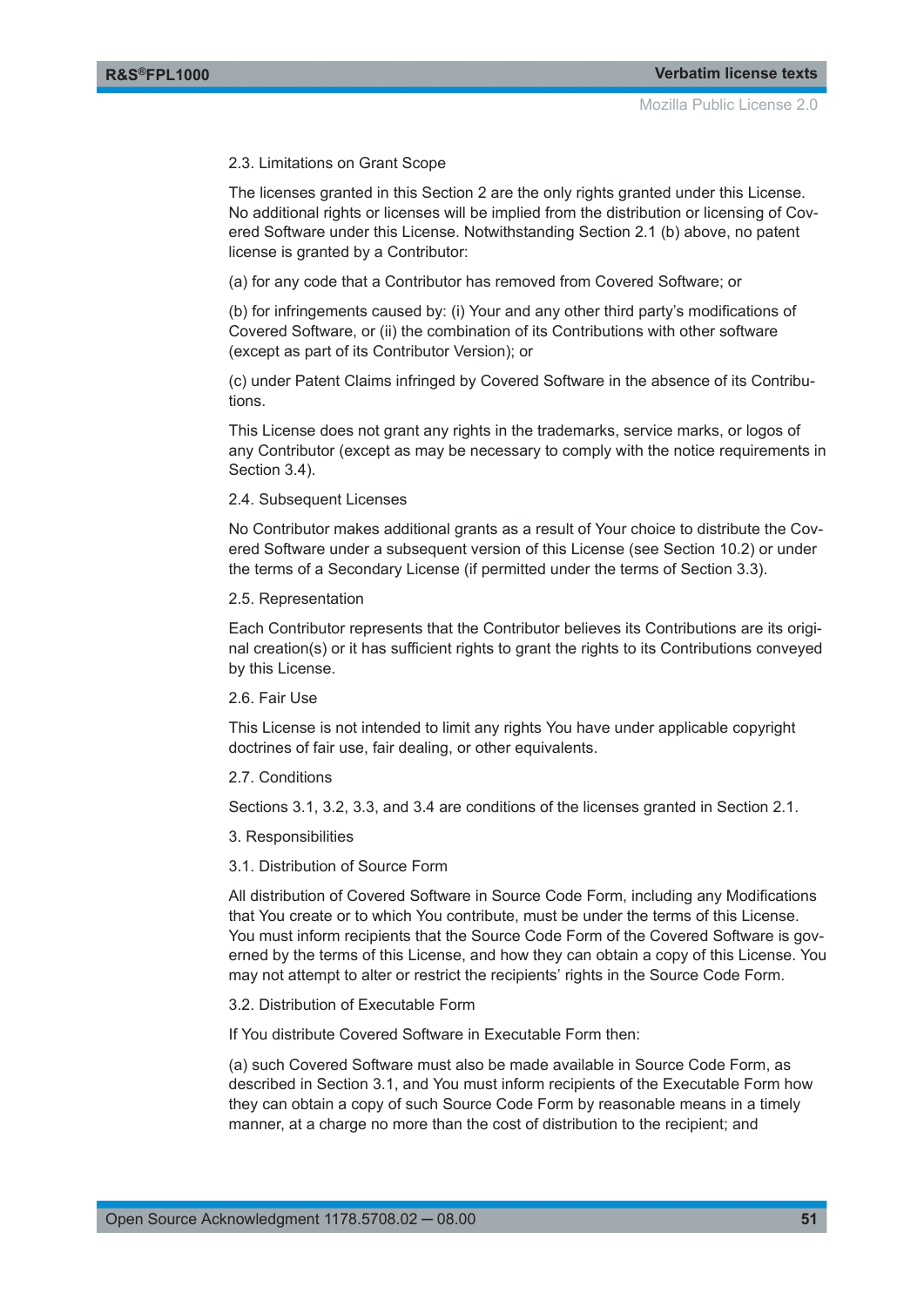(b) You may distribute such Executable Form under the terms of this License, or sublicense it under different terms, provided that the license for the Executable Form does not attempt to limit or alter the recipients' rights in the Source Code Form under this License.

#### 3.3. Distribution of a Larger Work

You may create and distribute a Larger Work under terms of Your choice, provided that You also comply with the requirements of this License for the Covered Software. If the Larger Work is a combination of Covered Software with a work governed by one or more Secondary Licenses, and the Covered Software is not Incompatible With Secondary Licenses, this License permits You to additionally distribute such Covered Software under the terms of such Secondary License(s), so that the recipient of the Larger Work may, at their option, further distribute the Covered Software under the terms of either this License or such Secondary License(s).

#### 3.4. Notices

You may not remove or alter the substance of any license notices (including copyright notices, patent notices, disclaimers of warranty, or limitations of liability) contained within the Source Code Form of the Covered Software, except that You may alter any license notices to the extent required to remedy known factual inaccuracies.

#### 3.5. Application of Additional Terms

You may choose to offer, and to charge a fee for, warranty, support, indemnity or liability obligations to one or more recipients of Covered Software. However, You may do so only on Your own behalf, and not on behalf of any Contributor. You must make it absolutely clear that any such warranty, support, indemnity, or liability obligation is offered by You alone, and You hereby agree to indemnify every Contributor for any liability incurred by such Contributor as a result of warranty, support, indemnity or liability terms You offer. You may include additional disclaimers of warranty and limitations of liability specific to any jurisdiction.

#### 4. Inability to Comply Due to Statute or Regulation

If it is impossible for You to comply with any of the terms of this License with respect to some or all of the Covered Software due to statute, judicial order, or regulation then You must: (a) comply with the terms of this License to the maximum extent possible; and (b) describe the limitations and the code they affect. Such description must be placed in a text file included with all distributions of the Covered Software under this License. Except to the extent prohibited by statute or regulation, such description must be sufficiently detailed for a recipient of ordinary skill to be able to understand it.

#### 5. Termination

5.1. The rights granted under this License will terminate automatically if You fail to comply with any of its terms. However, if You become compliant, then the rights granted under this License from a particular Contributor are reinstated (a) provisionally, unless and until such Contributor explicitly and finally terminates Your grants, and (b) on an ongoing basis, if such Contributor fails to notify You of the non-compliance by some reasonable means prior to 60 days after You have come back into compliance. Moreover, Your grants from a particular Contributor are reinstated on an ongoing basis if such Contributor notifies You of the non-compliance by some reasonable means, this is the first time You have received notice of non-compliance with this License from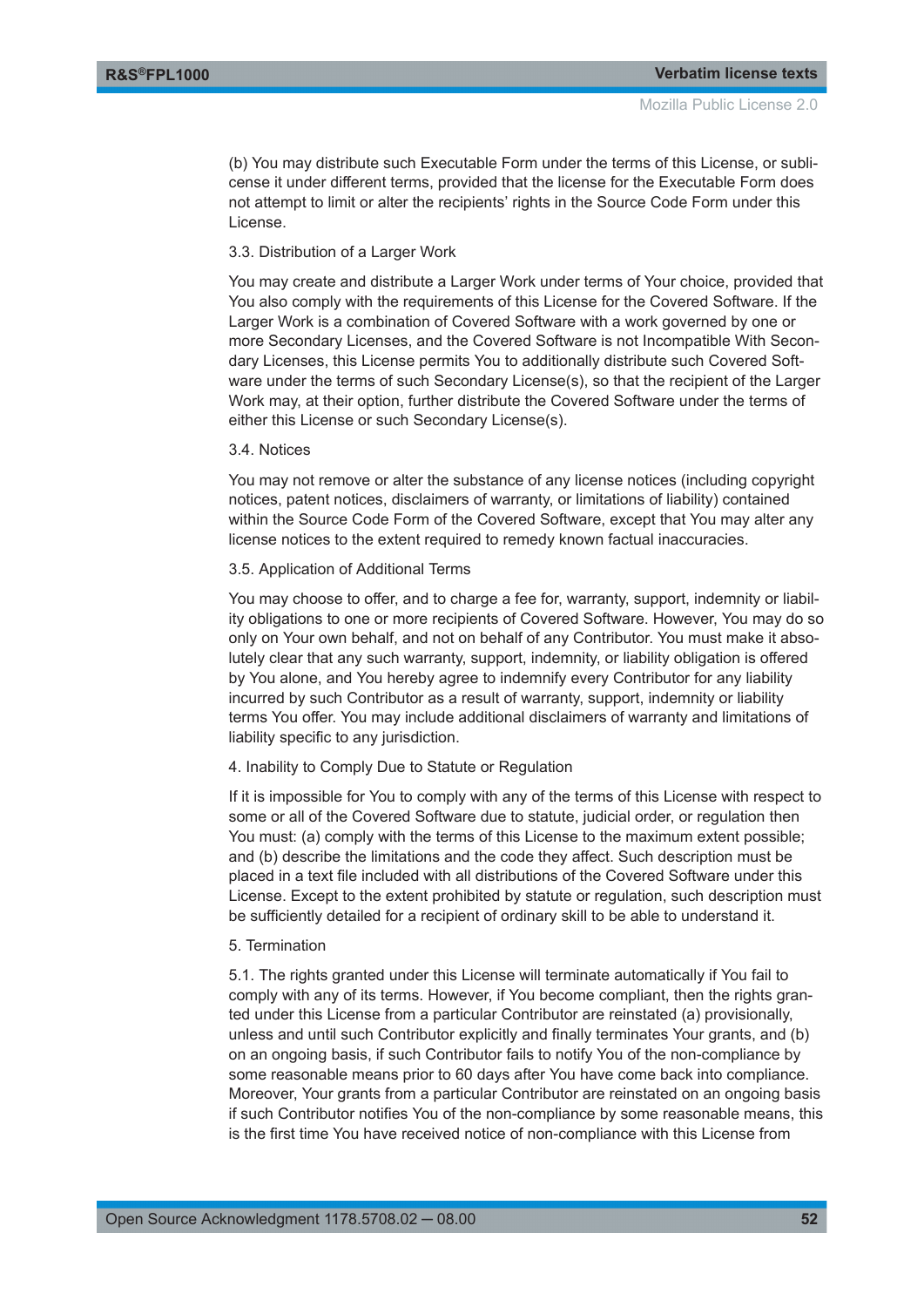such Contributor, and You become compliant prior to 30 days after Your receipt of the notice.

5.2. If You initiate litigation against any entity by asserting a patent infringement claim (excluding declaratory judgment actions, counter-claims, and cross-claims) alleging that a Contributor Version directly or indirectly infringes any patent, then the rights granted to You by any and all Contributors for the Covered Software under Section 2.1 of this License shall terminate.

5.3. In the event of termination under Sections 5.1 or 5.2 above, all end user license agreements (excluding distributors and resellers) which have been validly granted by You or Your distributors under this License prior to termination shall survive termination.

6. Disclaimer of Warranty

Covered Software is provided under this License on an "as is" basis, without warranty of any kind, either expressed, implied, or statutory, including, without limitation, warranties that the Covered Software is free of defects, merchantable, fit for a particular purpose or non-infringing. The entire risk as to the quality and performance of the Covered Software is with You. Should any Covered Software prove defective in any respect, You (not any Contributor) assume the cost of any necessary servicing, repair, or correction. This disclaimer of warranty constitutes an essential part of this License. No use of any Covered Software is authorized under this License except under this disclaimer.

#### 7. Limitation of Liability

Under no circumstances and under no legal theory, whether tort (including negligence), contract, or otherwise, shall any Contributor, or anyone who distributes Covered Software as permitted above, be liable to You for any direct, indirect, special, incidental, or consequential damages of any character including, without limitation, damages for lost profits, loss of goodwill, work stoppage, computer failure or malfunction, or any and all other commercial damages or losses, even if such party shall have been informed of the possibility of such damages. This limitation of liability shall not apply to liability for death or personal injury resulting from such party's negligence to the extent applicable law prohibits such limitation. Some jurisdictions do not allow the exclusion or limitation of incidental or consequential damages, so this exclusion and limitation may not apply to You.

#### 8. Litigation

Any litigation relating to this License may be brought only in the courts of a jurisdiction where the defendant maintains its principal place of business and such litigation shall be governed by laws of that jurisdiction, without reference to its conflict-of-law provisions. Nothing in this Section shall prevent a party's ability to bring cross-claims or counter-claims.

#### 9. Miscellaneous

This License represents the complete agreement concerning the subject matter hereof. If any provision of this License is held to be unenforceable, such provision shall be reformed only to the extent necessary to make it enforceable. Any law or regulation which provides that the language of a contract shall be construed against the drafter shall not be used to construe this License against a Contributor.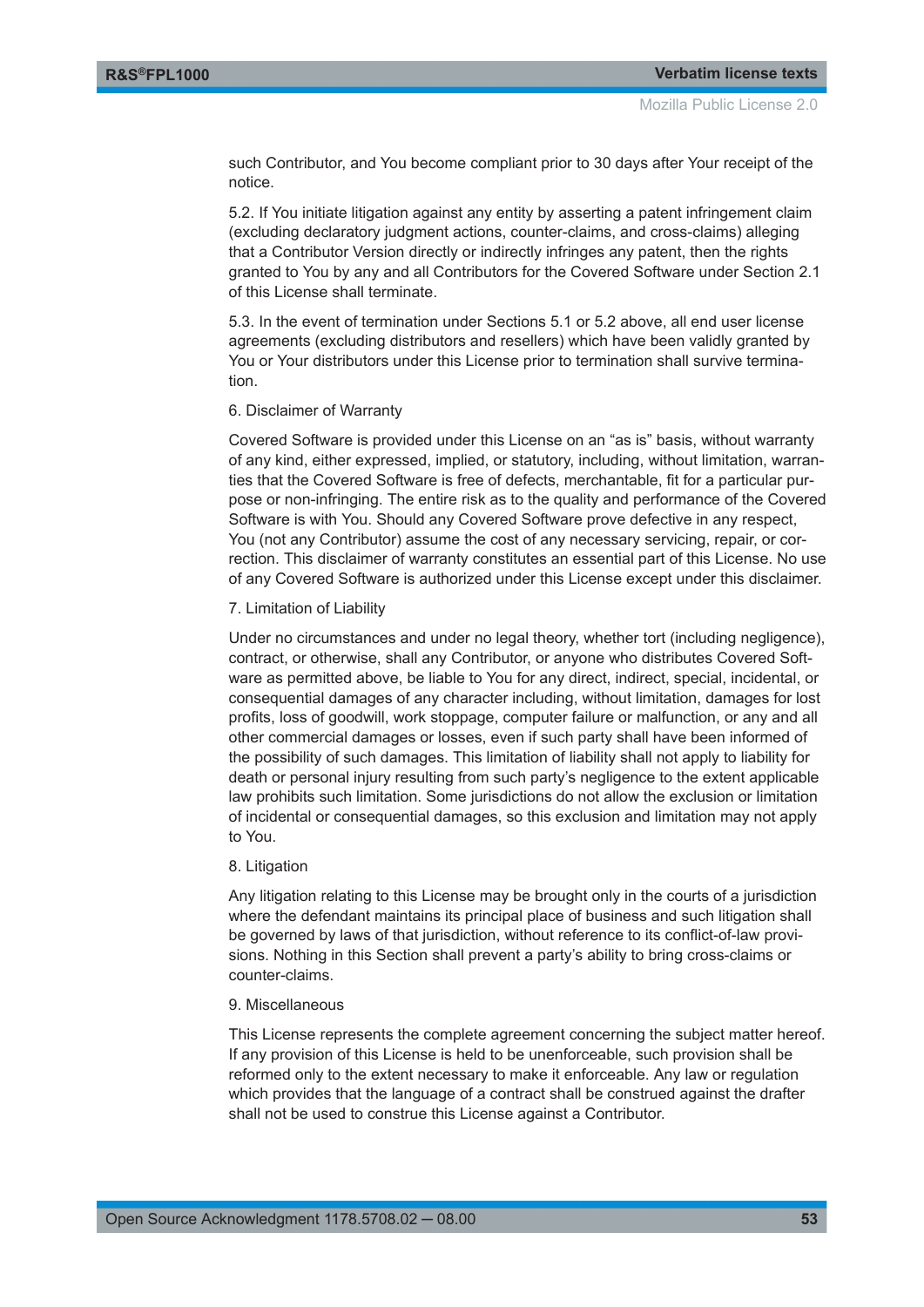<span id="page-53-0"></span>10. Versions of the License

10.1. New Versions

Mozilla Foundation is the license steward. Except as provided in Section 10.3, no one other than the license steward has the right to modify or publish new versions of this License. Each version will be given a distinguishing version number.

10.2. Effect of New Versions

You may distribute the Covered Software under the terms of the version of the License under which You originally received the Covered Software, or under the terms of any subsequent version published by the license steward.

10.3. Modified Versions

If you create software not governed by this License, and you want to create a new license for such software, you may create and use a modified version of this License if you rename the license and remove any references to the name of the license steward (except to note that such modified license differs from this License).

10.4. Distributing Source Code Form that is Incompatible With Secondary Licenses

If You choose to distribute Source Code Form that is Incompatible With Secondary Licenses under the terms of this version of the License, the notice described in Exhibit B of this License must be attached.

Exhibit A - Source Code Form License Notice

This Source Code Form is subject to the terms of the Mozilla Public License, v. 2.0. If a copy of the MPL was not distributed with this file, You can obtain one at https:// mozilla.org/MPL/2.0/.

If it is not possible or desirable to put the notice in a particular file, then You may include the notice in a location (such as a LICENSE file in a relevant directory) where a recipient would be likely to look for such a notice.

You may add additional accurate notices of copyright ownership.

Exhibit B - "Incompatible With Secondary Licenses" Notice

This Source Code Form is "Incompatible With Secondary Licenses", as defined by the Mozilla Public License, v. 2.0.

### **3.18 Net-SNMP License**

Various copyrights apply to this package, listed in various separate

parts below. Please make sure that you read all the parts.

Part 1: CMU/UCD copyright notice: (BSD like)

Copyright 1989, 1991, 1992 by Carnegie Mellon University Derivative Work - 1996, 1998-2000

Copyright 1996, 1998-2000 The Regents of the University of California All Rights Reserved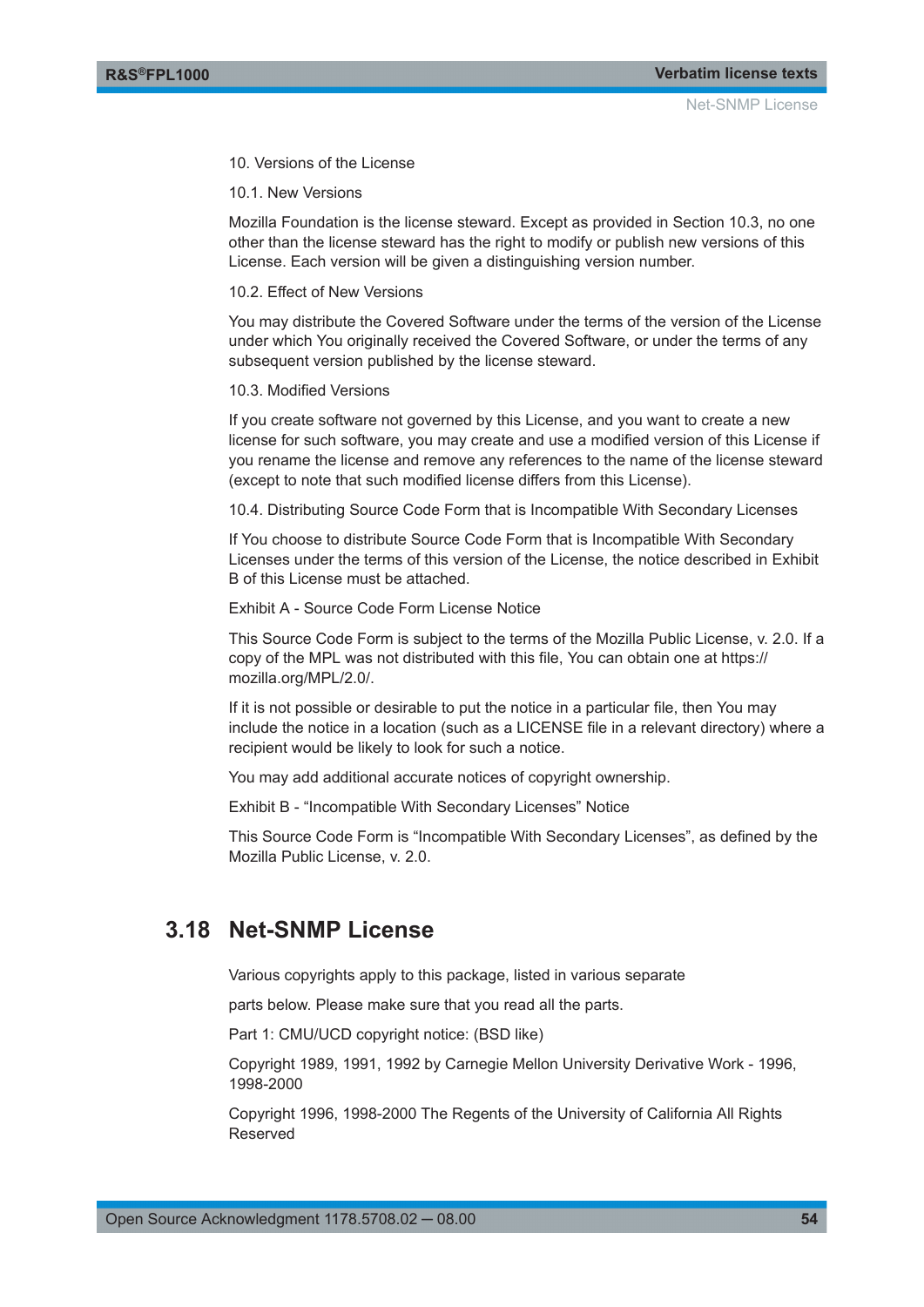Permission to use, copy, modify and distribute this software and its documentation for any purpose and without fee is hereby granted, provided that the above copyright notice appears in all copies and that both that copyright notice and this permission notice appear in supporting documentation, and that the name of CMU and The Regents of the University of California not be used in advertising or publicity pertaining to distribution of the software without specific written permission.

CMU AND THE REGENTS OF THE UNIVERSITY OF CALIFORNIA DISCLAIM ALL WARRANTIES WITH REGARD TO THIS SOFTWARE, INCLUDING ALL IMPLIED WARRANTIES OF MERCHANTABILITY AND FITNESS. IN NO EVENT SHALL CMU OR THE REGENTS OF THE UNIVERSITY OF CALIFORNIA BE LIABLE FOR ANY SPECIAL, INDIRECT OR CONSEQUENTIAL DAMAGES OR ANY DAMAGES WHAT-SOEVER RESULTING FROM THE LOSS OF USE, DATA OR PROFITS, WHETHER IN AN ACTION OF CONTRACT, NEGLIGENCE OR OTHER TORTIOUS ACTION, ARISING OUT OF OR IN CONNECTION WITH THE USE OR PERFORMANCE OF THIS SOFTWARE.

Part 2: Networks Associates Technology, Inc copyright notice (BSD)

Copyright (c) 2001-2003, Networks Associates Technology, Inc All rights reserved.

Redistribution and use in source and binary forms, with or without modification, are permitted provided that the following conditions are met:

Redistributions of source code must retain the above copyright notice, this list of conditions and the following disclaimer.

Redistributions in binary form must reproduce the above copyright notice, this list of conditions and the following disclaimer in the documentation and/or other materials provided with the distribution.

Neither the name of the Networks Associates Technology, Inc nor the names of its contributors may be used to endorse or promote products derived from this software without specific prior written permission.

THIS SOFTWARE IS PROVIDED BY THE COPYRIGHT HOLDERS AND CONTRIBU-TORS ``AS IS'' AND ANY EXPRESS OR IMPLIED WARRANTIES, INCLUDING, BUT NOT LIMITED TO, THE IMPLIED WARRANTIES OF MERCHANTABILITY AND FIT-NESS FOR A PARTICULAR PURPOSE ARE DISCLAIMED. IN NO EVENT SHALL THE COPYRIGHT HOLDERS OR CONTRIBUTORS BE LIABLE FOR ANY DIRECT, INDIRECT, INCIDENTAL, SPECIAL, EXEMPLARY, OR CONSEQUENTIAL DAMAGES (INCLUDING, BUT NOT LIMITED TO, PROCUREMENT OF SUBSTITUTE GOODS OR SERVICES; LOSS OF USE, DATA, OR PROFITS; OR BUSINESS INTERRUP-TION) HOWEVER CAUSED AND ON ANY THEORY OF LIABILITY,

WHETHER IN CONTRACT, STRICT LIABILITY, OR TORT (INCLUDING NEGLI-GENCE OR OTHERWISE) ARISING IN ANY WAY OUT OF THE USE OF THIS SOFT-WARE, EVEN IF ADVISED OF THE POSSIBILITY OF SUCH DAMAGE.

Part 3: Cambridge Broadband Ltd. copyright notice (BSD)

Portions of this code are copyright (c) 2001-2003, Cambridge Broadband Ltd. All rights reserved.

Redistribution and use in source and binary forms, with or without modification, are permitted provided that the following conditions are met: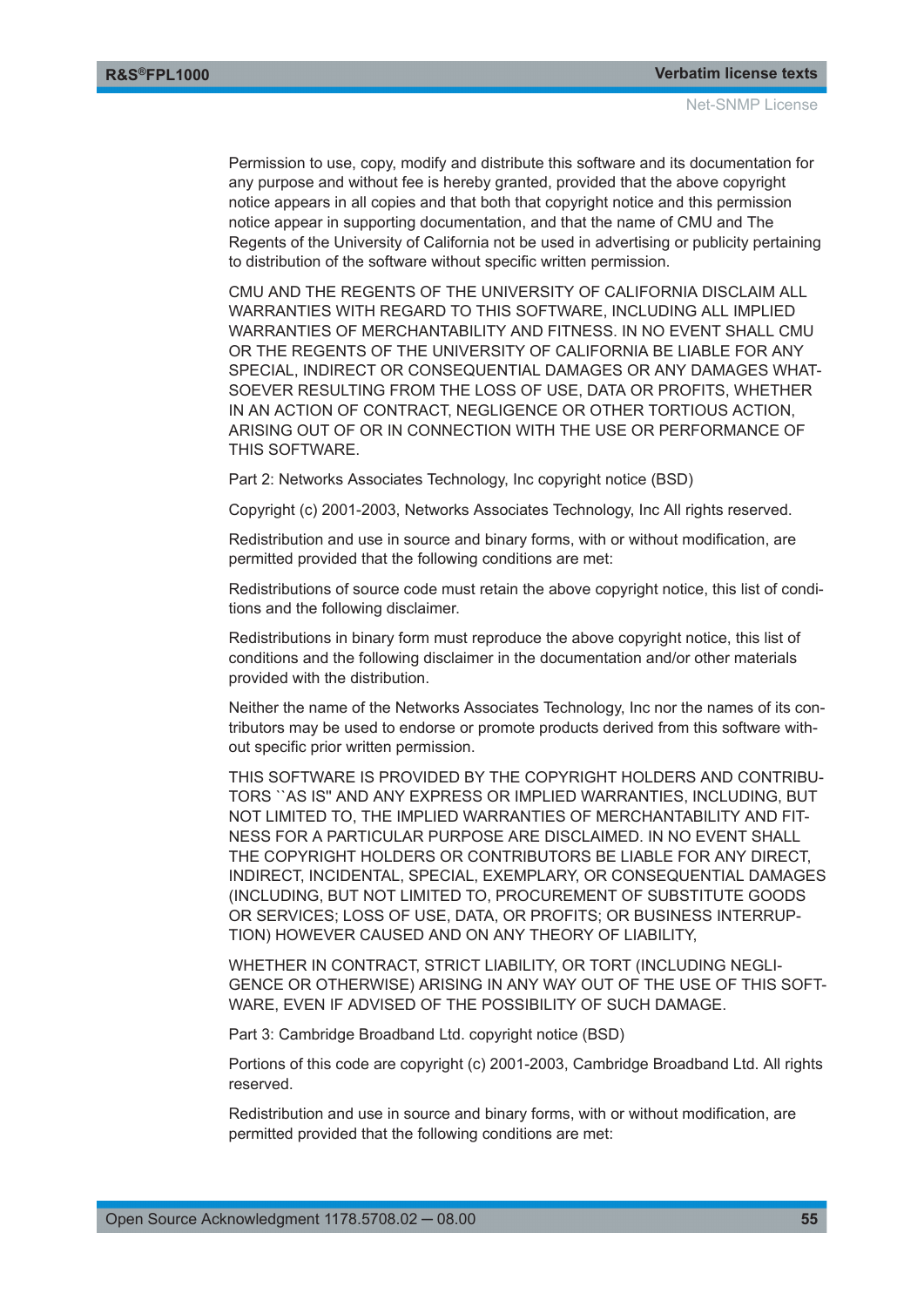Redistributions of source code must retain the above copyright notice, this list of conditions and the following disclaimer.

Redistributions in binary form must reproduce the above copyright notice, this list of conditions and the following disclaimer in the documentation and/or other materials provided with the distribution.

The name of Cambridge Broadband Ltd. may not be used to endorse or promote products derived from this software without specific prior written permission.

THIS SOFTWARE IS PROVIDED BY THE COPYRIGHT HOLDER ``AS IS'' AND ANY EXPRESS OR IMPLIED WARRANTIES, INCLUDING, BUT NOT LIMITED TO, THE IMPLIED WARRANTIES OF MERCHANTABILITY AND FITNESS FOR A PARTICU-LAR PURPOSE ARE DISCLAIMED. IN NO EVENT SHALL THE COPYRIGHT HOLDER BE LIABLE FOR ANY DIRECT, INDIRECT, INCIDENTAL, SPECIAL, EXEM-PLARY, OR

CONSEQUENTIAL DAMAGES (INCLUDING, BUT NOT LIMITED TO, PROCURE-MENT OF SUBSTITUTE GOODS OR SERVICES; LOSS OF USE, DATA, OR PROF-ITS; OR BUSINESS INTERRUPTION) HOWEVER CAUSED AND ON ANY THEORY OF LIABILITY, WHETHER IN CONTRACT, STRICT LIABILITY, OR TORT (INCLUD-ING NEGLIGENCE OR OTHERWISE) ARISING IN ANY WAY OUT OF THE USE OF THIS SOFTWARE, EVEN IF ADVISED OF THE POSSIBILITY OF SUCH DAMAGE.

Part 4: Sun Microsystems, Inc. copyright notice (BSD)

Copyright © 2003 Sun Microsystems, Inc., 4150 Network Circle, Santa Clara, California 95054, U.S.A. All rights reserved.

Use is subject to license terms below. This distribution may include materials developed by third parties. Sun, Sun Microsystems, the Sun logo and Solaris are trademarks or registered trademarks of Sun Microsystems, Inc. in the U.S. and other countries.

Redistribution and use in source and binary forms, with or without modification, are permitted provided that the following conditions are met:

Redistributions of source code must retain the above copyright notice, this list of conditions and the following disclaimer.

Redistributions in binary form must reproduce the above copyright notice, this list of conditions and the following disclaimer in the documentation and/or other materials provided with the distribution.

Neither the name of the Sun Microsystems, Inc. nor the names of its contributors may be used to endorse or promote products derived from this software without specific prior written permission.

THIS SOFTWARE IS PROVIDED BY THE COPYRIGHT HOLDERS AND CONTRIBU-TORS ``AS IS'' AND ANY EXPRESS OR IMPLIED WARRANTIES, INCLUDING, BUT NOT LIMITED TO, THE IMPLIED WARRANTIES OF MERCHANTABILITY AND FIT-NESS FOR A PARTICULAR PURPOSE ARE DISCLAIMED. IN NO EVENT SHALL THE COPYRIGHT HOLDERS OR CONTRIBUTORS BE LIABLE FOR ANY DIRECT, INDIRECT, INCIDENTAL, SPECIAL, EXEMPLARY, OR CONSEQUENTIAL DAMAGES (INCLUDING, BUT NOT LIMITED TO, PROCUREMENT OF SUBSTITUTE GOODS OR SERVICES; LOSS OF USE, DATA, OR PROFITS; OR BUSINESS INTERRUP-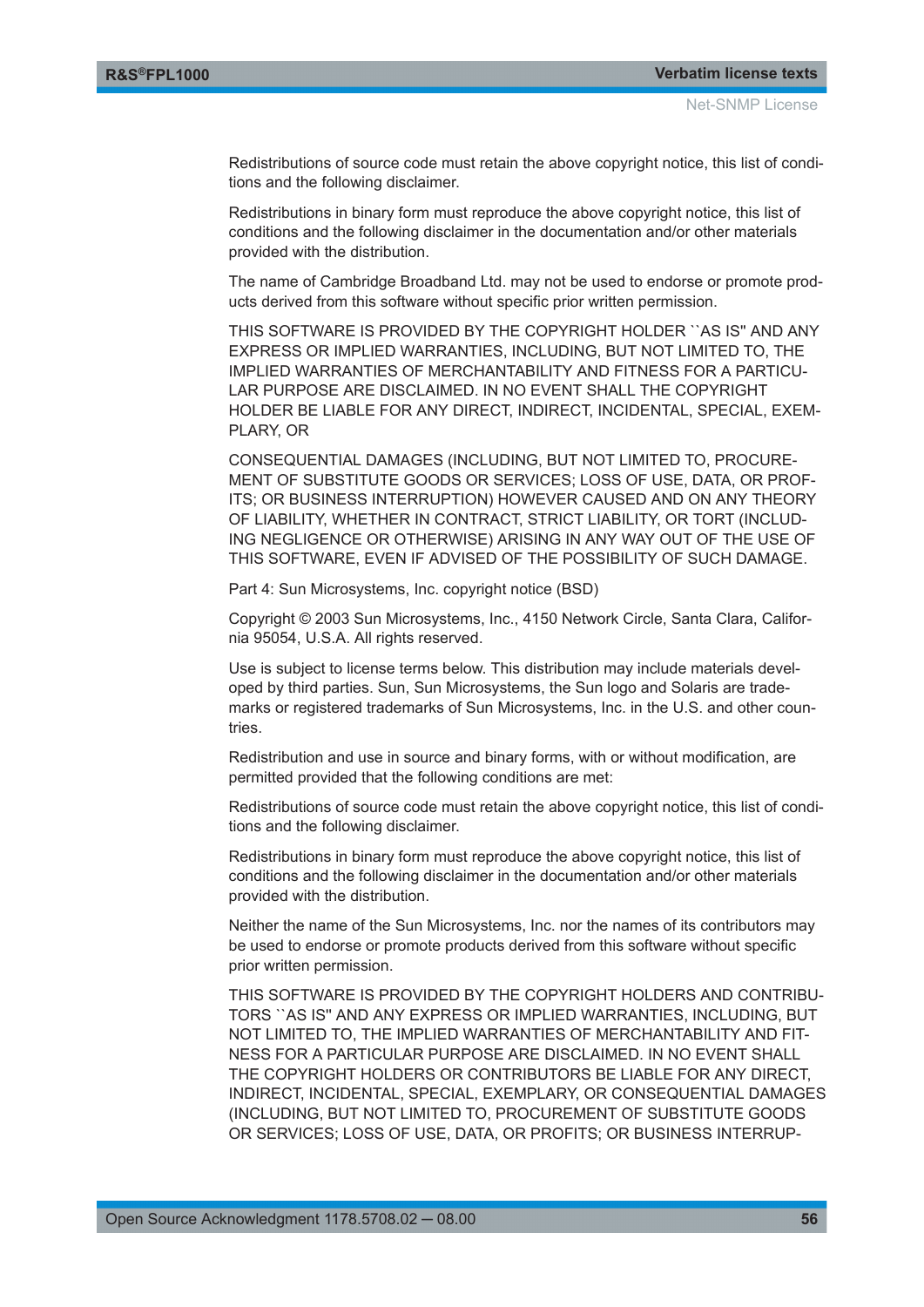TION) HOWEVER CAUSED AND ON ANY THEORY OF LIABILITY, WHETHER IN CONTRACT, STRICT LIABILITY, OR TORT (INCLUDING NEGLIGENCE OR OTHER-WISE) ARISING IN ANY WAY OUT OF THE USE OF THIS SOFTWARE, EVEN IF ADVISED OF THE POSSIBILITY OF SUCH DAMAGE.

Part 5: Sparta, Inc copyright notice (BSD) Copyright (c) 2003-2009, Sparta, Inc All rights reserved.

Redistribution and use in source and binary forms, with or without modification, are permitted provided that the following conditions are met:

Redistributions of source code must retain the above copyright notice, this list of conditions and the following disclaimer.

Redistributions in binary form must reproduce the above copyright notice, this list of conditions and the following disclaimer in the documentation and/or other materials provided with the distribution.

Neither the name of Sparta, Inc nor the names of its contributors may be used to endorse or promote products derived from this software without specific prior written permission.

THIS SOFTWARE IS PROVIDED BY THE COPYRIGHT HOLDERS AND CONTRIBU-TORS ``AS IS'' AND ANY EXPRESS OR IMPLIED WARRANTIES, INCLUDING, BUT NOT LIMITED TO, THE IMPLIED WARRANTIES OF MERCHANTABILITY AND FIT-NESS FOR A PARTICULAR PURPOSE ARE DISCLAIMED. IN NO EVENT SHALL THE COPYRIGHT HOLDERS OR CONTRIBUTORS BE LIABLE FOR ANY DIRECT, INDIRECT, INCIDENTAL, SPECIAL, EXEMPLARY, OR CONSEQUENTIAL DAMAGES (INCLUDING, BUT NOT LIMITED TO, PROCUREMENT OF SUBSTITUTE GOODS OR SERVICES; LOSS OF USE, DATA, OR PROFITS; OR BUSINESS INTERRUP-TION) HOWEVER CAUSED AND ON ANY THEORY OF LIABILITY, WHETHER IN CONTRACT, STRICT LIABILITY, OR TORT (INCLUDING NEGLIGENCE OR OTHER-WISE) ARISING IN ANY WAY OUT OF THE USE OF THIS SOFTWARE, EVEN IF ADVISED OF THE POSSIBILITY OF SUCH DAMAGE.

Part 6: Cisco/BUPTNIC copyright notice (BSD) Copyright (c) 2004, Cisco, Inc and Information Network

Center of Beijing University of Posts and Telecommunications. All rights reserved.

Redistribution and use in source and binary forms, with or without modification, are permitted provided that the following conditions are met:

Redistributions of source code must retain the above copyright notice, this list of conditions and the following disclaimer.

Redistributions in binary form must reproduce the above copyright notice, this list of conditions and the following disclaimer in the documentation and/or other materials provided with the distribution.

Neither the name of Cisco, Inc, Beijing University of Posts and Telecommunications, nor the names of their contributors may be used to endorse or promote products derived from this software without specific prior written permission.

THIS SOFTWARE IS PROVIDED BY THE COPYRIGHT HOLDERS AND CONTRIBU-TORS ``AS IS'' AND ANY EXPRESS OR IMPLIED WARRANTIES, INCLUDING, BUT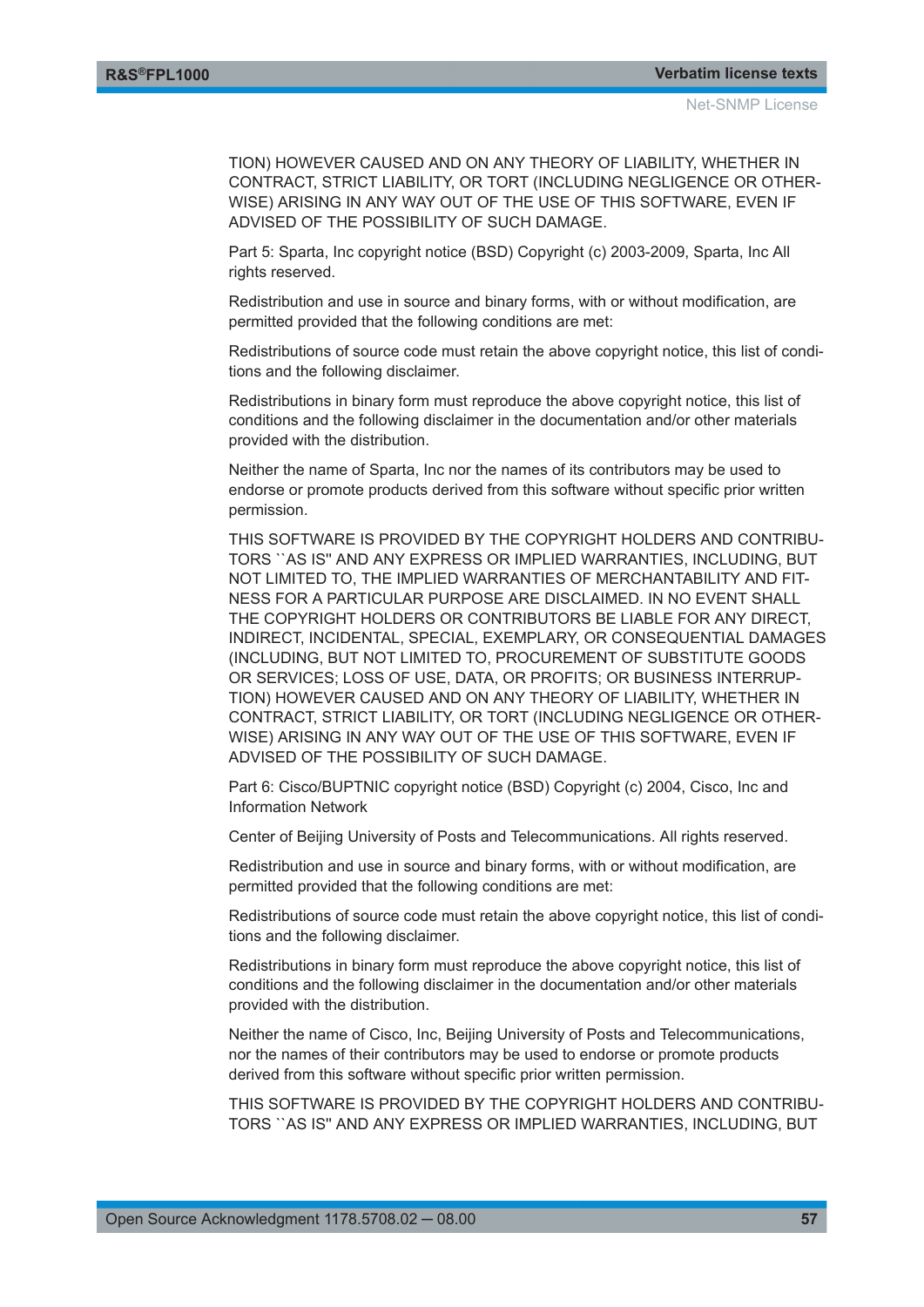NOT LIMITED TO, THE IMPLIED WARRANTIES OF MERCHANTABILITY AND FIT-NESS FOR A PARTICULAR PURPOSE ARE DISCLAIMED. IN NO EVENT SHALL THE COPYRIGHT HOLDERS OR CONTRIBUTORS BE LIABLE FOR ANY DIRECT, INDIRECT, INCIDENTAL, SPECIAL, EXEMPLARY, OR CONSEQUENTIAL DAMAGES (INCLUDING, BUT NOT LIMITED TO, PROCUREMENT OF SUBSTITUTE GOODS OR SERVICES; LOSS OF USE, DATA, OR PROFITS; OR BUSINESS INTERRUP-TION) HOWEVER CAUSED AND ON ANY THEORY OF LIABILITY, WHETHER IN CONTRACT, STRICT LIABILITY, OR TORT (INCLUDING NEGLIGENCE OR OTHER-WISE) ARISING IN ANY WAY OUT OF THE USE OF THIS SOFTWARE, EVEN IF ADVISED OF THE POSSIBILITY OF SUCH DAMAGE.

Part 7: Fabasoft R&D Software GmbH & Co KG copyright notice (BSD) Copyright (c) Fabasoft R&D Software GmbH & Co KG, 2003

oss@fabasoft.com Author: Bernhard Penz

Redistribution and use in source and binary forms, with or without modification, are permitted provided that the following conditions are met:

Redistributions of source code must retain the above copyright notice, this list of conditions and the following disclaimer.

Redistributions in binary form must reproduce the above copyright notice, this list of conditions and the following disclaimer in the documentation and/or other materials provided with the distribution.

The name of Fabasoft R&D Software GmbH & Co KG or any of its subsidiaries, brand or product names may not be used to endorse or promote products derived from this software without specific prior written permission.

THIS SOFTWARE IS PROVIDED BY THE COPYRIGHT HOLDER ``AS IS'' AND ANY EXPRESS OR IMPLIED WARRANTIES, INCLUDING, BUT NOT LIMITED TO, THE IMPLIED WARRANTIES OF MERCHANTABILITY AND FITNESS FOR A PARTICU-LAR PURPOSE ARE DISCLAIMED. IN NO EVENT SHALL THE COPYRIGHT HOLDER BE LIABLE FOR ANY DIRECT, INDIRECT, INCIDENTAL, SPECIAL, EXEM-PLARY, OR

CONSEQUENTIAL DAMAGES (INCLUDING, BUT NOT LIMITED TO, PROCURE-MENT OF SUBSTITUTE GOODS OR SERVICES; LOSS OF USE, DATA, OR PROF-ITS; OR BUSINESS INTERRUPTION) HOWEVER CAUSED AND ON ANY THEORY OF LIABILITY, WHETHER IN CONTRACT, STRICT LIABILITY, OR TORT (INCLUD-ING NEGLIGENCE OR OTHERWISE) ARISING IN ANY WAY OUT OF THE USE OF THIS SOFTWARE, EVEN IF ADVISED OF THE POSSIBILITY OF SUCH DAMAGE.

Part 8: Apple Inc. copyright notice (BSD) Copyright (c) 2007 Apple Inc. All rights reserved.

Redistribution and use in source and binary forms, with or without modification, are permitted provided that the following conditions

are met:

1. Redistributions of source code must retain the above copyright notice, this list of conditions and the following disclaimer.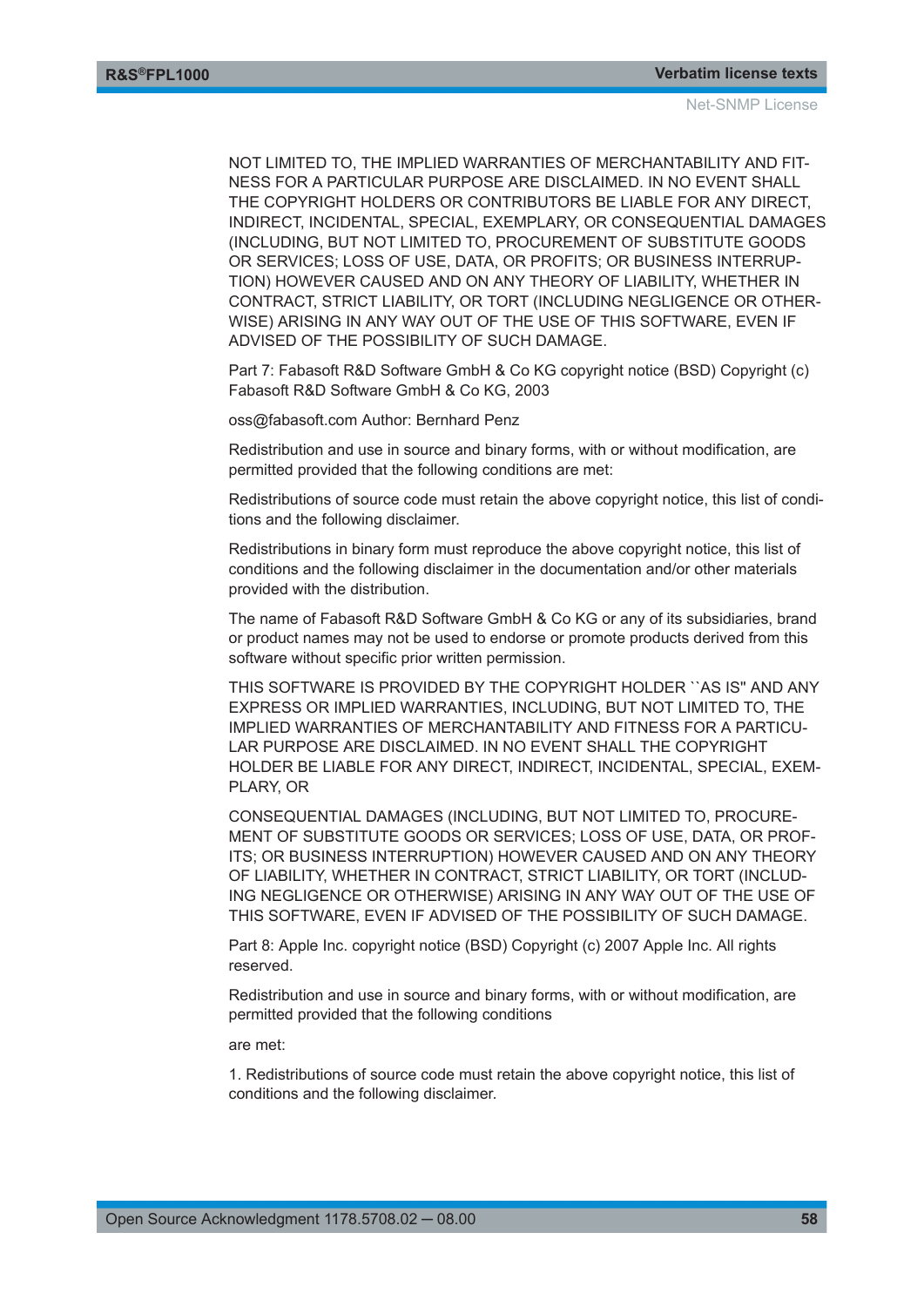2. Redistributions in binary form must reproduce the above copyright notice, this list of conditions and the following disclaimer in the documentation and/or other materials provided with the distribution.

3. Neither the name of Apple Inc. ("Apple") nor the names of its contributors may be used to endorse or promote products derived from this software without specific prior written permission.

THIS SOFTWARE IS PROVIDED BY APPLE AND ITS CONTRIBUTORS "AS IS" AND ANY EXPRESS OR IMPLIED WARRANTIES, INCLUDING, BUT NOT LIMITED TO, THE IMPLIED WARRANTIES OF MERCHANTABILITY AND FITNESS FOR A PAR-TICULAR PURPOSE ARE DISCLAIMED. IN NO EVENT SHALL APPLE OR ITS CON-TRIBUTORS BE LIABLE FOR ANY DIRECT, INDIRECT, INCIDENTAL, SPECIAL, EXEMPLARY, OR CONSEQUENTIAL DAMAGES (INCLUDING, BUT NOT LIMITED TO, PROCUREMENT OF SUBSTITUTE GOODS OR SERVICES; LOSS OF USE, DATA, OR PROFITS; OR BUSINESS INTERRUPTION) HOWEVER CAUSED AND ON ANY THEORY OF LIABILITY, WHETHER IN CONTRACT, STRICT LIABILITY,

OR TORT (INCLUDING NEGLIGENCE OR OTHERWISE) ARISING IN ANY WAY OUT OF THE USE OF THIS SOFTWARE, EVEN IF ADVISED OF THE POSSIBILITY OF SUCH DAMAGE.

Part 9: ScienceLogic, LLC copyright notice (BSD) Copyright (c) 2009, ScienceLogic, LLC All rights reserved.

Redistribution and use in source and binary forms, with or without modification, are permitted provided that the following conditions are

met:

Redistributions of source code must retain the above copyright notice, this list of conditions and the following disclaimer.

Redistributions in binary form must reproduce the above copyright notice, this list of conditions and the following disclaimer in the documentation and/or other materials provided with the distribution.

Neither the name of ScienceLogic, LLC nor the names of its contributors may be used to endorse or promote products derived from this software without specific prior written permission.

THIS SOFTWARE IS PROVIDED BY THE COPYRIGHT HOLDERS AND CONTRIBU-TORS ``AS IS'' AND ANY EXPRESS OR IMPLIED WARRANTIES, INCLUDING, BUT NOT LIMITED TO, THE IMPLIED WARRANTIES OF MERCHANTABILITY AND FIT-NESS FOR A PARTICULAR PURPOSE ARE DISCLAIMED. IN NO EVENT SHALL THE COPYRIGHT HOLDERS OR CONTRIBUTORS BE LIABLE FOR ANY DIRECT, INDIRECT, INCIDENTAL, SPECIAL, EXEMPLARY, OR CONSEQUENTIAL DAMAGES (INCLUDING, BUT NOT LIMITED TO, PROCUREMENT OF SUBSTITUTE GOODS OR SERVICES; LOSS OF USE, DATA, OR PROFITS; OR BUSINESS INTERRUP-TION) HOWEVER CAUSED AND ON ANY THEORY OF LIABILITY, WHETHER IN CONTRACT, STRICT LIABILITY, OR TORT (INCLUDING NEGLIGENCE OR OTHER-WISE) ARISING IN ANY WAY OUT OF THE USE OF THIS SOFTWARE, EVEN IF ADVISED OF THE POSSIBILITY OF SUCH DAMAGE.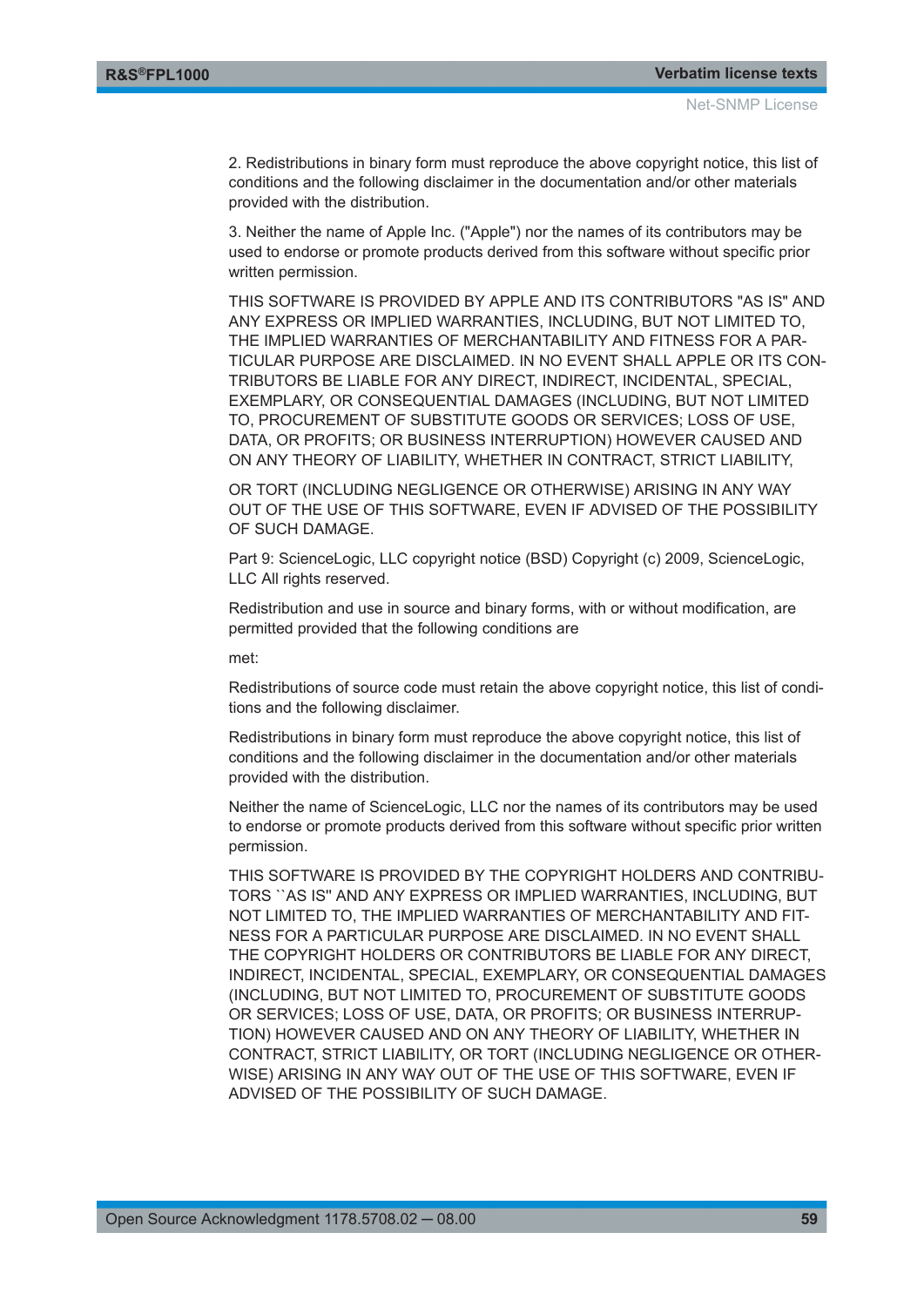## <span id="page-59-0"></span>**3.19 OpenSSL License**

OpenSSL License

Copyright (c) 1998-2008 The OpenSSL Project. All rights reserved.

Redistribution and use in source and binary forms, with or without modification, are permitted provided that the following conditions are met:

1. Redistributions of source code must retain the above copyright notice, this list of conditions and the following disclaimer.

2. Redistributions in binary form must reproduce the above copyright notice, this list of conditions and the following disclaimer in the documentation and/or other materials provided with the distribution.

3. All advertising materials mentioning features or use of this software must display the following acknowledgment: "This product includes software developed by the OpenSSL Project for use in the OpenSSL Toolkit. (http://www.openssl.org/)"

4. The names "OpenSSL Toolkit" and "OpenSSL Project" must not be used to endorse or promote products derived from this software without prior written permission. For written permission, please contact openssl-core@openssl.org.

5. Products derived from this software may not be called "OpenSSL" nor may "OpenSSL" appear in their names without prior written permission of the OpenSSL Project.

6. Redistributions of any form whatsoever must retain the following acknowledgment: "This product includes software developed by the OpenSSL Project for use in the OpenSSL Toolkit (http://www.openssl.org/)"

THIS SOFTWARE IS PROVIDED BY THE OpenSSL PROJECT ``AS IS'' AND ANY EXPRESSED OR IMPLIED WARRANTIES, INCLUDING, BUT NOT LIMITED TO, THE IMPLIED WARRANTIES OF MERCHANTABILITY AND FITNESS FOR A PARTICU-LAR PURPOSE ARE DISCLAIMED. IN NO EVENT SHALL THE OpenSSL PROJECT OR ITS CONTRIBUTORS BE LIABLE FOR ANY DIRECT, INDIRECT, INCIDENTAL, SPECIAL, EXEMPLARY, OR CONSEQUENTIAL DAMAGES (INCLUDING, BUT NOT LIMITED TO, PROCUREMENT OF SUBSTITUTE GOODS OR SERVICES; LOSS OF USE, DATA, OR PROFITS; OR BUSINESS INTERRUPTION) HOWEVER CAUSED AND ON ANY THEORY OF LIABILITY, WHETHER IN CONTRACT, STRICT LIABIL-ITY, OR TORT (INCLUDING NEGLIGENCE OR OTHERWISE) ARISING IN ANY WAY OUT OF THE USE OF THIS SOFTWARE, EVEN IF ADVISED OF THE POSSIBILITY OF SUCH DAMAGE.

This product includes cryptographic software written by Eric Young (eay@cryptsoft.com). This product includes software written by Tim Hudson (tjh@cryptsoft.com).

Original SSLeay License

Copyright (C) 1995-1998 Eric Young (eay@cryptsoft.com) All rights reserved.

This package is an SSL implementation written by Eric Young (eay@cryptsoft.com). The implementation was written so as to conform with Netscapes SSL.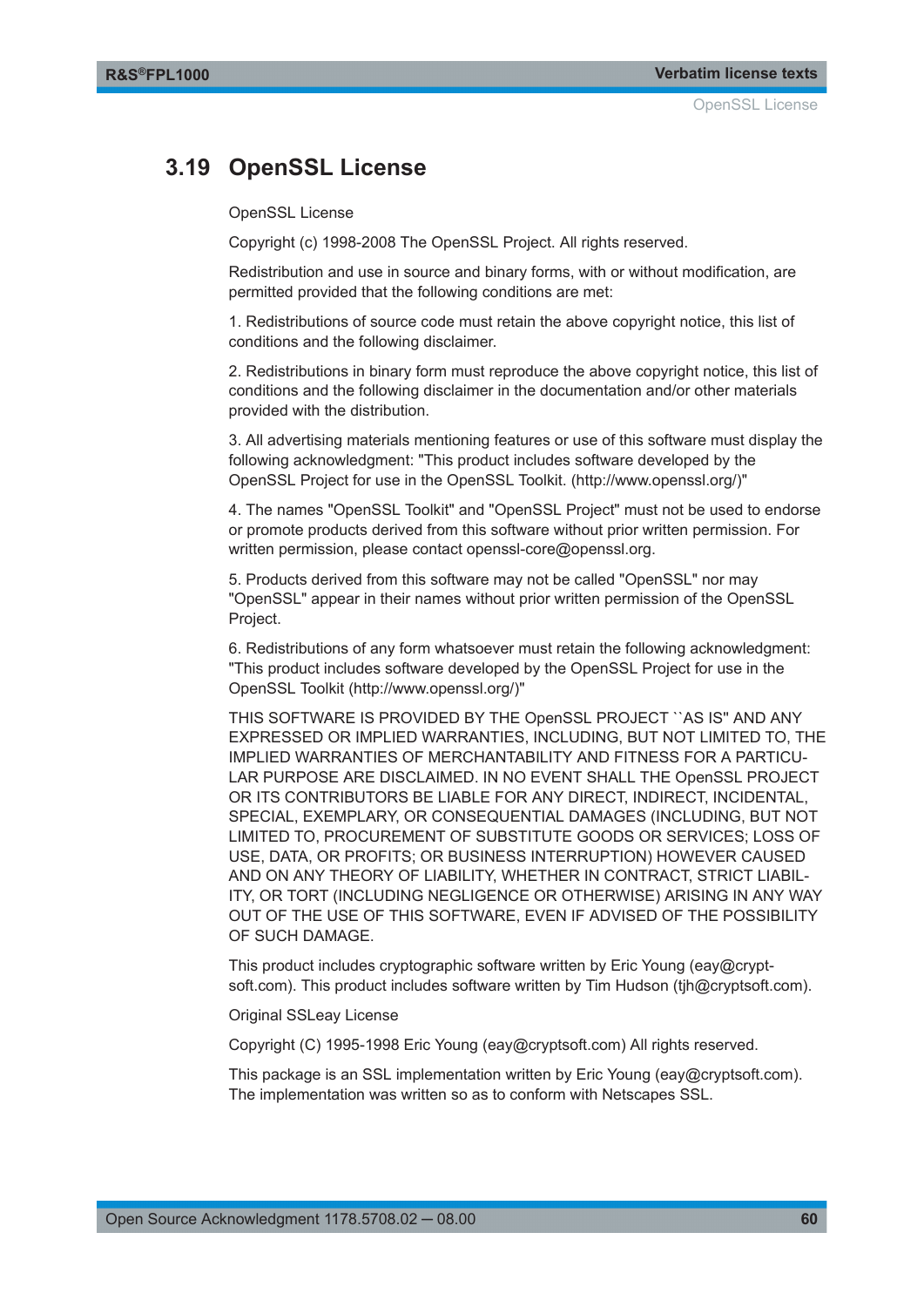This library is free for commercial and non-commercial use as long as the following conditions are aheared to. The following conditions apply to all code found in this distribution, be it the RC4, RSA, lhash, DES, etc., code; not just the SSL code. The SSL documentation included with this distribution is covered by the same copyright terms except that the holder is Tim Hudson (tjh@cryptsoft.com).

Copyright remains Eric Young's, and as such any Copyright notices in the code are not to be removed. If this package is used in a product, Eric Young should be given attribution as the author of the parts of the library used. This can be in the form of a textual message at program startup or in documentation (online or textual) provided with the package.

Redistribution and use in source and binary forms, with or without modification, are permitted provided that the following conditions are met:

1. Redistributions of source code must retain the copyright notice, this list of conditions and the following disclaimer.

2. Redistributions in binary form must reproduce the above copyright notice, this list of conditions and the following disclaimer in the documentation and/or other materials provided with the distribution.

3. All advertising materials mentioning features or use of this software must display the following acknowledgement:

"This product includes cryptographic software written by Eric Young (eay@cryptsoft.com)"

The word 'cryptographic' can be left out if the rouines from the library being used are not cryptographic related :-).

4. If you include any Windows specific code (or a derivative thereof) from the apps directory (application code) you must include an acknowledgement: "This product includes software written by Tim Hudson (tjh@cryptsoft.com)"

THIS SOFTWARE IS PROVIDED BY ERIC YOUNG ``AS IS'' AND ANY EXPRESS OR IMPLIED WARRANTIES, INCLUDING, BUT NOT LIMITED TO, THE IMPLIED WAR-RANTIES OF MERCHANTABILITY AND FITNESS FOR A PARTICULAR PURPOSE ARE DISCLAIMED. IN NO EVENT SHALL THE AUTHOR OR CONTRIBUTORS BE LIABLE FOR ANY DIRECT, INDIRECT, INCIDENTAL, SPECIAL, EXEMPLARY, OR CONSEQUENTIAL DAMAGES (INCLUDING, BUT NOT LIMITED TO, PROCURE-MENT OF SUBSTITUTE GOODS OR SERVICES; LOSS OF USE, DATA, OR PROF-ITS; OR BUSINESS INTERRUPTION) HOWEVER CAUSED AND ON ANY THEORY OF LIABILITY, WHETHER IN CONTRACT, STRICT LIABILITY, OR TORT (INCLUD-ING NEGLIGENCE OR OTHERWISE) ARISING IN ANY WAY OUT OF THE USE OF THIS SOFTWARE, EVEN IF ADVISED OF THE POSSIBILITY OF SUCH DAMAGE.

The licence and distribution terms for any publically available version or derivative of this code cannot be changed. i.e. this code cannot simply be copied and put under another distribution licence [including the GNU Public Licence.]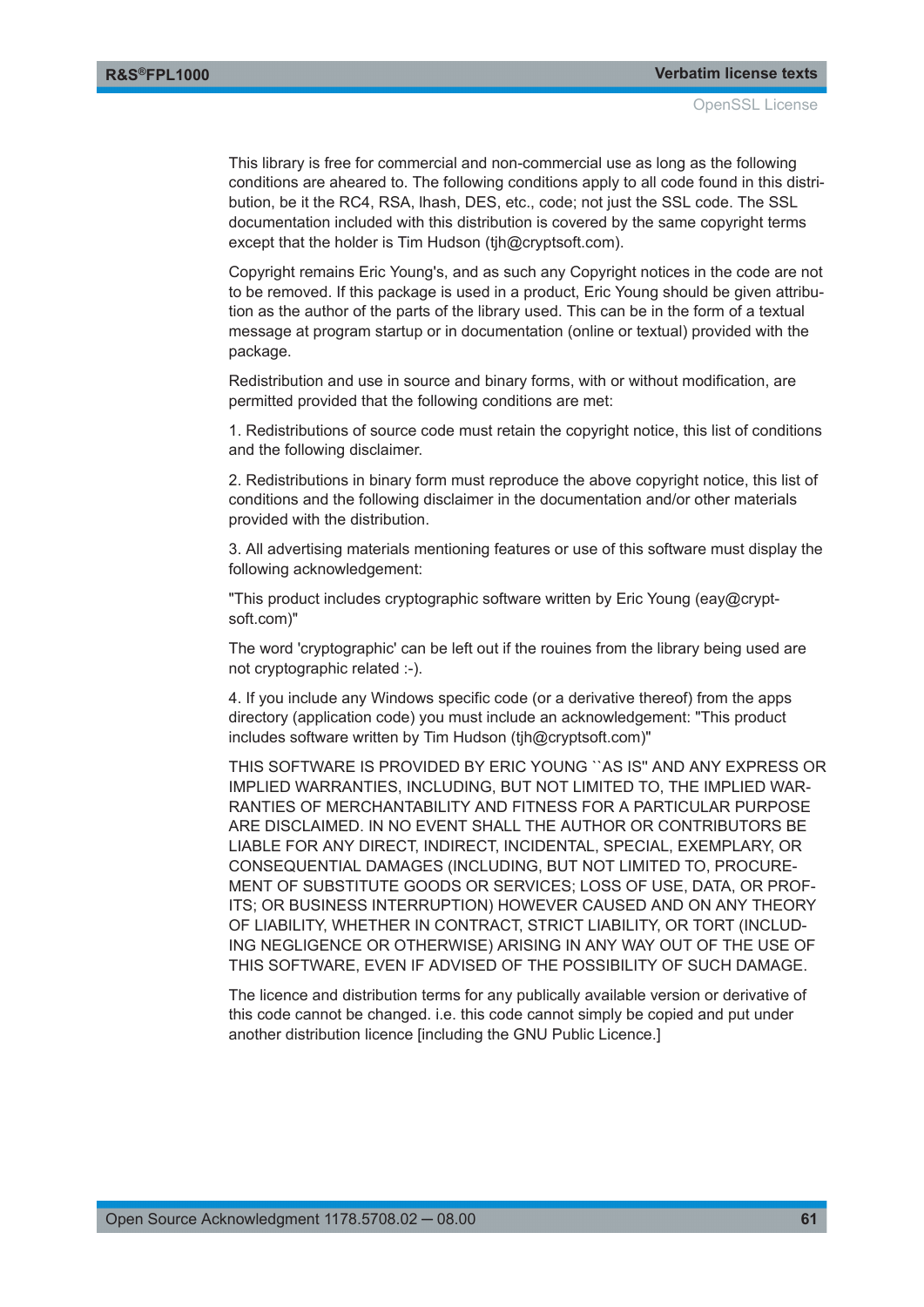## <span id="page-61-0"></span>**3.20 PHP License v3.01**

Redistribution and use in source and binary forms, with or without modification, is permitted provided that the following conditions are met:

1. Redistributions of source code must retain the above copyright notice, this list of conditions and the following disclaimer.

2. Redistributions in binary form must reproduce the above copyright notice, this list of conditions and the following disclaimer in the documentation and/or other materials provided with the distribution.

3. The name "PHP" must not be used to endorse or promote products derived from this software without prior written permission. For written permission, please contact group@php.net.

4. Products derived from this software may not be called "PHP", nor may "PHP" appear in their name, without prior written permission from group@php.net. You may indicate that your software works in conjunction with PHP by saying "Foo for PHP" instead of calling it "PHP Foo" or "phpfoo"

5. The PHP Group may publish revised and/or new versions of the license from time to time. Each version will be given a distinguishing version number. Once covered code has been published under a particular version of the license, you may always continue to use it under the terms of that version. You may also choose to use such covered code under the terms of any subsequent version of the license published by the PHP Group. No one other than the PHP Group has the right to modify the terms applicable to covered code created under this License.

6. Redistributions of any form whatsoever must retain the following acknowledgment: "This product includes PHP software, freely available from http://www.php.net/software/".

THIS SOFTWARE IS PROVIDED BY THE PHP DEVELOPMENT TEAM ``AS IS'' AND ANY EXPRESSED OR IMPLIED WARRANTIES, INCLUDING, BUT NOT LIMITED TO, THE IMPLIED WARRANTIES OF MERCHANTABILITY AND FITNESS FOR A PARTICULAR PURPOSE ARE DISCLAIMED. IN NO EVENT SHALL THE PHP DEVELOPMENT TEAM OR ITS CONTRIBUTORS BE LIABLE FOR ANY DIRECT, INDIRECT, INCIDENTAL, SPECIAL, EXEMPLARY, OR CONSEQUENTIAL DAMAGES (INCLUDING, BUT NOT LIMITED TO, PROCUREMENT OF SUBSTITUTE GOODS OR SERVICES; LOSS OF USE, DATA, OR PROFITS; OR BUSINESS INTERRUP-TION) HOWEVER CAUSED AND ON ANY THEORY OF LIABILITY, WHETHER IN CONTRACT, STRICT LIABILITY, OR TORT (INCLUDING NEGLIGENCE OR OTHER-WISE) ARISING IN ANY WAY OUT OF THE USE OF THIS SOFTWARE, EVEN IF ADVISED OF THE POSSIBILITY OF SUCH DAMAGE.

This software consists of voluntary contributions made by many individuals on behalf of the PHP Group.

The PHP Group can be contacted via Email at group@php.net.

For more information on the PHP Group and the PHP project, please see http:// www.php.net.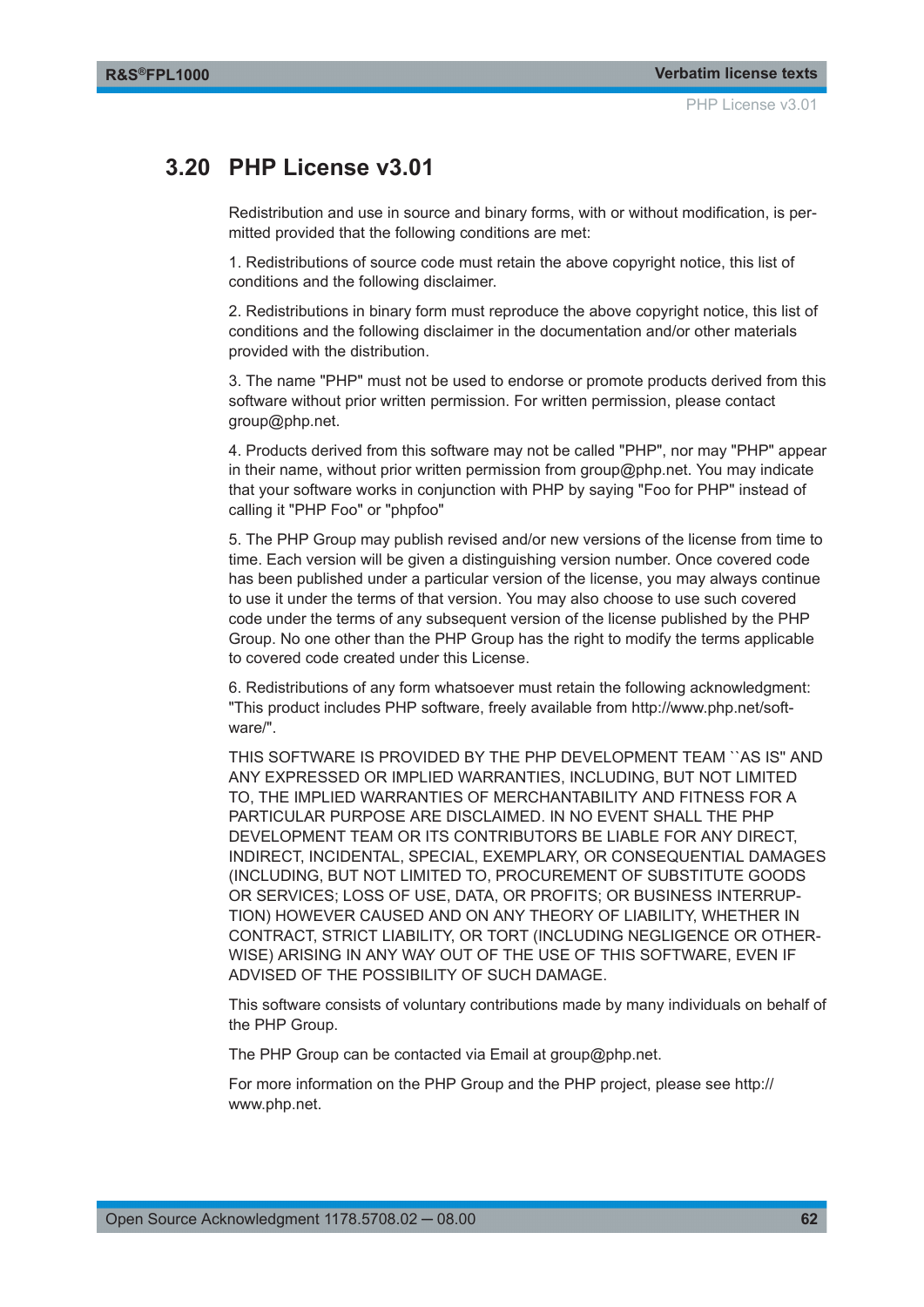<span id="page-62-0"></span>PHP includes the Zend Engine, freely available at http://www.zend.com.

## **3.21 SQLITE Copyright Notice**

SQLite Copyright

All of the code and documentation in SQLite has been dedicated to the public domain by the authors. All code authors, and representatives of the companies they work for, have signed affidavits dedicating their contributions to the public domain and originals of those signed affidavits are stored in a firesafe at the main offices of Hwaci. Anyone is free to copy, modify, publish, use, compile, sell, or distribute the original SQLite code, either in source code form or as a compiled binary, for any purpose, commercial or non-commercial, and by any means.

The previous paragraph applies to the deliverable code and documentation in SQLite those parts of the SQLite library that you actually bundle and ship with a larger application. Some scripts used as part of the build process (for example the "configure" scripts generated by autoconf) might fall under other open-source licenses. Nothing from these build scripts ever reaches the final deliverable SQLite library, however, and so the licenses associated with those scripts should not be a factor in assessing your rights to copy and use the SQLite library.

All of the deliverable code in SQLite has been written from scratch. No code has been taken from other projects or from the open internet. Every line of code can be traced back to its original author, and all of those authors have public domain dedications on file. So the SQLite code base is clean and is uncontaminated with licensed code from other projects.

Obtaining An License To Use SQLite

Even though SQLite is in the public domain and does not require a license, some users want to obtain a license anyway. Some reasons for obtaining a license include:

- Your company desires warranty of title and indemnity against claims of copyright infringement.

- You are using SQLite in a jurisdiction that does not recognize the public domain.

- You are using SQLite in a jurisdiction that does not recognize the right of an author to dedicate their work to the public domain.

- You want to hold a tangible legal document as evidence that you have the legal right to use and distribute SQLite.

- Your legal department tells you that you have to purchase a license.

If you feel like you really need to purchase a license for SQLite, Hwaci, the company that employs the architect and principal developers of SQLite, will sell you one. All proceeds from the sale of SQLite licenses are used to fund further improvements to SQLite.

Contributed Code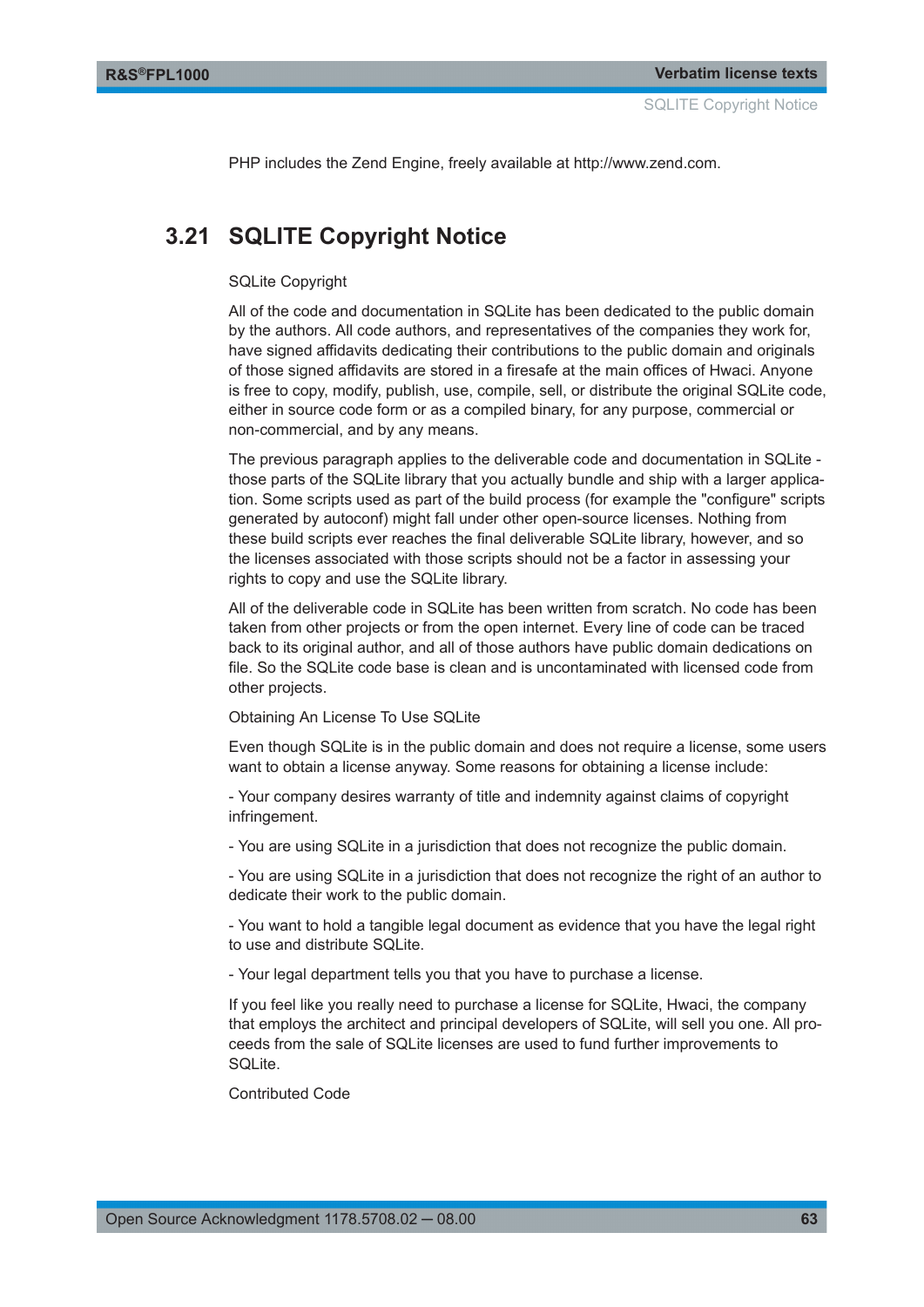<span id="page-63-0"></span>In order to keep SQLite completely free and unencumbered by copyright, all new contributors to the SQLite code base are asked to dedicate their contributions to the public domain. If you want to send a patch or enhancement for possible inclusion in the SQLite source tree, please accompany the patch with the following statement:

The author or authors of this code dedicate any and all copyright interest in this code to the public domain. We make this dedication for the benefit of the public at large and to the detriment of our heirs and successors. We intend this dedication to be an overt act of relinquishment in perpetuity of all present and future rights to this code under copyright law.

We are not able to accept patches or changes to SQLite that are not accompanied by a statement such as the above. In addition, if you make changes or enhancements as an employee, then a simple statement such as the above is insufficient. You must also send by surface mail a copyright release signed by a company officer. A signed original of the copyright release should be mailed to:

**Hwaci** 

6200 Maple Cove Lane

Charlotte, NC 28269

USA

## **3.22 Sun RPC License**

Sun RPC is a product of Sun Microsystems, Inc. and is provided for unrestricted use provided that this legend is included on all tape media and as a part of the software program in whole or part. Users may copy or modify Sun RPC without charge, but are not authorized to license or distribute it to anyone else except as part of a product or program developed by the user.

SUN RPC IS PROVIDED AS IS WITH NO WARRANTIES OF ANY KIND INCLUDING THE WARRANTIES OF DESIGN, MERCHANTIBILITY AND FITNESS FOR A PAR-TICULAR PURPOSE, OR ARISING FROM A COURSE OF DEALING, USAGE OR TRADE PRACTICE.

Sun RPC is provided with no support and without any obligation on the part of Sun Microsystems, Inc. to assist in its use, correction, modification or enhancement.

SUN MICROSYSTEMS, INC. SHALL HAVE NO LIABILITY WITH RESPECT TO THE INFRINGEMENT OF COPYRIGHTS, TRADE SECRETS OR ANY PATENTS BY SUN RPC OR ANY PART THEREOF.

In no event will Sun Microsystems, Inc. be liable for any lost revenue or profits or other special, indirect and consequential damages, even if Sun has been advised of the possibility of such damages.

Sun Microsystems, Inc.

2550 Garcia Avenue

Mountain View, California 94043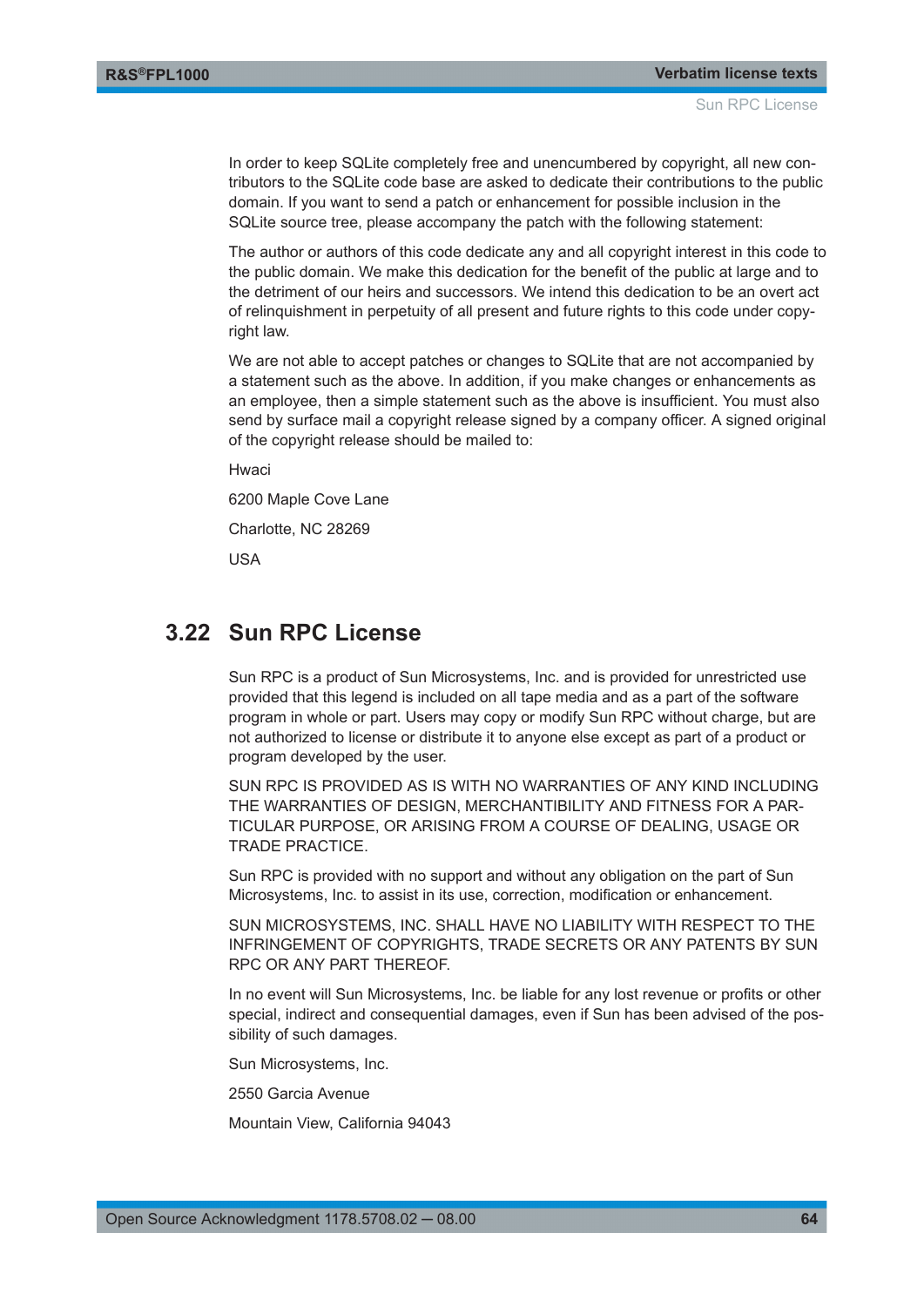## <span id="page-64-0"></span>**3.23 zlib License**

This software is provided 'as-is', without any express or implied warranty. In no event will the authors be held liable for any damages arising from the use of this software.

Permission is granted to anyone to use this software for any purpose, including commercial applications, and to alter it and redistribute it freely, subject to the following restrictions:

1. The origin of this software must not be misrepresented; you must not claim that you wrote the original software. If you use this software in a product, an acknowledgment in the product documentation would be appreciated but is not required.

2. Altered source versions must be plainly marked as such, and must not be misrepresented as being the original software.

3. This notice may not be removed or altered from any source distribution.

## **3.24 zlib License**

This software is provided 'as-is', without any express or implied warranty. In no event will the authors be held liable for any damages arising from the use of this software.

Permission is granted to anyone to use this software for any purpose, including commercial applications, and to alter it and redistribute it freely, subject to the following restrictions:

1. The origin of this software must not be misrepresented; you must not claim that you wrote the original software. If you use this software in a product, an acknowledgment in the product documentation would be appreciated but is not required.

2. Altered source versions must be plainly marked as such, and must not be misrepresented as being the original software.

3. This notice may not be removed or altered from any source distribution.

## **3.25 unRAR restriction**

The decompression engine for RAR archives was developed using source

code of unRAR program.

All copyrights to original unRAR code are owned by Alexander Roshal.

The license for original unRAR code has the following restriction:

The unRAR sources cannot be used to re-create the RAR compression algorithm, which is proprietary. Distribution of modified unRAR sources in separate form or as a part of other software is permitted, provided that it is clearly stated in the documentation and source comments that the code may not be used to develop a RAR (WinRAR) compatible archiver.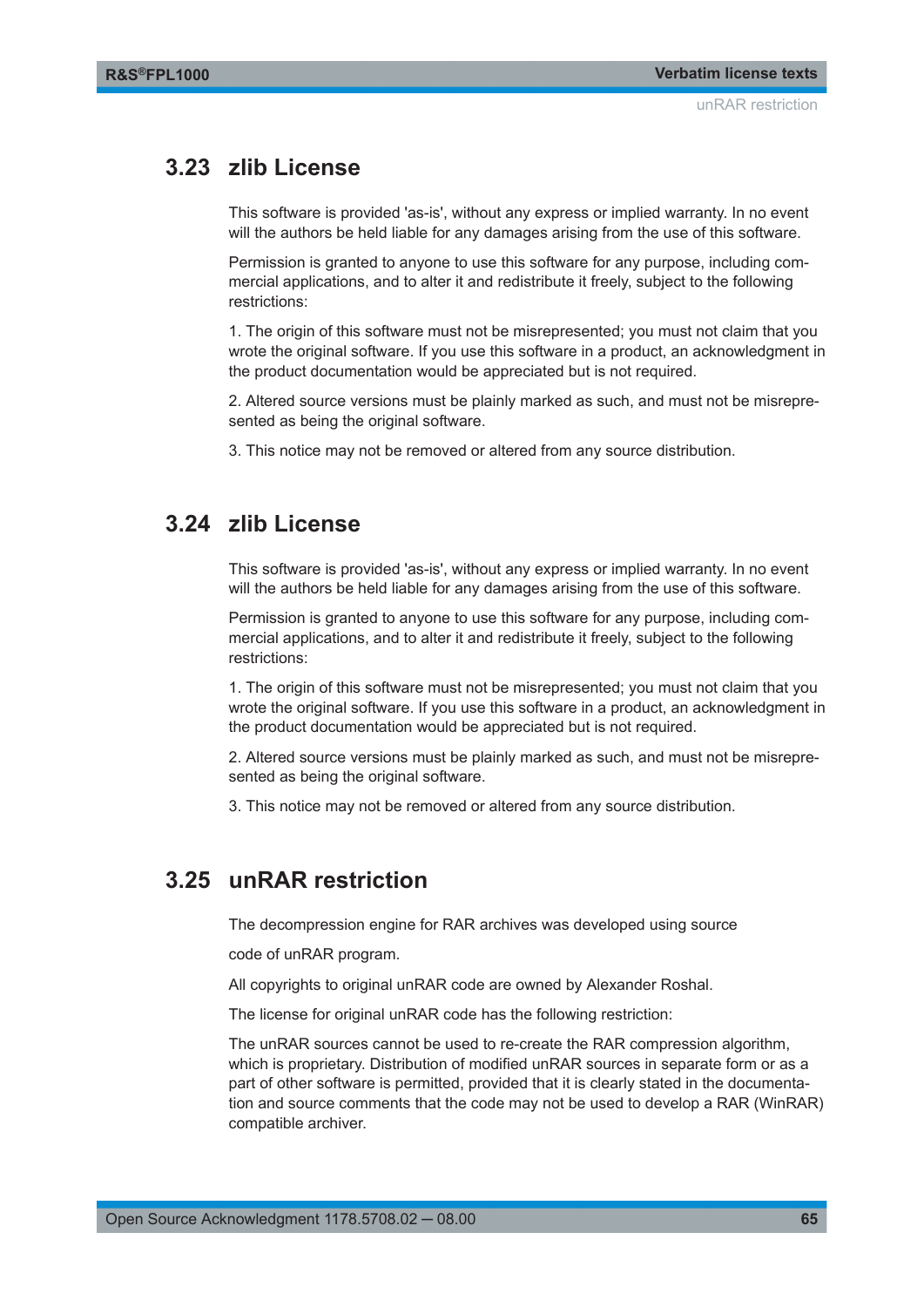## <span id="page-65-0"></span>4 Copyrights

The following table lists copyright notices for open source software packages (or parts of such software packages).

| Package                                            | <b>Version</b> | Copyright                                                                                                                                                                                                           |
|----------------------------------------------------|----------------|---------------------------------------------------------------------------------------------------------------------------------------------------------------------------------------------------------------------|
| 7-Zip                                              | 18.05          | Copyright <sup>©</sup> 1999-2018, Igor Pavlov.                                                                                                                                                                      |
| <b>BOOST Library</b>                               | 1.63.0         | Copyright <sup>©</sup> The Boost community.                                                                                                                                                                         |
| CHMLib                                             | 0.38           | Copyright © Jed Wing <jedwin@ugcs.caltech.edu>.</jedwin@ugcs.caltech.edu>                                                                                                                                           |
| <b>CHMLib</b>                                      | 0.40           | Jed Wing <jedwin@ugcs.caltech.edu></jedwin@ugcs.caltech.edu>                                                                                                                                                        |
| <b>CRCpp</b>                                       | 0.2.0.6        | Copyright <sup>©</sup> 2016, Daniel Bahr.                                                                                                                                                                           |
| DNSSD.DLL                                          | 320.5          | Copyright (c) 2003-2004, Apple Computer, Inc. All rights reserved.                                                                                                                                                  |
| <b>DOJO</b>                                        | 1.8.1          | Copyright (c) 2005-2007, The Dojo Foundation                                                                                                                                                                        |
| fmt - Formatting<br>library for C++                | 5.3.0          | Copyright (c) 2012 - present, Victor Zverovich;<br>Copyright (c) 2018 - present, Victor Zverovich and fmt contributors;<br>Copyright (c) 2018 - present, Remotion (Igor Schulz)                                     |
| FreeType                                           | 2.4.10         | Copyright 1996-2002, 2006 by David Turner, Robert Wilhelm, and<br>Werner Lemberg                                                                                                                                    |
| Google Glog log-<br>ging library for C<br>$^{++}$  | 0.3.4          | Copyright <sup>©</sup> 1999, Google Inc.                                                                                                                                                                            |
| Intel Decimal<br><b>Floating Point</b><br>Math Lib | 8.0.1          | Copyright <sup>©</sup> 2011, Intel Corp.                                                                                                                                                                            |
| jQuery Java-<br>script Library                     | 1.8.3          | Copyright <sup>©</sup> 2010, 2012, John Resig.                                                                                                                                                                      |
| libarchive                                         | 3.1.2          | Copyright (c) 2003-2009 Tim Kientzle                                                                                                                                                                                |
| libhdf5                                            | 1.10.0-patch1  | Copyright 2006-2016 by The HDF Group.                                                                                                                                                                               |
| libpng                                             | 1.5.13         | Copyright (c) 2004, 2006-2012 Glenn Randers-Pehrson                                                                                                                                                                 |
| matio                                              | 1.5.8          | Copyright (c) 2011-2016, Christopher C. Hulbert                                                                                                                                                                     |
| mDNS Res-<br>ponder                                | 320.5          | Copyright (c) 2002-2003 Apple Computer, Inc. All rights reserved.                                                                                                                                                   |
| Memory-Mapped<br>File C++                          | 2017-01-31     | Copyright (c) 2014, Carlo Milanesi                                                                                                                                                                                  |
| Net-SNMP                                           | 5.7.2          | Copyright 1996, 1998-2000 The Regents of the University of Califor-<br>nia                                                                                                                                          |
| nginx                                              | 1.0.4          | Copyright (C) 2002-2011 Igor Sysoev                                                                                                                                                                                 |
| noVNC                                              | 0.4            | Copyright (C) 2011 Joel Martin <github@martintribe.org>;Copyright<br/>(c) 2011 by Erik Moller; Copyright (c) 2014 Denis Radin; Copyright:<br/>Hiroshi Ichikawa; Copyright 2012 Google Inc.</github@martintribe.org> |
| OncRpc                                             | 1.14           | Copyright (C) 1984, Sun Microsystems, Inc.                                                                                                                                                                          |